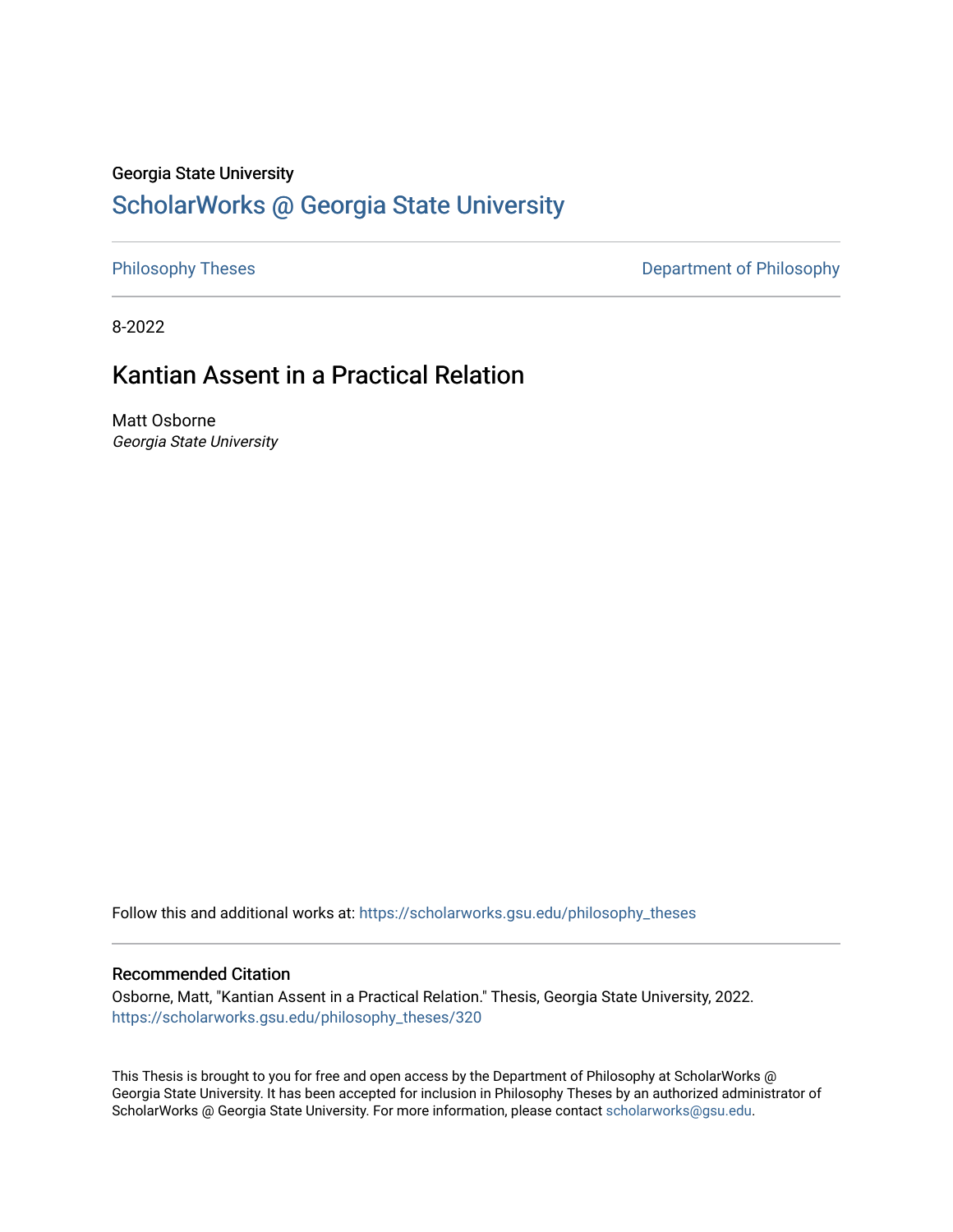# Kantian Assent in a Practical Relation

by

Matt Osborne

Under the Direction of Sebastian Rand, PhD

A Thesis Submitted in Partial Fulfillment of the Requirements for the Degree of

Master of Arts

In the College of Arts and Sciences

Georgia State University

2022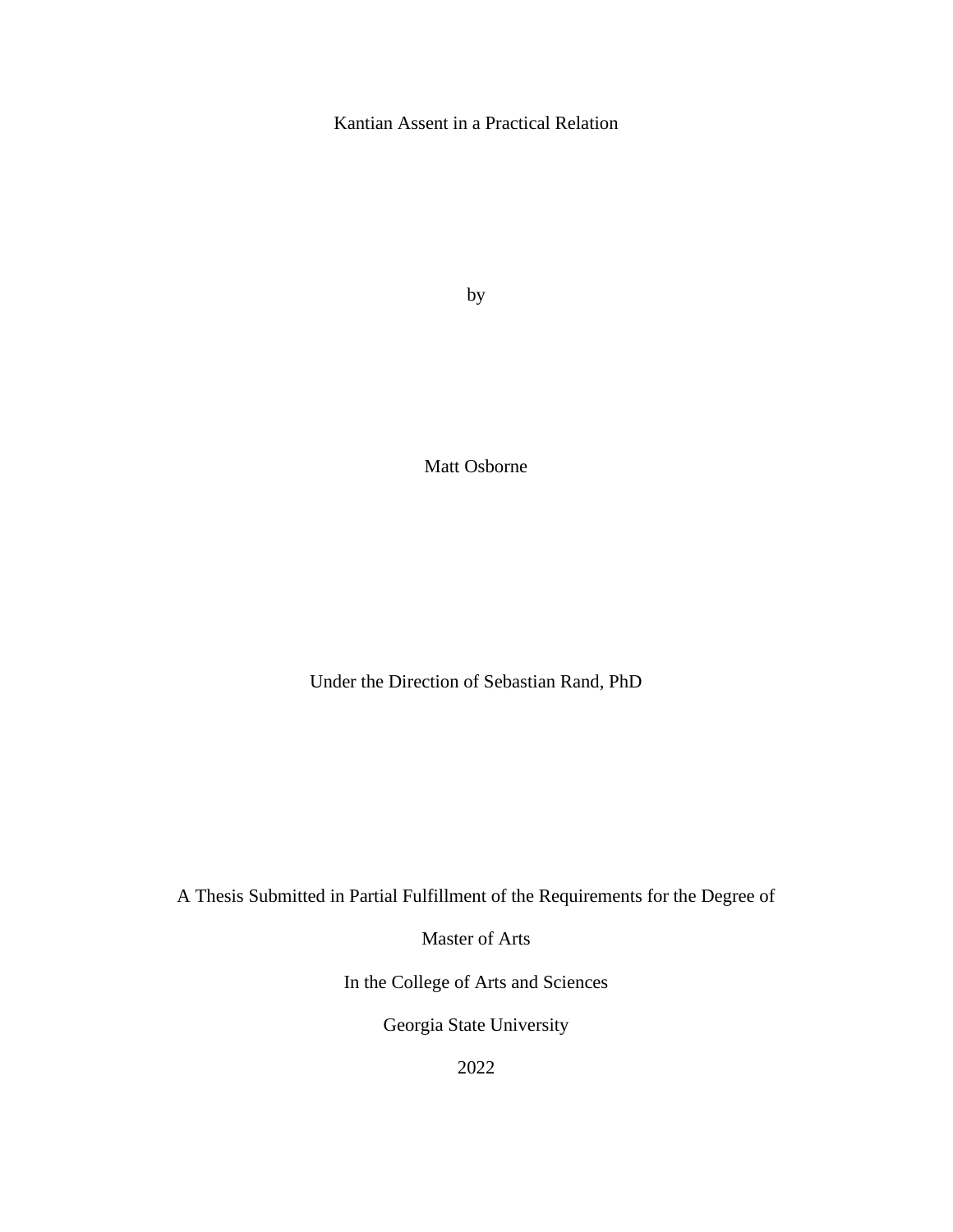## ABSTRACT

Near the end of the *Critique of Pure Reason*, in the Canon of Pure Reason, Kant distinguishes knowing and believing as different species of something Kant calls "assent." Kant says an assent that fails to epistemically warrant a knowledge claim does not qualify as believing unless it occurs in a practical relation. Despite recognizing that all the examples of believing Kant discusses in the Canon of Pure Reason fail to epistemically warrant a knowledge claim, some commentaries argue Kant's example of believing in the existence of extraterrestrial lifeforms does not occur in a practical relation. In this paper, I explain what it means for an assent to occur in a practical relation, and I support my explanation by showing how all the examples of believing Kant discusses in the Canon of Pure Reason occur in a practical relation – including Kant's example of believing that extraterrestrial lifeforms exist.

#### INDEX WORDS: Kant, Assent, Practical relation, Belief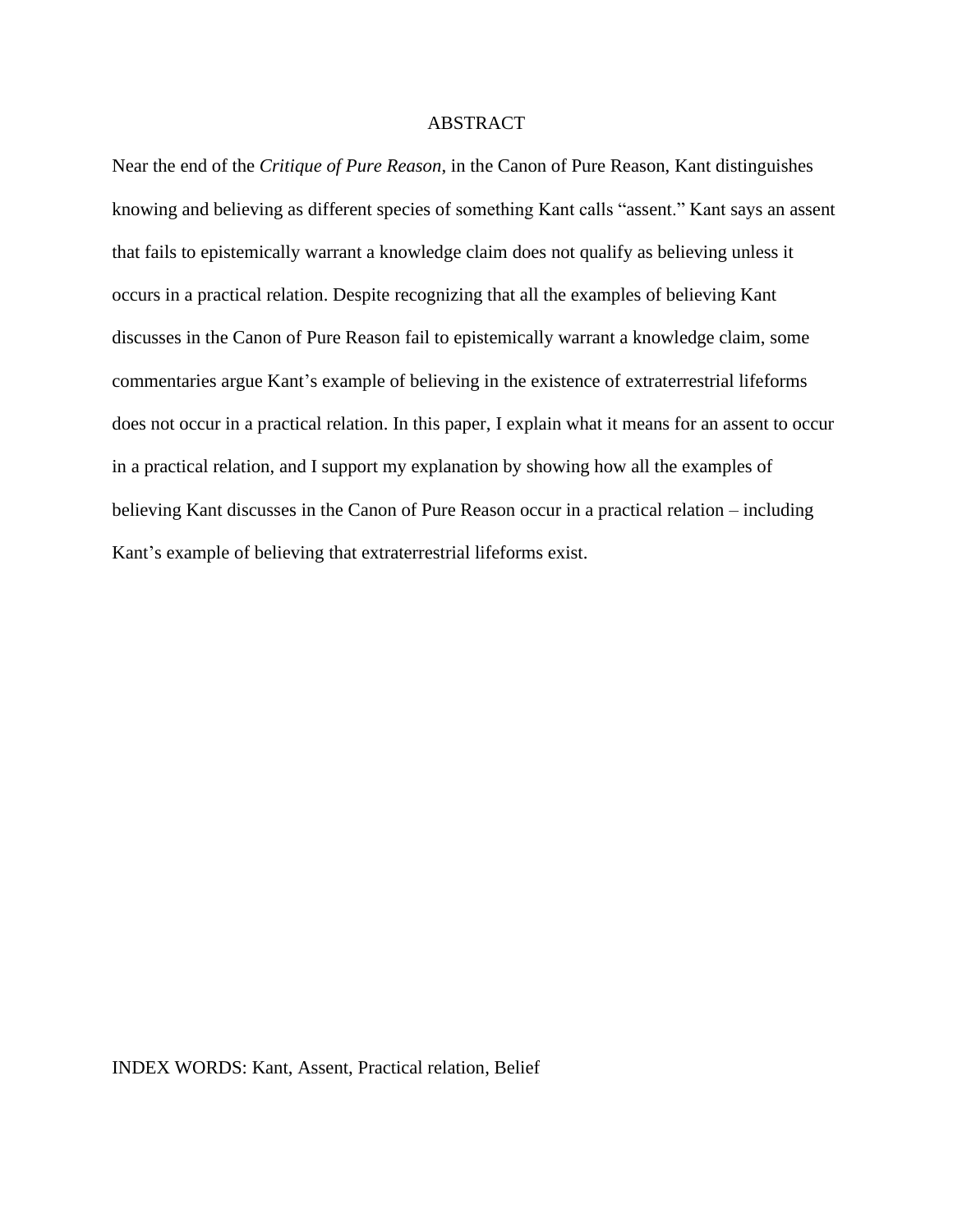Copyright by Matthew Leonard Osborne 2022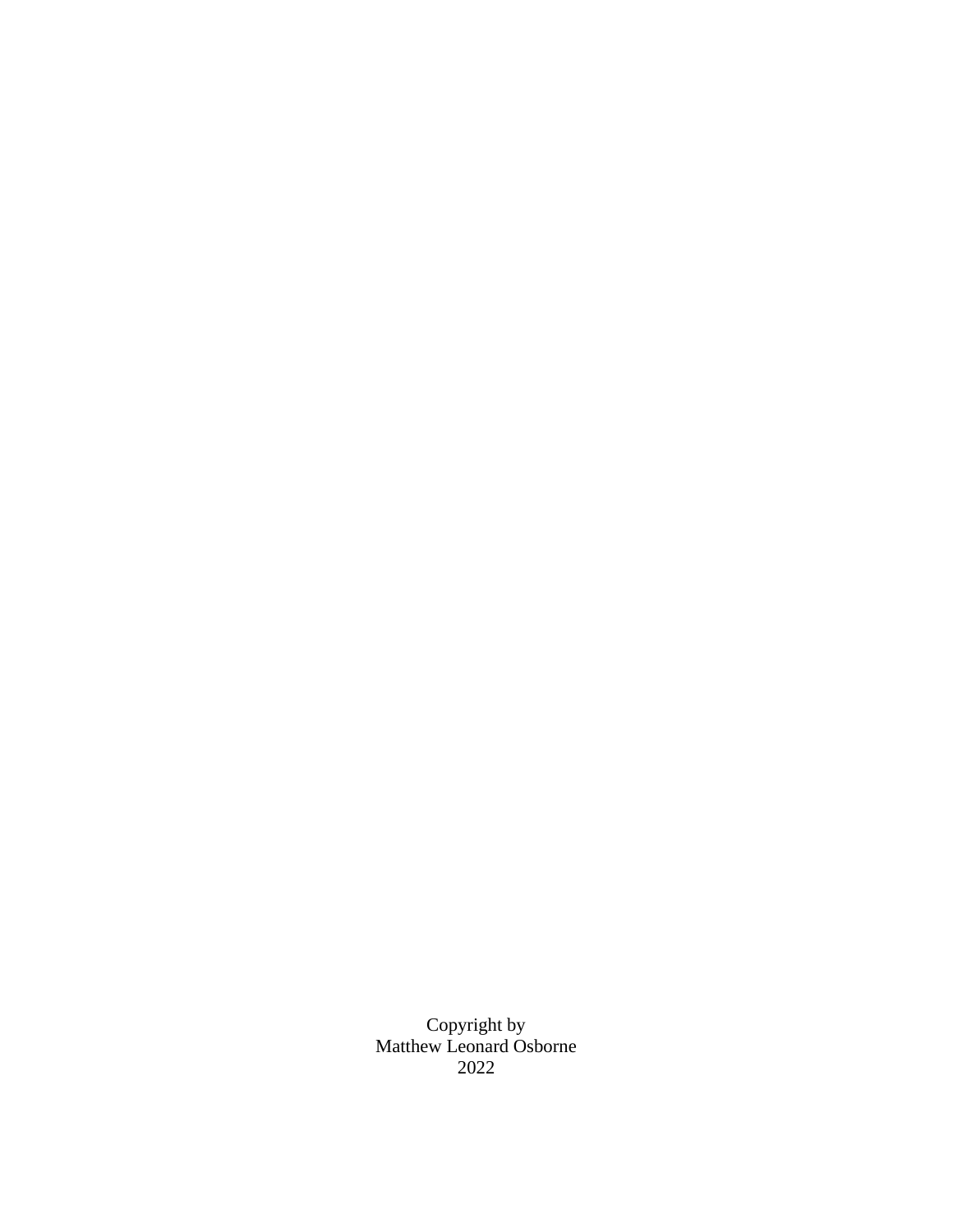Kantian Assent in a Practical Relation

by

Matt Osborne

Committee Chair: Sebastian Rand

Committee: Eric Wilson

Electronic Version Approved:

Office of Graduate Services

College of Arts and Sciences

Georgia State University

August 2022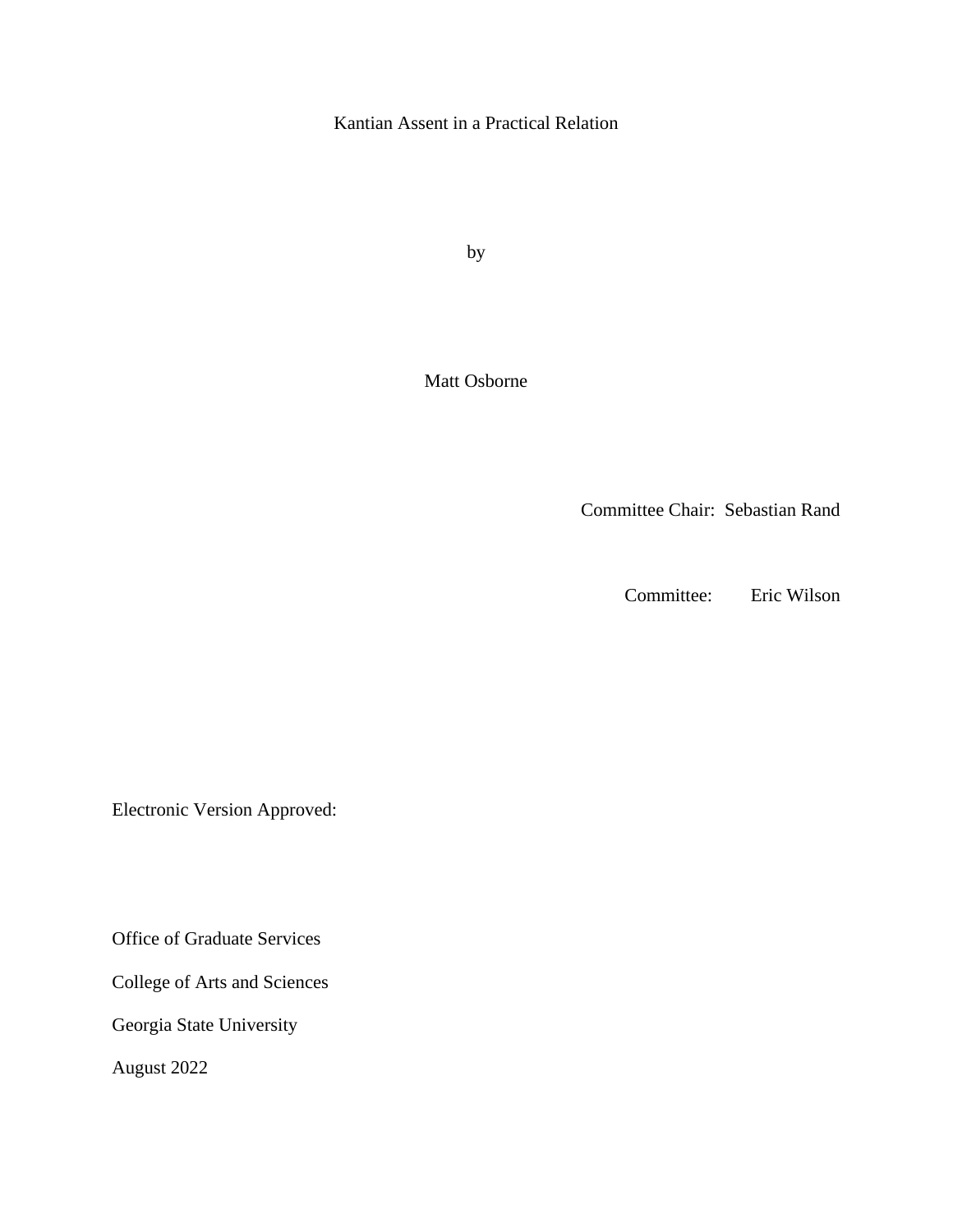# **DEDICATION**

To Laura – for believing in me.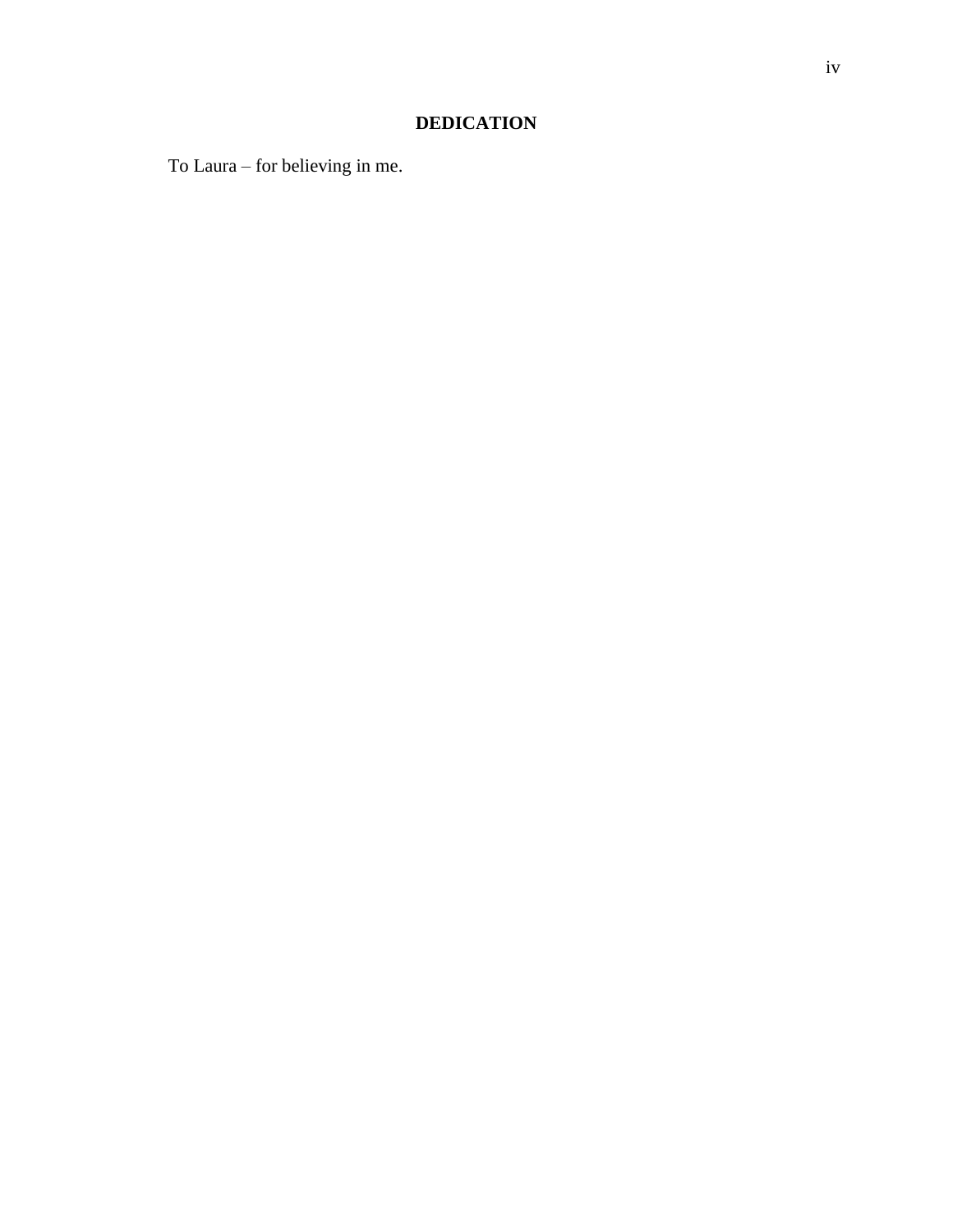# **ACKNOWLEDGEMENTS**

<span id="page-6-0"></span>My utmost gratitude goes to Sebestian Rand, for patiently and persistently working with me to ensure that I clarify my thinking and am able to share by ideas with others. I am also especially grateful to Eric Wilson for our numerous conversations, which I always found to be challenging, grounding, and inspiring.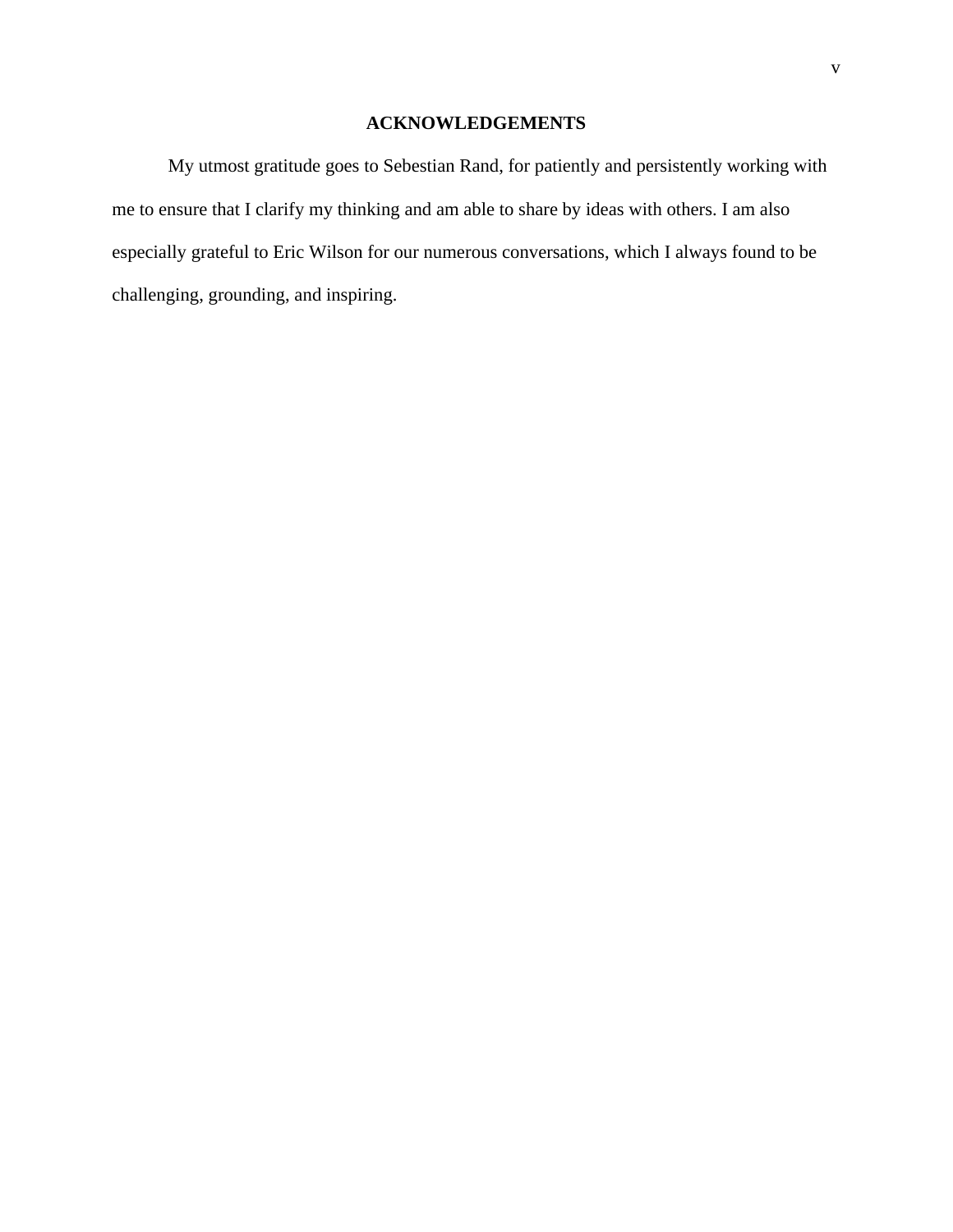| <b>TABLE OF CONTENTS</b> |  |  |  |
|--------------------------|--|--|--|
|--------------------------|--|--|--|

| $\mathbf{1}$            |     |                                                                                          |
|-------------------------|-----|------------------------------------------------------------------------------------------|
| $\overline{2}$          |     |                                                                                          |
|                         | 2.1 |                                                                                          |
|                         | 2.2 |                                                                                          |
|                         | 2.3 |                                                                                          |
| $\mathbf{3}$            |     |                                                                                          |
|                         | 3.1 |                                                                                          |
|                         | 3.2 |                                                                                          |
| $\overline{\mathbf{4}}$ |     | THE PRACTICAL RELATION IN WHICH AN ASSENT OCCURS  24                                     |
|                         | 4.1 | A Relation between Practical Cognition and Practically Cognized Objects  24              |
|                         | 4.2 | Making Actual an Object as the Result of a Cognizing Subject's Activity 26               |
| 5                       |     |                                                                                          |
|                         | 5.1 |                                                                                          |
|                         | 5.2 | "A Necessary Condition for Satisfying One's Goal" is Taken to Be True 29                 |
|                         | 5.3 | Making Actual and Realizing the Aim or Goal as the Result of an Activity  31             |
|                         | 5.4 | How Each of the Canon's Examples of Believing Occurs in a Practical Relation 32          |
|                         |     | Pragmatic Believing, Moral Believing, and Doctrinally Believing that God Exists<br>5.4.1 |
|                         |     |                                                                                          |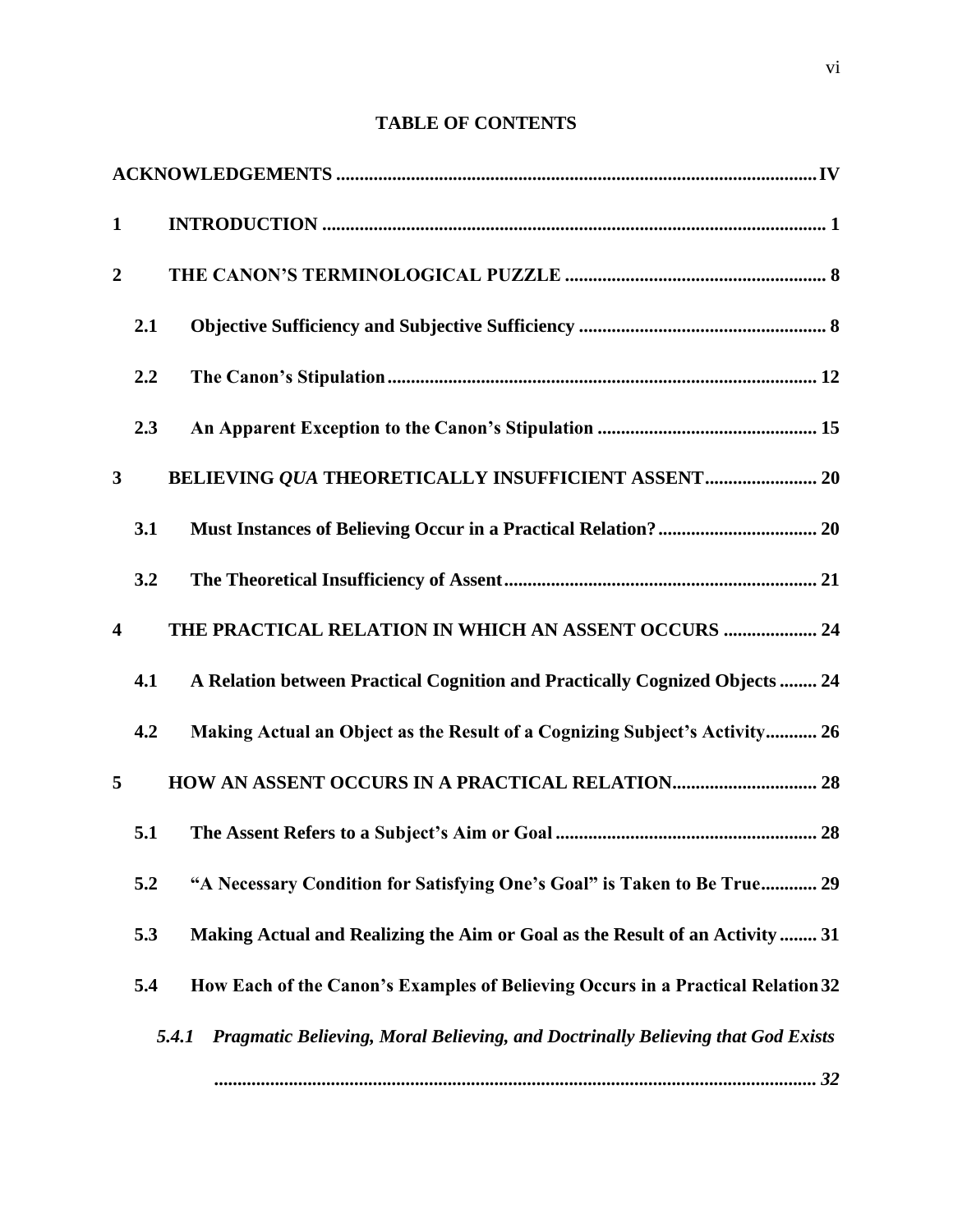|  | 5.4.2 Doctrinally Believing that Extraterrestrial Lifeforms Exist 34 |  |
|--|----------------------------------------------------------------------|--|
|  |                                                                      |  |
|  |                                                                      |  |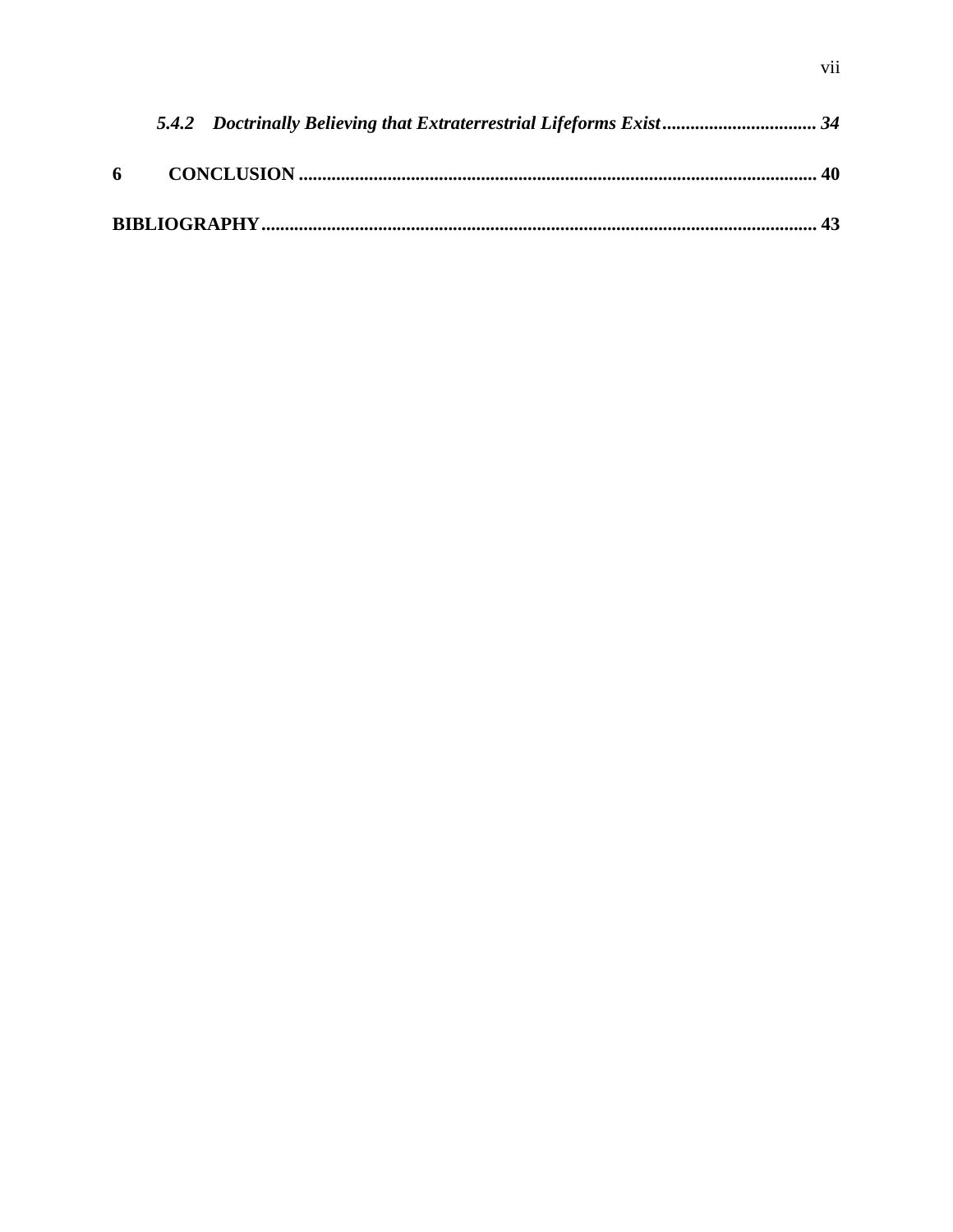#### **1 INTRODUCTION**

<span id="page-9-0"></span>Kant's claim about having "had to deny **knowledge** in order to make room for **belief**"  $(Bxxx)^1$  is often understood in terms of the postulates of pure reason, i.e., Kant's argument that, even though the human cognitive framework is such that the existence of God and an immortal soul are unknowable, moral behavior requires that we postulate their existence, and the necessity of moral behavior justifies believing in the existence of objects that correspond to these transcendental and *a priori* ideas of pure reason. However, Kant does not explain the difference between knowing and believing in the *Critique of Pure Reason* until less than 40 pages remain – during his discussion in the third section of the Canon of Pure Reason, titled, "On having an opinion, knowing and believing" (A820-31/B848-59). In the third section of the Canon of Pure Reason<sup>2</sup>, Kant says knowing and believing are two different species of something he calls "taking something to be true" [*Fürwahrhalten*, literally "holding-for-true," sometimes interpreted as "assent"]. Unfortunately, the terminology Kant introduces in the Canon to explain assent and differentiate knowing and believing is unclear and seems noticeably inconsistent.

Kant defines assent as "an occurrence in our understanding that may rest on objective grounds, but that also requires subjective causes in the mind of him who judges" (A820/B848).<sup>3</sup>

<sup>&</sup>lt;sup>1</sup> English quotations of Kant are from the Cambridge Edition of the Works of Immanual Kant, general editors Paul Guyer and Allen Wood, 1992-. The *Critique of Pure Reason* is cited by the A/B edition pagination, and Kant's other works are cited by the volume: page found in the Akedemie Ausgabe. Immanuel Kant, *Gesammelte Schriften*, (Königlich-Preussischen Akademie der Wissenschaften zu Berlin (now de Gruyter): Berlin, 1902- ).

<sup>&</sup>lt;sup>2</sup> Hereafter, I refer to the third section of the Canon of Pure Reason only as "the Canon," whereas any mention of "the Canon of Pure Reason" will refer to the chapter as a whole.

<sup>&</sup>lt;sup>3</sup> The distinction between "objective" and "subjective" in this context seems far from obvious, especially insofar as Kant's critical project insists there are occasions in which we ought to regard that which seems subjective as something that is objective, and vice versa. For example, Kant says the difficulty surrounding the transcendental deduction of categories of understanding consists primarily in explaining "how **subjective conditions of thinking** should have **objective validity**" (A89-90/B122). Later, Kant's states the primary business of the Transcendental Dialectic is to uncover something he calls transcendental illusion, which he describes as "a **natural** and unavoidable **illusion** which rests on the subjective principles and passes them off as object" (A298/B354). While I cannot adequately defend this position within the scope of this paper, I think "objective grounds" refers to whatever can account for the "real possibility" of a cognizable object. Support for this reading comes from a footnote from the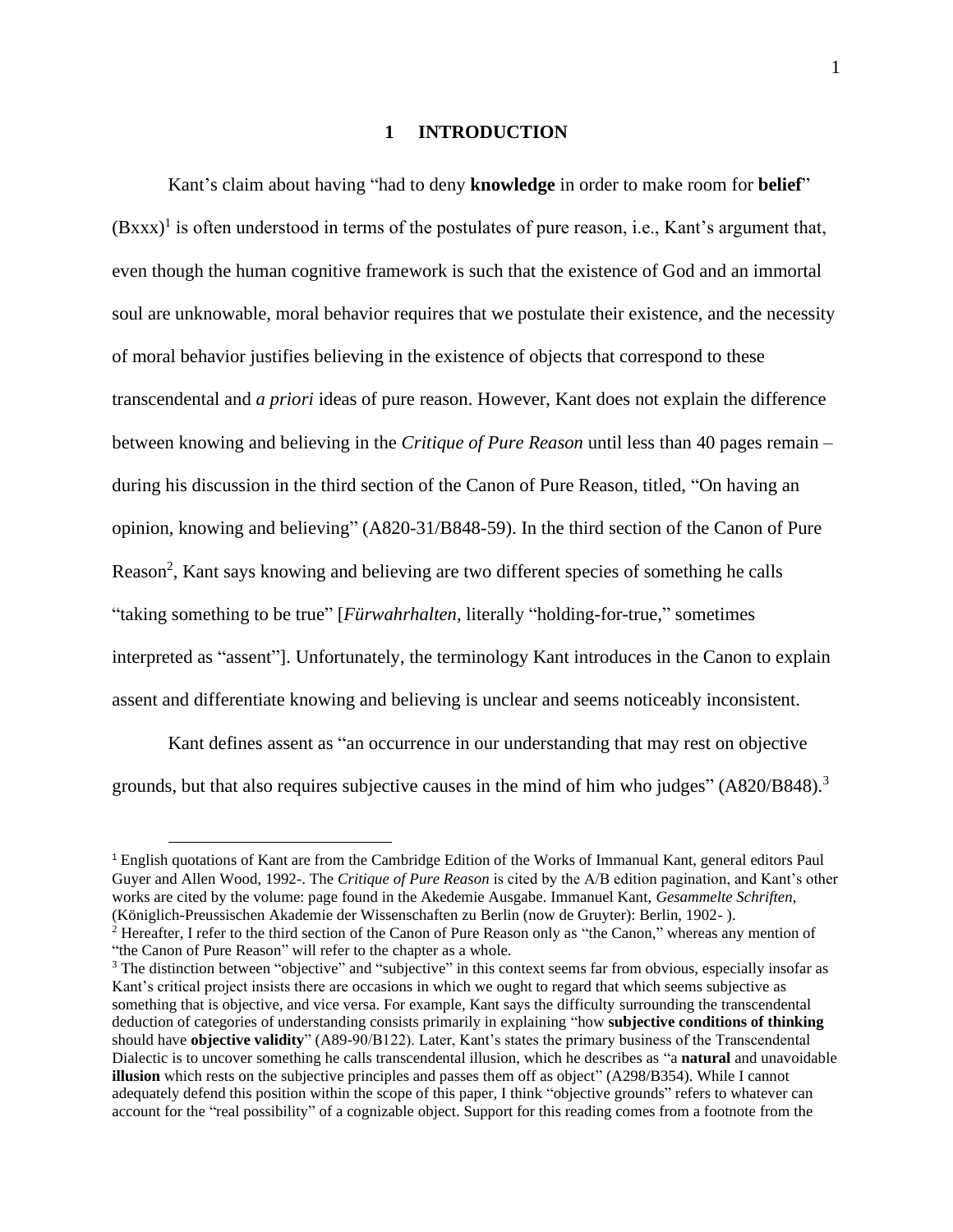Yet he never explains what he means by, or identifies any, objective grounds or subjective causes. Similarly, although Kant says believing is an assent that is "only subjectively sufficient [and] held to be objectively insufficient," and that knowing is "both subjectively and objectively sufficient," he explicitly refuses to explain what subjective and objective [in]sufficiency mean – even though his use of this terminology seems inconsistent (A822/B850). Whereas Kant says subjective sufficiency refers to the "conviction" with which something is taken to be true (A822/B850), and that all instances of conviction are "valid for everyone, merely so long as one has reason" (A820-1/B848-9), he also says an assent cannot be universally valid unless the ground for assent is objectively sufficient (A820/B848). As a result, it is hard to see how believing qualifies as conviction and is valid for everyone by virtue of being subjectively sufficient when, simultaneously, the believing subject regards her assent as objectively insufficient, i.e., as lacking a necessary condition for any assent to be universally valid.

It is not my purpose in this paper to fully adjudicate the Canon's terminological issues or otherwise define this terminology. Rather, my only purpose in this paper is to explain the

Preface to the 2nd Edition Critique of Pure Reason, where Kant equates "real possibility" with "objective validity," and then says we can prove the objective validity of an otherwise logically possible concept by appealing to theoretical as well as practical "sources of cognition" (Bxxvi). Regarding the "subjective causes" of an assent, Stevenson thinks they account for the "politeness, credulity, ignorance, shortsightedness, prejudice or sheer cussedness" with someone might render assent – all of which can serve as a basis for taking something to be true, but none of which provide "any publicly recognizable justification for it" (Stevenson, "Opinion, Belief or Faith," 77). Chignell and Pasternack both agree that wish-fulfillment and self-deception offer paradigm examples in which the private grounds of one's judgment give the subject feeling a confidence that her grounds are nevertheless objective (Chignell, "Belief in Kant," 331; Pasternack, "Kant on Opinion," 47f. and "Kant's Doctrinal Belief," 203). Although these approaches make sense, other potential candidates for subjective causes of assent are the principles of the faculty of reason. As Kant explains in the Transcendental Dialectic, the speculative claims of pure reason posit the existence of objects that correspond to pure reason's transcendental ideas as the result of a "transcendental illusion" whereby the subjective principles and maxims of reason "look entirely like objective principles" (A297- 8/B353-4). For reasons I am not prepared to defend in this paper, Kant's discussion in the Appendix to the Transcendental Dialectic suggests the subjective causes of an assent refers to the systematicity of the cognition about which one renders an assent – whether that assent refers to a theoretical or a practical cognition. <sup>3</sup> As my footnotes to the subsequent discussion about this terminology indicate, there is little consensus in the literature about how we ought to adjudicate this terminology. The force of my argument in this paper does not require a complete exposition of what this terminology means.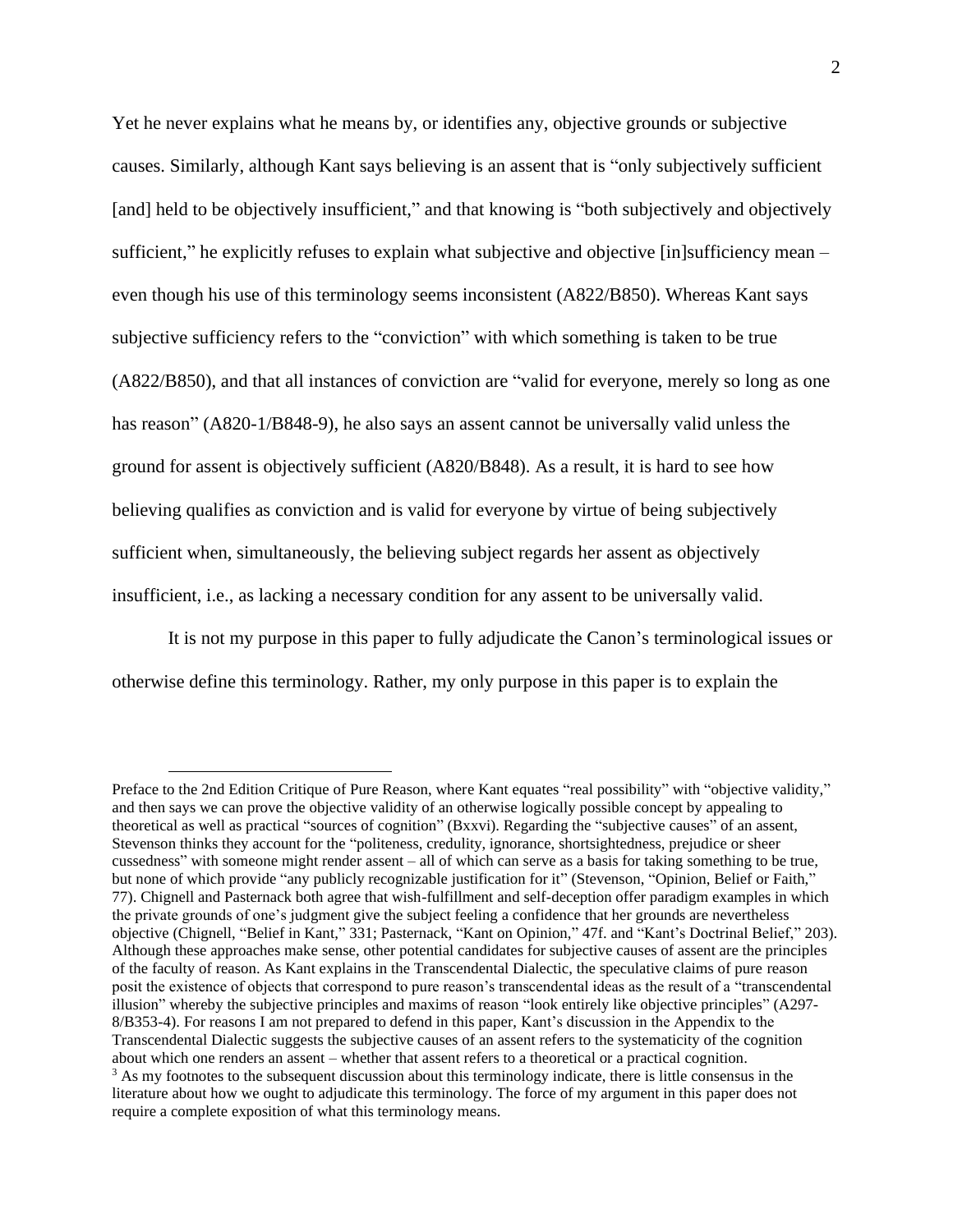meaning of a single sentence from the Canon that some commentaries cite as offering important clues for how to define the Canon's terminology:

Only in a **practical relation** [*prakticher Beziehung*], however, can taking something that is theoretically insufficient to be true<sup>4</sup> be called believing. (A823/B851, hereafter referred to as "the Canon's Stipulation")

For reasons my paper explains, we may understand an assent to be "theoretically insufficient"

merely insofar as one lacks grounds that epistemically warrant a knowledge claim. Accordingly,

the Canon's Stipulation merely says any assent that does not amount to knowing qualifies as

believing only if it occurs in something Kant calls a "practical relation."

In this paper, I explain what the practical relation is to which Kant refers in the Canon's

Stipulation, and what it means for an assent to occur in a practical relation. I argue an assent

occurs in a practical relation when all the following obtain:

(a) The assenting subject has an aim [*Absicht*] or end [*Zweck*, also: "goal" or "purpose"]. In a practical relation, the purpose is either "arbitrary and contingent" and a matter of skill, or else it is "absolutely necessary" and a matter of morality (A823/B851).

<sup>4</sup> As Sebastian Rand has pointed out to me, an alternate interpretation of "*theoretisch unzureichende Fürwahrhalten*" would have "theoretically insufficient" modify the act of "taking" of something to be true, rather than that which is taken to be true. In either interpretation, most commentaries agree the notion of "sufficiency" implicates a standard or goal in relation to which something is sufficient or insufficient, and that Kant's notion of "theoretical" sufficiency is akin to the contemporary notion of epistemic standard of justification. With that being said, the literature seems split about whether standards of "sufficiency" are satisfied by the assents themselves, or instead by the grounds and reasons one has for rendering an assent. There are occasions in which Andrew Chignell and Lawrence Pasternack seem to endorse the former account, since both of them interpret the "sufficiency" of an assent to denote a property of an assent that indicates the assent itself is valuable or desirable regarding the assenting subject's purposes or goals. Accordingly, Chignell offers an account of objective sufficiency he says would reflect the "epistemic merit" of an assent, which is to say that the assent itself has the property of allowing "us to approach our goal of having assents that are likely to be true and count, under the right conditions, as Knowledge" (Chignell, "Belief in Kant," 334f.). Similarly, Pasternack interprets the "subjective sufficiency" of belief to be a property of the assent itself, much as he thinks the assent itself achieves a goal, e.g., believing in God is supposedly necessary in order to achieving a stable moral outlook (Pasternack, "Doctrinal Belief," 205f.). But for the most part, Chignell and Pasternack adhere to an interpretation whereby the sufficiency of an assent refers to the reasons one has for rendering that assent. My reading of the Canon adheres to this latter interpretation, which is supported by the *Jäsche Logik* (see 9:66-70), and accepted by Thomas Höwing, Allen Wood, and Leslie Stevenson as well. (See Höwing, "Kant on Opinion," 203f.; Wood, "Kant's Moral Arguments," 14-7; Stevenson, "Opinion, Belief or Faith," 85f.). Accordingly, "a theoretically [in]sufficient assent" and "taking something theoretically [in]sufficient to be true" may viewed as interchangeable ways of saying that one's grounds for taking something to be true [fail to] satisfy an epistemic standard of justification.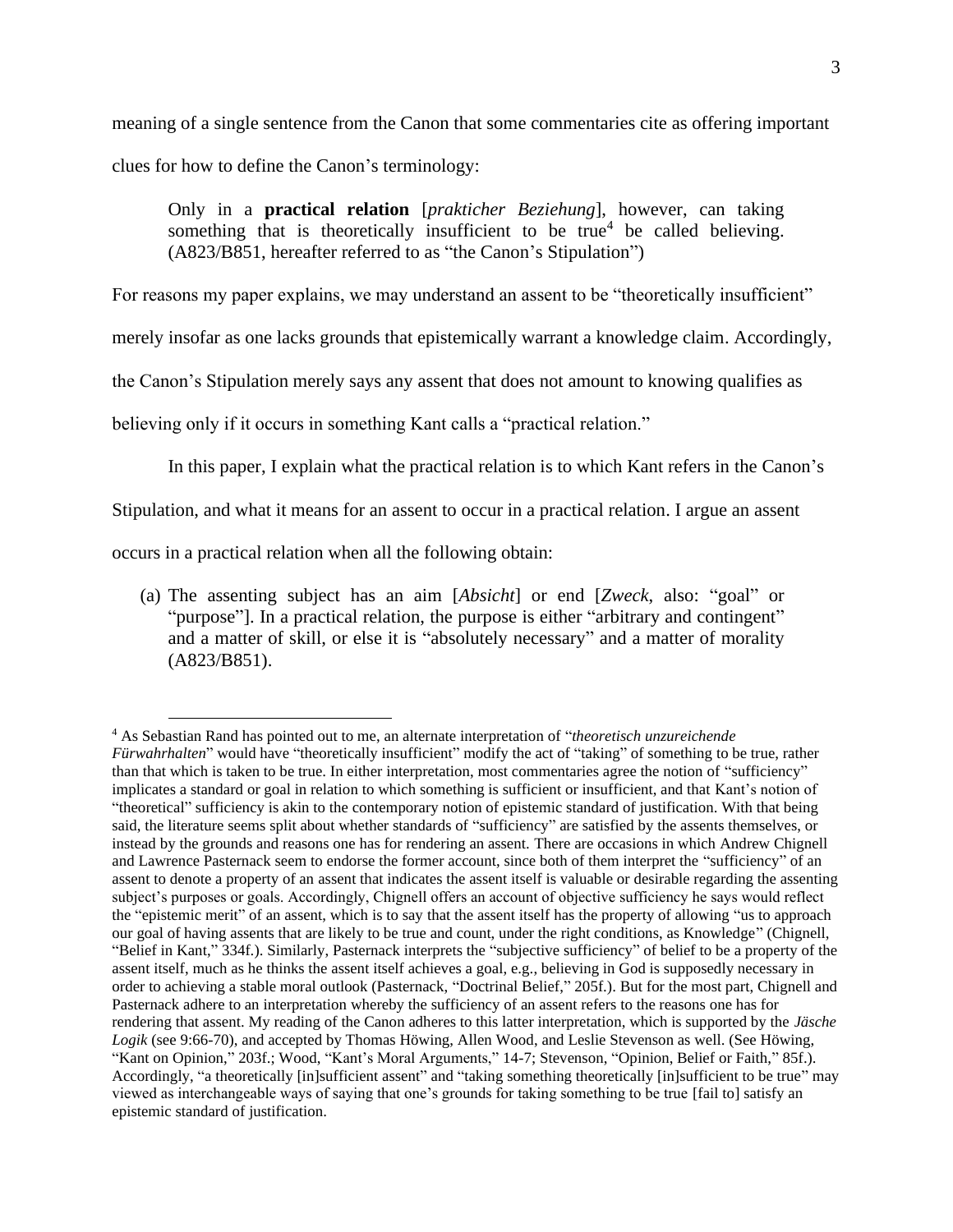- (b) Something is taken to be true by the subject, and the subject regards that "something" as a condition that is sufficient for achieving her purpose. According to the Canon, such a condition is either "comparatively sufficient" or else "absolutely sufficient" for satisfying one's goal, depending on whether "I do not know of any other conditions at all under which the end could be attained," or else "I know with certainty that no one else can know of any other conditions that lead to the proposed end [*Zweck*]," respectively (A823-4/B851-2).
- (c) The subject is making actual and realizing her goal as the result of an activity in which she engages.

The Canon provides multiple examples of what Kant says are three distinct types of believing:

pragmatic (A824-5/B852-3), doctrinal (A825-7/B853-5), and moral believing (A828-30/B856-

58). Each of these species of believing is distinguished in terms of whether the subject is taking

to be true a comparatively sufficient or else an absolutely sufficient condition for achieving

either an aim of skill or else a moral end.<sup>5</sup>

According to the Canon's Stipulation, each of the Canon's examples of believing must

occur in a practical relation only insofar as each example is a theoretically insufficient assent. <sup>6</sup>

So in order to substantiate my explanation of what it means for assent to occur in a practical

<sup>&</sup>lt;sup>5</sup> As I show, only instances of pragmatic believing involve taking to be true a comparatively sufficient condition (for satisfying an aim of skill), whereas only instances of moral believing have moral ends. Hence, both pragmatic and doctrinal believing have aims of skill, whereas both doctrinal and moral believing involve taking to be true something that the subject regards as an absolutely sufficient condition for satisfying her goal.

<sup>6</sup> Most commentaries agree the notion of theoretical sufficiency for Kant operates similarly to contemporary notions of an epistemic warrant or an epistemic standard of justification, i.e., an assent is theoretically sufficient insofar as the basis of one's assent allows the subject to know something is true. There are different and competing views about how this standard of theoretical sufficiency is supposed to be met for Kant, and it is not my purpose to weigh in on what this standard might be, or how it is supposed to be satisfied. The Canon never identifies any grounds that are theoretically sufficient for taking something to be true, nor does the Canon provide any standard, outcome, or goal in relation to which we are supposed to gauge the theoretical sufficiency of one's grounds for assent. And as I will explain, the Canon never explicitly says any of its examples of believing is a theoretically insufficient assent, from which it follows the Canon gives us no direct evidence for concluding any of its examples of believing must adhere to the Canon's Stipulation. In other words, the Canon's Stipulation says only that an instance of believing must occur in a practical *if* it is a theoretically insufficient assent – it never says instances of believing are theoretically insufficient. The only textual support for concluding each of the Canon's examples of believing is a theoretically insufficient assent is (1) that each example of believing is an instance of either (a) not knowing that which is taken to be true or (b) taking something to be true without certainty, and (2) that an assent is theoretically insufficient if it involves not knowing or else taking something to be true without certainty. Given this textual support for concluding each of the Canon's examples of believing is a theoretically insufficient assent, it follows that knowing something to be true and taking something to be true with certainty require rendering a theoretically sufficient assent, and this is the most direct support the Canon offers for concluding the notion of theoretical sufficiency has epistemic connotations.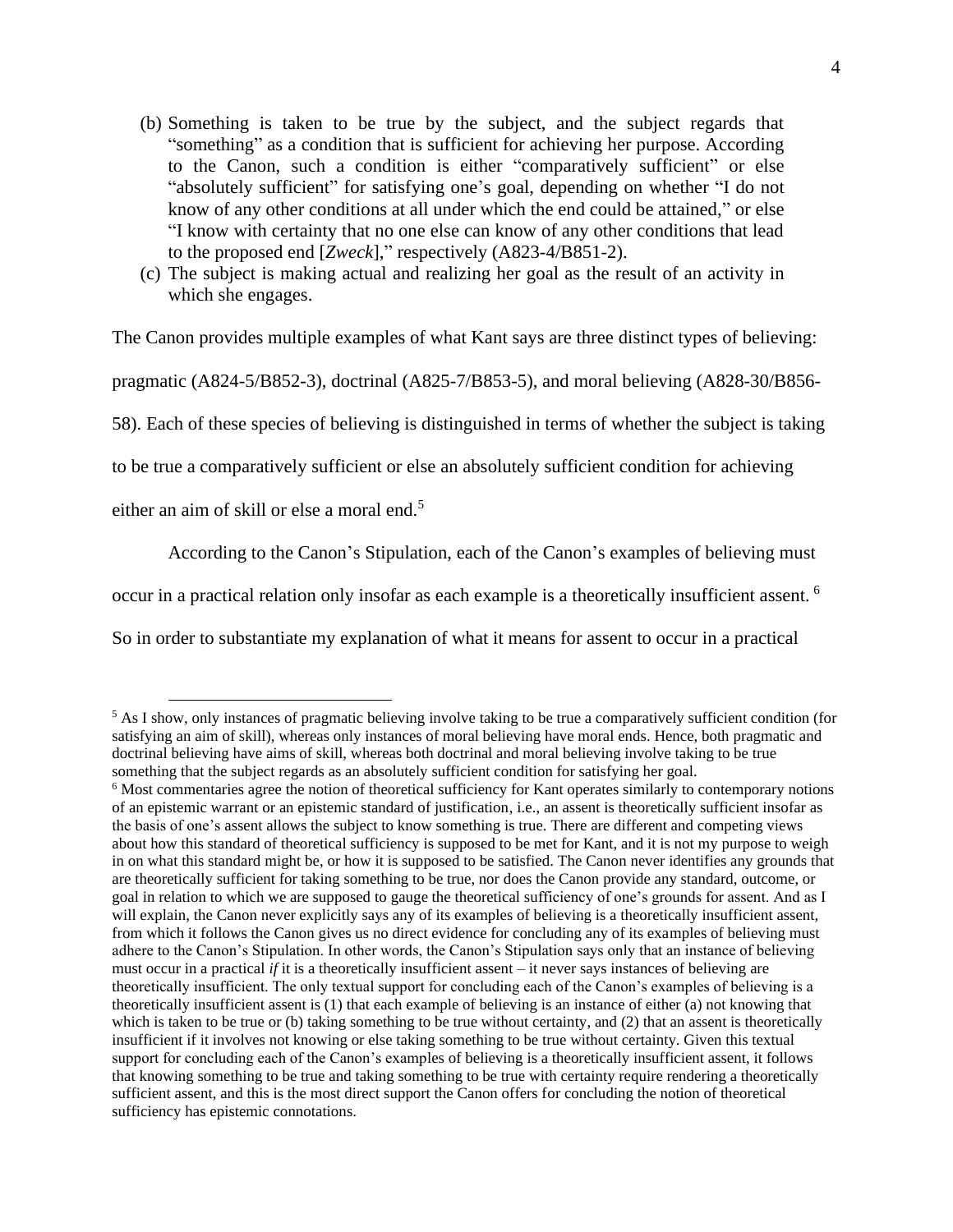relation, I provide the Canon's only textual support for concluding each of its examples of believing is a theoretically insufficient, which is to say each example must occur in a practical relation, and then show how each of the Canon's examples of believing conforms to my account of the Canon's Stipulation.

I have laid out these troublesome details about the Canon in order to set a foundation for appreciating an active debate in the literature. One reason my explanation of the Canon's Stipulation is significant concerns Allen Wood's and Leslie Stevenson's claim that the Canon's Stipulation helps clarify the terminology Kant introduces in the Canon. Drawing upon Kant's moral argument for believing in God and an afterlife, Wood and Stevenson conclude an instance of believing is "held to be objectively insufficient" and knowing is "objectively sufficient" (A822/B850) solely with respect to grounds Kant would say are "theoretically sufficient" for (i.e., epistemically warrant) making a legitimate knowledge claim. Moreover, they interpret the Canon's Stipulation to mean instances of believing are subjectively sufficient on the basis of practical considerations which, although they do not epistemically warrant assent, nevertheless provide universally valid grounds for conviction. Although it is not my purpose in this paper to evaluate whether or how the Canon's Stipulation is relevant for explaining the Canon's terminology, if we assume Wood and Stevenson are correct, there seems to be no reason for thinking their accounts would not explain how the Canon's other examples of believing are also subjectively sufficient and held to be objectively insufficient.

However, neither Wood nor Stevenson fully explain what the practical relation is to which Kant refers in the Canon's Stipulation, or what it means for an assent to occur in a practical relation. As a result, their explanations of the Canon's terminology are vulnerable to Andrew Chignell's and Lawrence Pasternack's claims that not all the Canon's examples of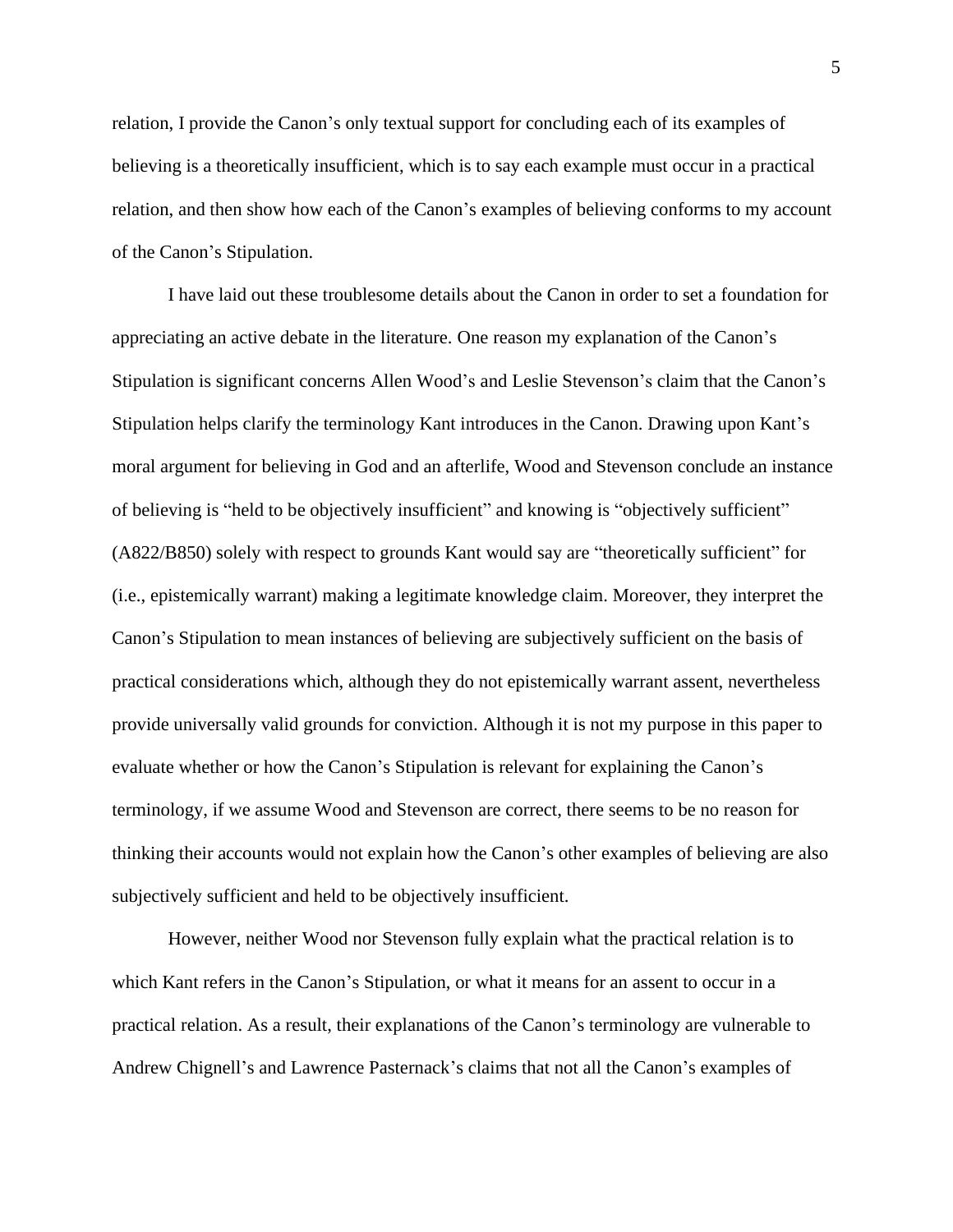believing occur in a practical relation. For reasons I will explain, both Chignell and Pasternack argue the Canon's example of doctrinally believing "there are inhabitants of at least some of the planets that we see" (A825/B853) does not occur in a practical relation, even though both admit this example of believing is a theoretically insufficient assent. If Chignell and Pasternack are correct about this example of doctrinal believing, then Wood and Stevenson would have to acknowledge the example lacks whatever practical grounds supposedly account for the subjective sufficiency of believing that extraterrestrial lifeforms exist. As a result, it becomes doubtful whether believing is subjectively sufficient on the basis of such practical grounds in the first place. As a result, the Canon's distinction between believing and knowing, and that distinction as it operates in both the Preface and the Postulate, becomes less clear.

Using my account of the Canon's Stipulation as a guide, it becomes clear that the example of doctrinally believing that extraterrestrial lifeforms exist occurs in a practical relation only if we are unable to know whether it occurs in a practical relation. As I explain, no one can know whether this example of believing occurs in a practical relation, due to the fact that the relevant goal is to secure grounds that are theoretically sufficient for knowing (i.e., grounds that epistemically warrant a claim to know) something that remains unknowable until such grounds are made actual and realized by an activity.<sup>7</sup> Stated conversely: the same grounds that

<sup>7</sup> Hence, the existence of extraterrestrial lifeforms is an object that remains unknowable for us until we secure grounds that are theoretically sufficient for knowing whether they exist, and we can secure these grounds only as the result of an activity that allows us to possess them. For example, assuming an experience is sufficient to epistemically warrant our claim to know whether something is the case, the goal in this example of doctrinal believing is to secure an experience of extraterrestrial lifeforms by means of an activity that, upon making actual and realizing that experience, occurs in a practical relation. But as my paper explains, a key feature of this example is that our apparent lack of such theoretically sufficient grounds is due to our apparent inability to engage in an activity that would realize such grounds. Moreover, our apparent inability to engage in such an activity to due to the fact that the means for such an activity is likewise an object of doctrinal believing. For example, and while it is conceivable that faster-than-light interstellar travel would allow us to determine whether extraterrestrial lifeforms exist elsewhere in our galaxy, the advanced technology necessary for humans to engage in interstellar travel remains an unknowable object of doctrinal believing. More specifically, such technology remains unknowable due to the fact that we are seemingly unable to engage in an activity that would bring such an advanced technology into reality, although we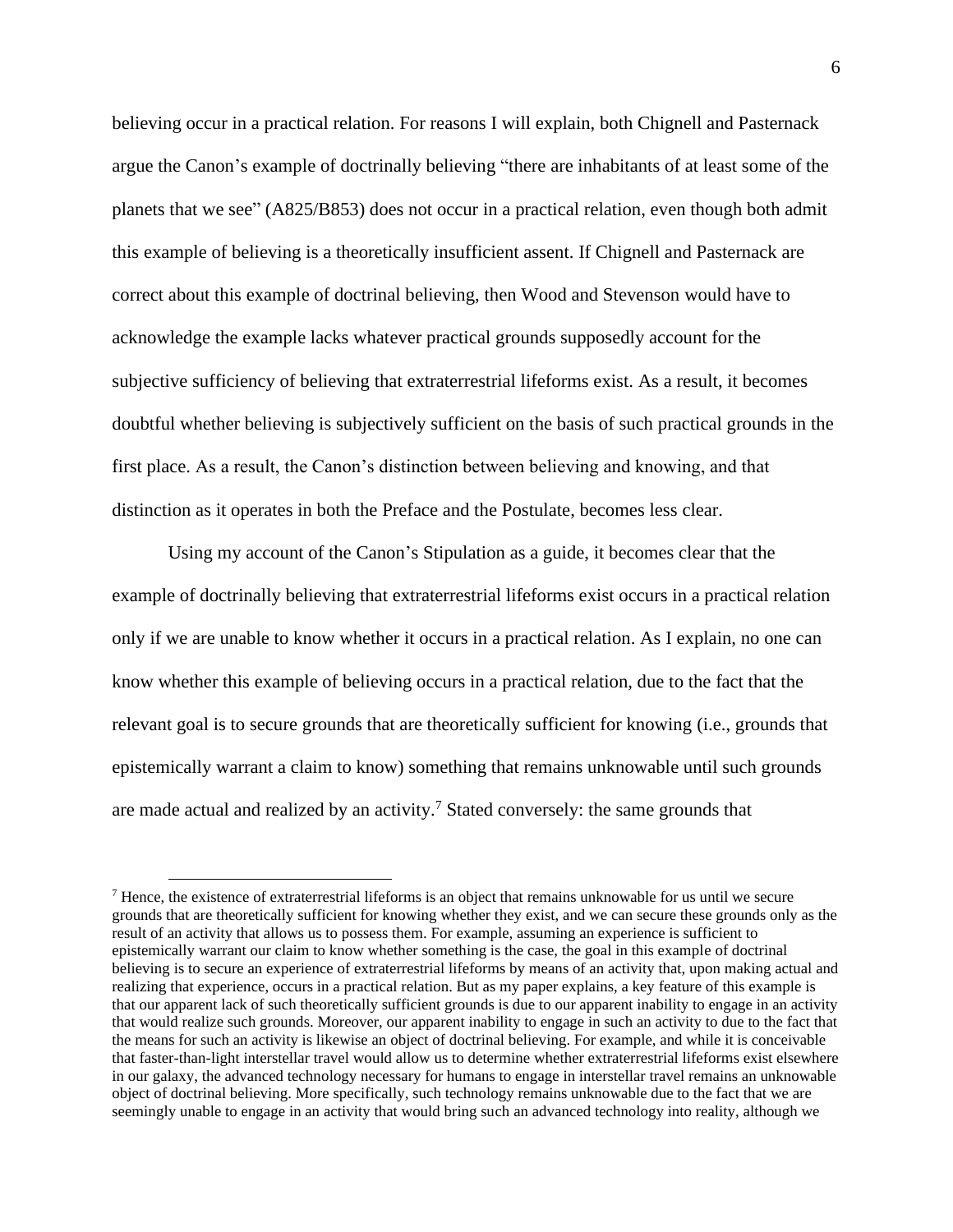epistemically warrant a claim of knowing, e.g., whether extraterrestrial lifeforms exist, are necessary to epistemically warrant a claim about and thereby know whether a current activity is a means for realizing those grounds. Upon securing such grounds, however, the example of doctrinal believing would cease to be an instance of believing and would instead become an instance of knowing, e.g., whether extraterrestrial lifeforms exist. Hence, the example of doctrinal believing *qua* "believing" occurs in a practical relation only so long as we are unable to know whether it occurs in a practical relation. At best, we can only believe the example occurs in a practical relation.

My account of the Canon's Stipulation shows how each of the Canon's examples of believing likewise occurs in a practical relation – including the example of doctrinally believing that extraterrestrial lifeforms exist. Insofar as Wood and Stevenson are correct that the Canon's Stipulation is relevant for explaining the Canon's terminology, I show how my account of the Canon's Stipulation highlights additional features of the Canon's terminological puzzle that must be addressed in order to explain what it means for an assent to be objectively sufficient and/or subjectively sufficient. My paper proceeds as follows. Chapter 2 explains the terminological puzzle that mires any effort to make sense of Kant's discussion in the Canon, and the suggested potential of the Canon's Stipulation to help make sense of this terminology. In Chapter 3, I explain the Canon's only textual support for concluding any of its examples of believing are theoretically insufficient assents, so as to substantiate the need for each of these examples to occur in a practical relation, pursuant to the Canon's Stipulation. Chapter 4 provides textual support for concluding that the practical relation to which Kant refers in the Canon's Stipulation

can certainly imagine (i.e., doctrinally believe) that, and perhaps also how, e.g., quantum computing or artificial intelligence might allow us to bring faster-than-light travel into reality someday.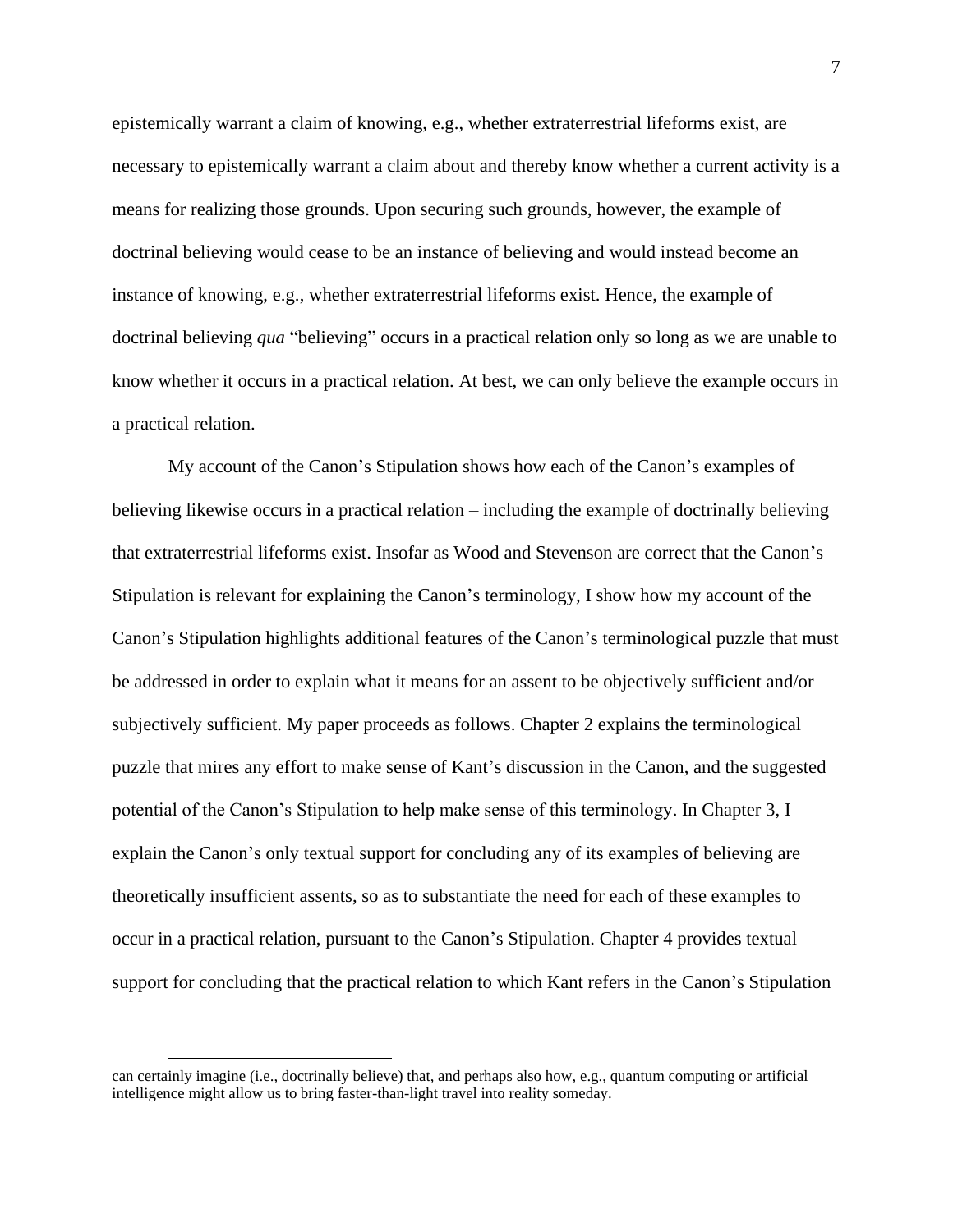describes what Kant says is the way practical cognition relates to its cognized object, i.e., the practical relation consists in making actual and realizing an object as the result of an activity. In Chapter 5, I lay out the key features Kant says every assent exhibits when it occurs in a practical relation. I confirm that each of the Canon's examples exhibits these features, which allows us to see how each example adheres to my explanation of taking something to be true in a practical relation, including the example of doctrinally believing that extraterrestrial lifeforms exist. I conclude by discussing how my findings interact with details in other commentaries on the Canon, as well as questions for future discussion.

#### **2 THE CANON'S TERMINOLOGICAL PUZZLE**

#### <span id="page-16-1"></span><span id="page-16-0"></span>**2.1 Objective Sufficiency and Subjective Sufficiency**

The Canon says knowing and believing are two different species of assent. Although Kant defines assent as "an occurrence in our understanding that may rest on objective grounds, but that also requires subjective causes in the mind of him who judges" (A820/B848), he never identifies any objective grounds or subjective causes for taking something to be true. Nor does he explain what it means for an assent to have grounds and causes, or what the basis is upon which we may regard such grounds and causes as objective and subjective, respectively. Kant's reticence about the meaning of this terminology becomes troublesome in light of the definitions he gives for opining, believing*,* and knowing:

**Having an opinion** is taking something to be true with the consciousness that it is subjectively **as well as** objectively insufficient. If taking something is only subjectively sufficient and is at the same time held to be objectively insufficient, then it is called **believing**. Finally, when taking something to be true is both subjectively and objectively sufficient it is called **knowing**. Subjective sufficiency is called **conviction** (for myself), objective sufficiency, **certainty** (for everyone). (A822/B850, original emphasis)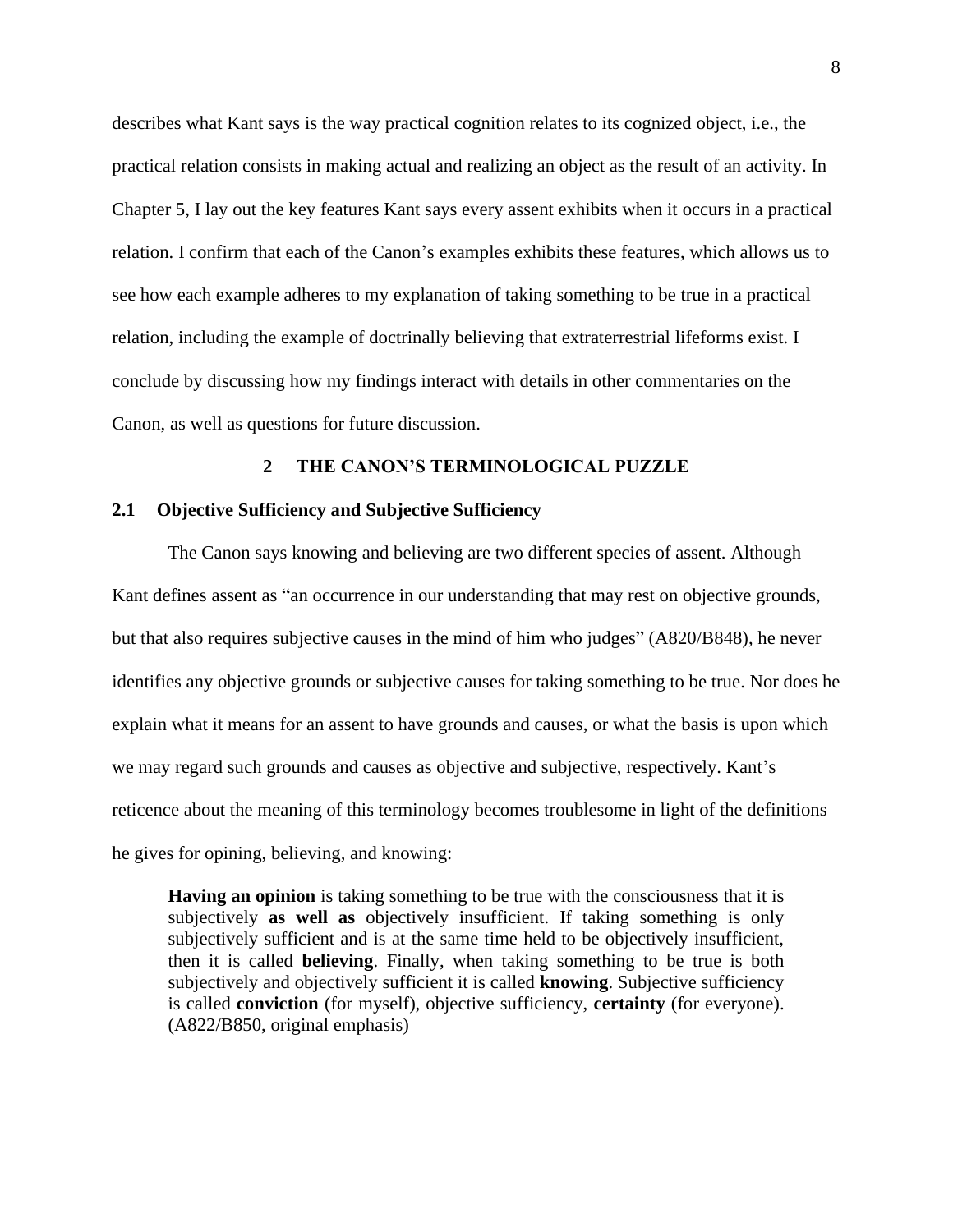Clearly, we cannot make sense of Kant's conception of opining, believing, and knowing without explaining what Kant means by "subjectively [in]sufficient" as well as "objectively [in]sufficient."

The *Jäsche Logik* says this terminology refers to the grounds or reasons one has for taking something to be true, in which case our ability to determine whether an assent is an instance of opining, believing, or knowing depends on whether a subject renders her assent on the basis of grounds that are subjectively and objectively either sufficient or insufficient (cf. 9:66-70). In that case, a ground for taking something to be true is a reason one has for rendering an assent, and a ground is either "sufficient" or "insufficient" according to its ability to satisfy whatever standard(s) Kant thinks justify an assent. Most scholars agree a ground for taking something to be true is objectively sufficient by virtue of exhibiting a subject-independent feature that satisfies a standard for justifiably rendering assent.<sup>8</sup> Indeed, the general consensus is that such subject-independent features are attributable to a state of affairs that are not only independent of a cognizing subject but provide epistemic warrant to claim the subject's assent is correct.<sup>9</sup> By contrast, most scholars agree that a ground for taking something to be true is "subjectively" sufficient if the reason for one's assent exhibits features that are not only dependent on the cognizing subject, but moreover satisfy a standard for justifiably taking something to be true that differs from the standard which objectively sufficient grounds satisfy.<sup>10</sup>

<sup>8</sup> Meerebote's commentary on the Canon focuses solely on trying to glean what the notion of "objectivity" means within the entirety of Kant's critical philosophy. See Ralf Meerbote, "Kant's Use of the Notions."

<sup>&</sup>lt;sup>9</sup> See Meerbote, "Kant's Use of the Notions," 56f.; Wood, "Kant's Moral Argument," 16; Neiman, "Structure of Faith," 157; Stevenson, "Opinion, Belief or Faith," 84f.; Chignell, "Kant's Concepts of Justification," 39-44; Chignell, "Belief in Kant," 523ff.; Rauscher, "The Appendix to the Dialectic," 306f.; Pasternack, "Kant's Doctrinal Belief," 201f.; Pasternack, "Development and Scope," 292f.; Pasternack, "Kant on Knowledge," 57f.; Pasternack, "Kant on Opinion," 43f.

<sup>&</sup>lt;sup>10</sup> As I discuss in greater detail, both Wood and Stevenson think practical considerations can provide subjectively sufficient grounds for rendering assent (See Wood, "Kant's Moral Argument," 19f.; Stevenson, "Opinion, Belief or Faith," 84ff.). By contrast, Frederick Rauscher argues an assent is subjectively sufficient merely insofar as an assent "stems from or is in accord with shared faculties of the mind" (See "The Appendix to the Dialectic," 307f.).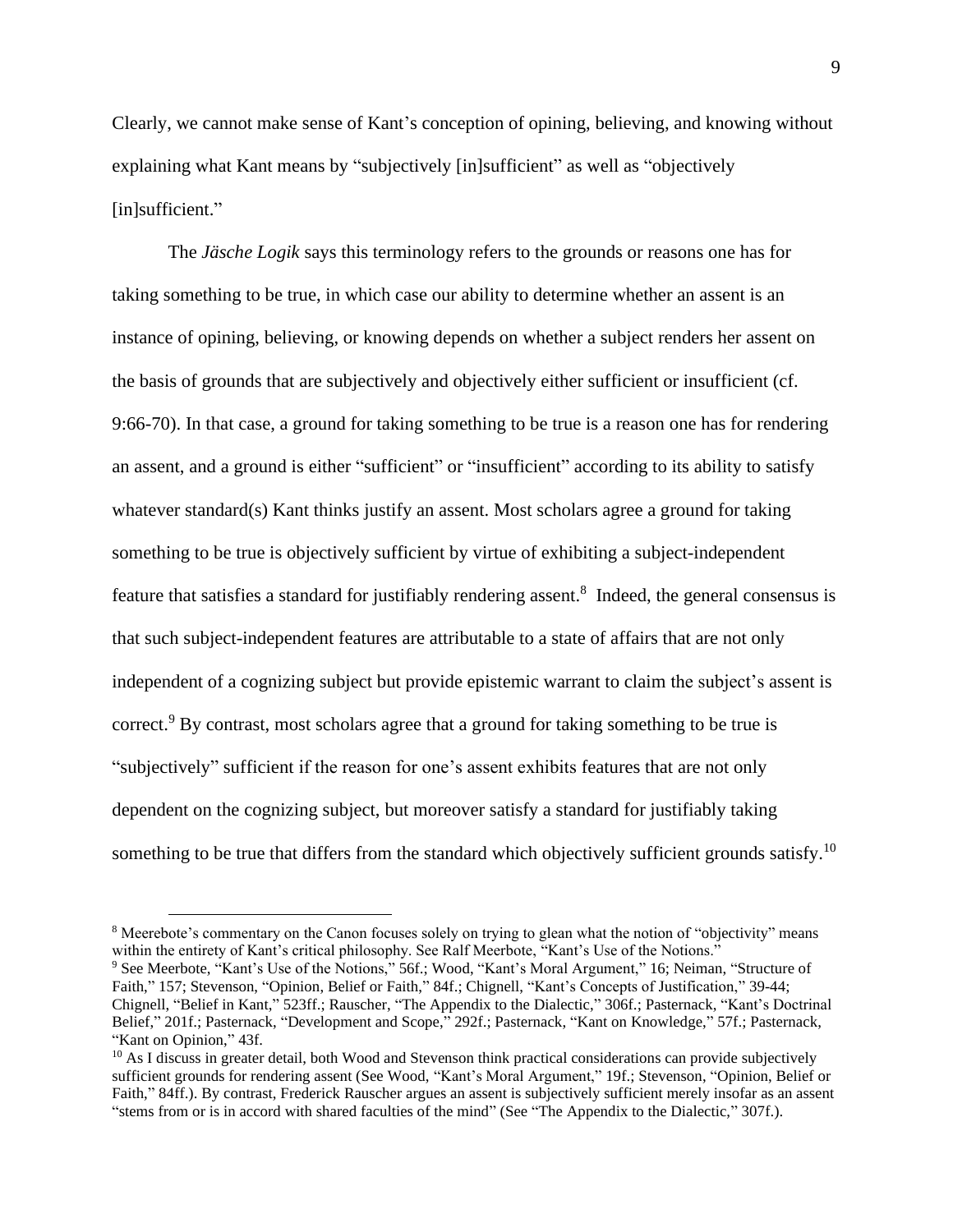On this preliminary account so far, instances of believing and knowing differ from one another because the former lack subject-independent grounds for rendering assent. But insofar as the same can be said for instances of opining, the dispositive feature of believing are grounds Kant regards as subjectively sufficient, which he says accounts for the "conviction" with which something is taken to be true (A822/B850). But the Canon never explains what any of this terminology means, or what standards of justification must be satisfied in order to determine whether an assent is objectively and/or subjectively sufficient. Worse still, Kant's sustained discussion about conviction seems to complicate any attempt to render a coherent explanation of what it means for an assent to be objectively [in]sufficient and subjectively [in]sufficient:

If [taking something to be true] is valid for everyone merely so long as one has reason, then its ground is objectively sufficient, and in that case taking something to be true is called **conviction**. (A820/B848)

At this point, Kant is merely telling us that an objectively sufficient ground for assent is a necessary condition for an assent to be valid for everyone, and that no assent is valid for everyone unless it qualifies as an instance of conviction.

However, Kant goes on to make an important distinction between conviction and another type of assent he calls persuasion, the latter of which occurs whenever "the ground of the judgment" that is taken to be true "lies solely in the subject [but] is held to be objective" (A820/B848).<sup>11</sup> According to Kant, "persuasion cannot be distinguished from conviction

Chignell says there is a need to differentiate two types of subjective sufficiency, each of which is exclusive to knowing and believing, respectively. Whereas the former corresponds to a subject's ability to recognize her grounds for assent are objectively sufficient, the latter denotes the manner in which an assent satisfies the needs or interests of a subject, albeit without indicating that the subject's proposition is true (see "Kant's Concepts of Justification," 44ff, 5ff.; and "Belief in Kant," 333ff.). By contrast, Pasternack thinks the subjective sufficiency of an assent is attributable to the internal processes whereby a subject comes to firmly commit to her assent, and these internal processes can result from the presence of objective grounds as well as non-epistemic considerations pertaining to a subject's personal goals (See "Kant's Doctrinal Belief," 202ff.; "Development and Scope," 293ff.).

 $<sup>11</sup>$  Commentaries differ about what the subjective grounds are that instances of persuasion mistake for objective</sup> grounds. Stevenson thinks these subjective causes have to do with "politeness, credulity, ignorance, shortsightedness, prejudice or sheer cussedness," all of which can serve as a basis for taking something to be true,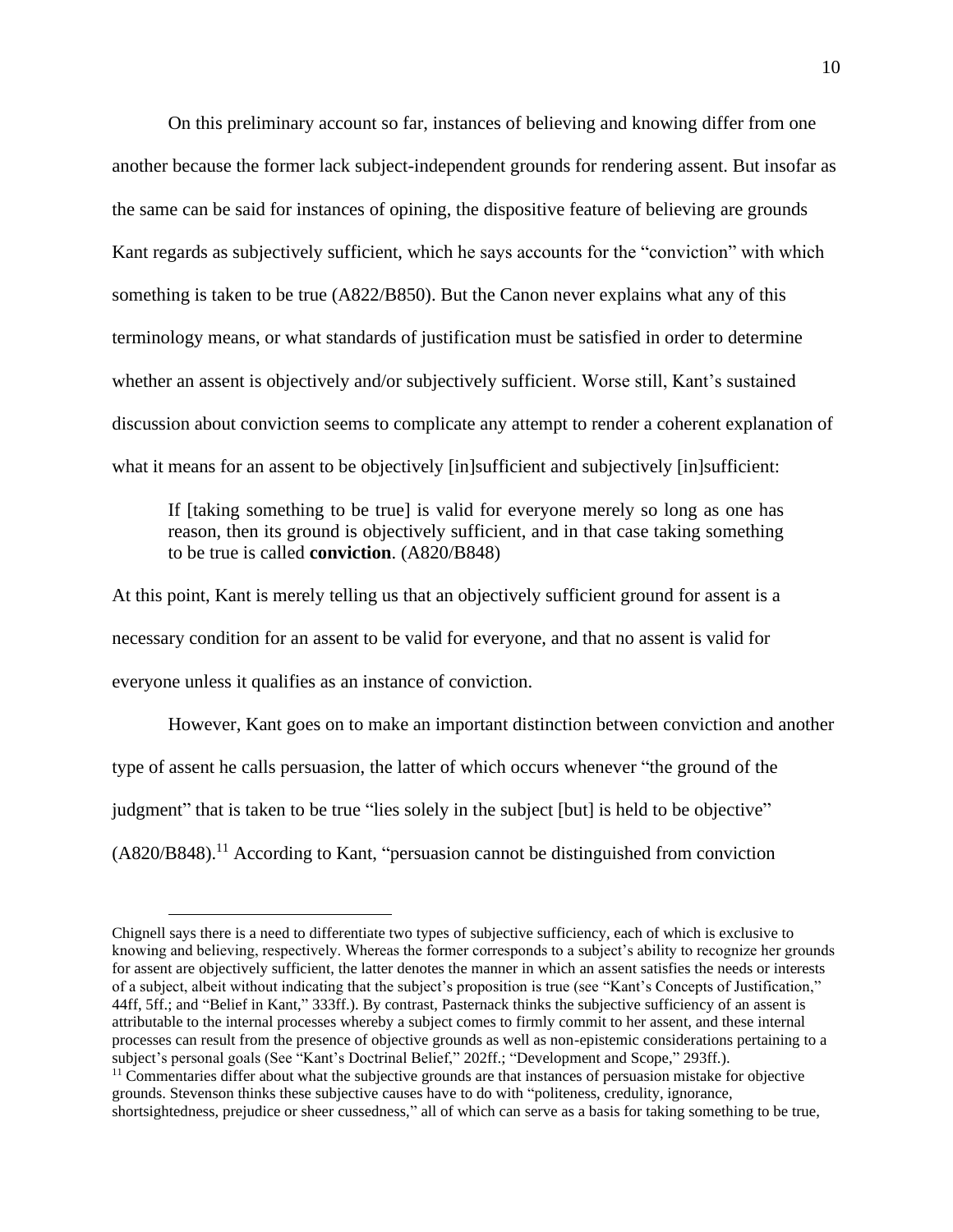subjectively" (A821/B849), and the only "touchstone of whether taking something to be true is conviction or mere persuasion is […] the possibility of communicating it and finding it to be valid for the reason of every human being to take it to be true" (A820/B848). This "touchstone" for differentiating conviction from persuasion makes sense only if instances of conviction are always supposed to be valid for everyone. And since an objectively sufficient ground is a necessary condition for an assent to be valid for everyone, it follows that all instances of conviction are supposed to have an objectively sufficient ground for assent as well. However, when we compare these features of conviction with Kant's portrayals of believing and knowing, an obvious interpretative challenge emerges.

After telling us any instance of believing is "only subjectively sufficient and at the same time it is held to be objectively insufficient," and that any instance of knowing is "both subjectively and objectively sufficient," Kant immediately says "[subjective] sufficiency is called **conviction** (for myself), objective sufficiency, **certainty** (for everyone)" (A822/B850). Given Kant's earlier portrayal of conviction, his definitions of knowing and believing suggest only knowing can be valid for everyone and qualify as conviction, since only instances of knowing have the objectively sufficient ground that is necessary for an assent to qualify as conviction. However, Kant clearly says the subjective sufficiency of an assent indicates whether an asset qualifies as conviction, which means believing and knowing are supposed to be valid for everyone. And yet, a necessary condition for an assent to be valid for everyone is that the ground

but none of which provide "any publicly recognizable justification for it" (See "Opinion, Belief or Faith," 77). Chignell and Pasternack both agree that wish-fulfillment and self-deception offer paradigm examples in which the private grounds of one's judgment give the subject feeling a confidence that her grounds are nevertheless objective (See Chignell, "Kant's Concepts of Justification," 47f. and "Belief in Kant," 331; Pasternack, "Kant's Doctrinal Belief," 203f.).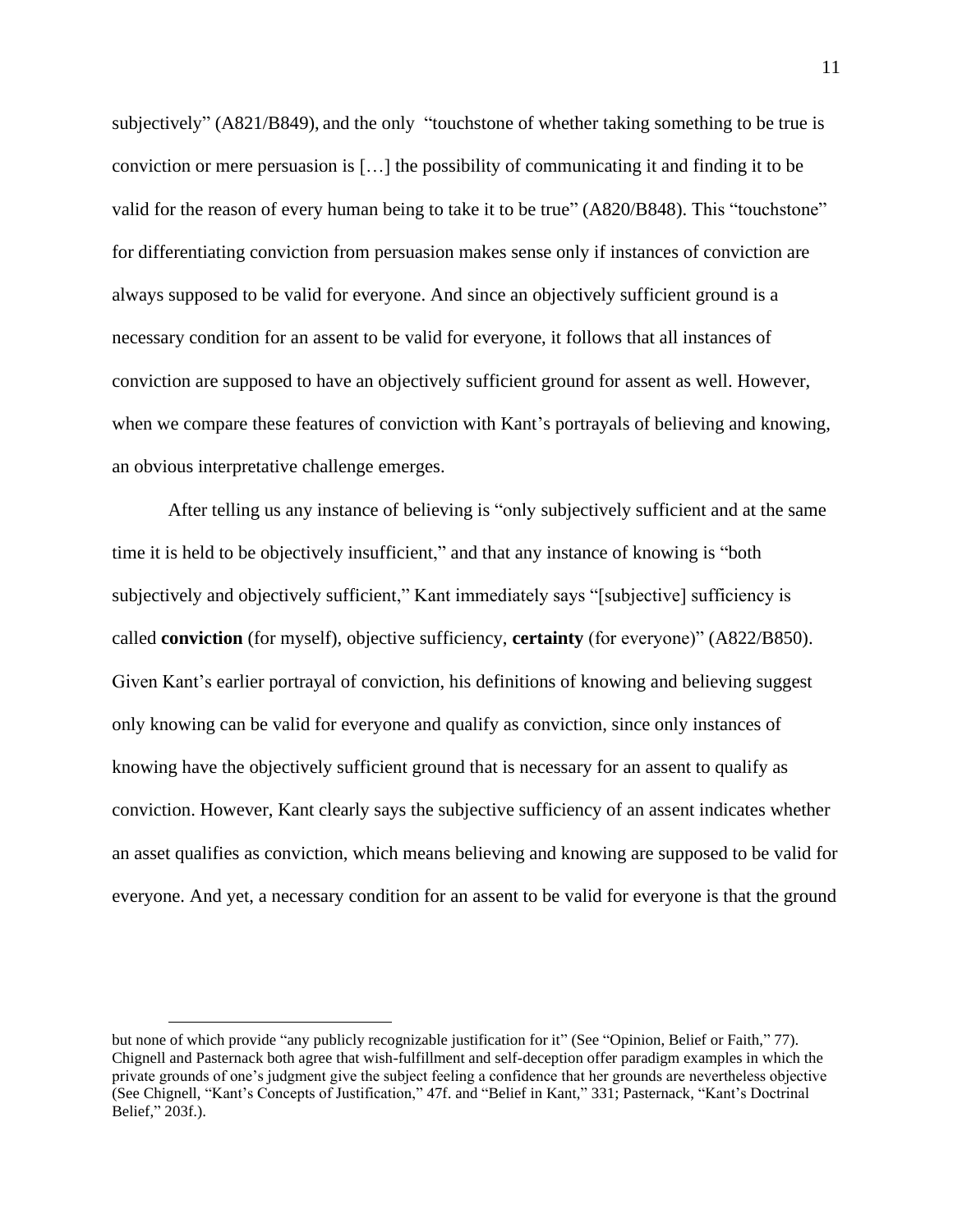of the assent is objectively sufficient – and Kant says all instances of believing are "held to be objectively insufficient" (A822/B850).<sup>12</sup>

#### <span id="page-20-0"></span>**2.2 The Canon's Stipulation**

Kant's portrayals of conviction and believing suggest instances of believing are supposed to be valid for everyone, even though crucial features of both conviction and believing seem at odds with that conclusion. Kant says an assent can be valid for everyone only if the ground of one's assent is objectively sufficient, and that instances of believing are supposedly objectively insufficient, but then says instances of believing nevertheless qualify as conviction solely on the basis of being subjectively sufficient, and therefore ought to be regarded as valid for everyone accordingly. Although my paper does not venture to reconcile this terminological confusion, my purpose here is to explain a single sentence that some commentaries suggest can help reconcile these seemingly contradictory positions surrounding the Canon's terminology:

Only in a **practical relation** […] can taking something that is theoretically insufficient to be true be called believing. (A823/B851)

In their respective analyses of the Canon's terminology, both Allen Wood and Leslie Stevenson refer to the Canon's Stipulation after having already indicated that their primary interest with the

<sup>&</sup>lt;sup>12</sup> Both Chignell and Pasternack think we can reconcile the apparent inconsistency of Kant's portrayals of conviction if we refer to *Jäsche Logik*'s distinction between "logical" and "practical" conviction (9:72), so that knowing is an instance of the former, which corresponds to objectively sufficient grounds, and believing an instance of the latter, and corresponds to subjectively sufficient grounds (See Chignell "Kant's Concepts of Justification," 59n4; Pasternack, "Kant's Doctrinal Belief in God," 202n9). While I think the distinction between logical and practical conviction is sound, for reasons I cannot satisfactorily defend in this paper, I do not agree with the implication that the objectively sufficient grounds which epistemically warrant a claim to knowledge are alone sufficient to produce logical conviction (see Chignell's argument to this effect in "Kant's Concepts of Justification," 36f., and "Belief in Kant," 331f.). Insofar as the latter position requires that the features of logical conviction cannot be located in instances of believing, it does not seem implausible that one and the same features are supposed to account for the conviction (i.e., the "subjective sufficiency") with which one knows or believes, and that these features correspond to an objectively sufficient ground that does not epistemically warrant a knowledge claim. If this is indeed what Kant has in mind in the Canon, then it might explain his confusing portrayals of conviction as having an objectively sufficient ground as well as its accounting for the subjective sufficiency with which something is taken to be true.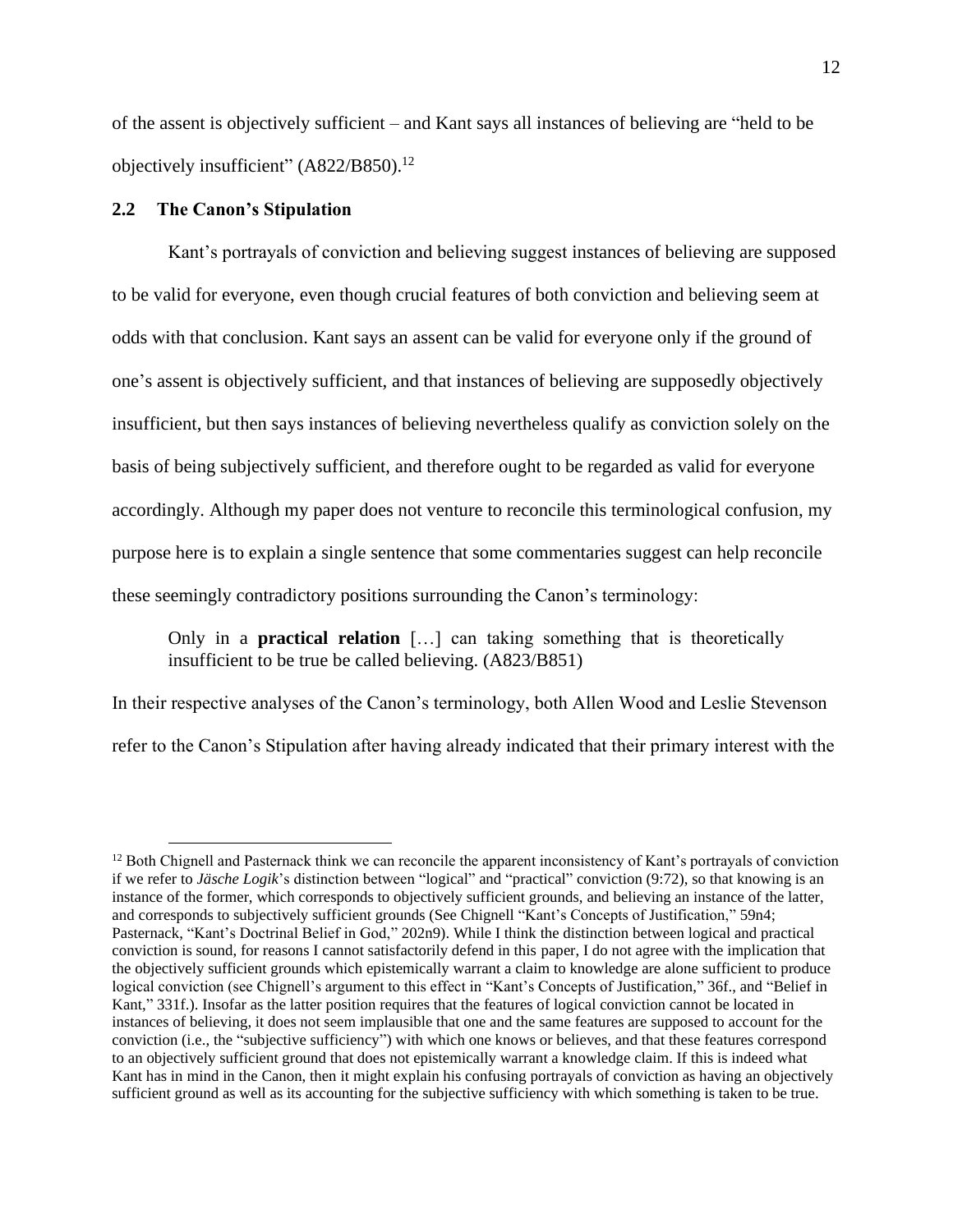Canon is Kant's claim regarding the moral faith in the existence of God and an immortal soul.<sup>13</sup> Wood's and Stevenson's interest in this example of believing is understandable, since it is clearly Kant's focus when he famously says, "I had to deny **knowledge** in order to make room for **belief**" (Bxxx). According to Kant, the possibility of knowing whether God and an immortal soul exist must be disproven in order for these transcendental and *a priori* ideas of pure reason to have any practical (as opposed to theoretical) application. More specifically, Kant thinks moral behavior requires one to assent to the existence of God and an afterlife (Bxxx), i.e., moral behavior requires believing in the existence of God and an immortal soul (see A811/B839; 5:132-46). Given their primary interest in Kant's moral argument for believing in the existence of God and an immortal soul, it is easy to see why Wood and Stevenson think the Canon's Stipulation is relevant for situating this example of believing within the Canon's terminological framework of objective and subjective [in]sufficiency.

Just as Kant argues we cannot know but must nevertheless believe God and an immortal soul exist, Wood and Stevenson think the Canon's Stipulation captures this distinction between knowing and believing when Kant describes believing as a "theoretically insufficient assent" (A823/B851). More specifically, Wood and Stevenson understand Kant as saying instances of believing lack the sort of grounds that are "theoretically (or epistemically) sufficient" to warrant a knowledge claim, and conclude Kant's portrayals of believing as "held to be objectively insufficient" and knowing as "objectively sufficient" refer to such theoretically sufficient

<sup>&</sup>lt;sup>13</sup> Wood prefaces his discussion of the Canon by discussing the frequency with which Kant's moral arguments for the existence of God, freedom, and immortality recur throughout Kant's critical writings, and explaining that his own interest with this argument is to clarify why Kant argues for the necessity of positing the existence of God and an immortal soul in order to engage in moral behavior (See Wood, "Kant's Moral Arguments, 10ff.). Likewise, although Stevenson recognizes that Kant's discussion in the Canon is philosophically significant in its own right, Stevenson is clear his analysis is also interested the Canon as "a necessary background for assessing [Kant's] accounts of religious faith" (Stevenson, "Opinion, Believing or Faith," 72).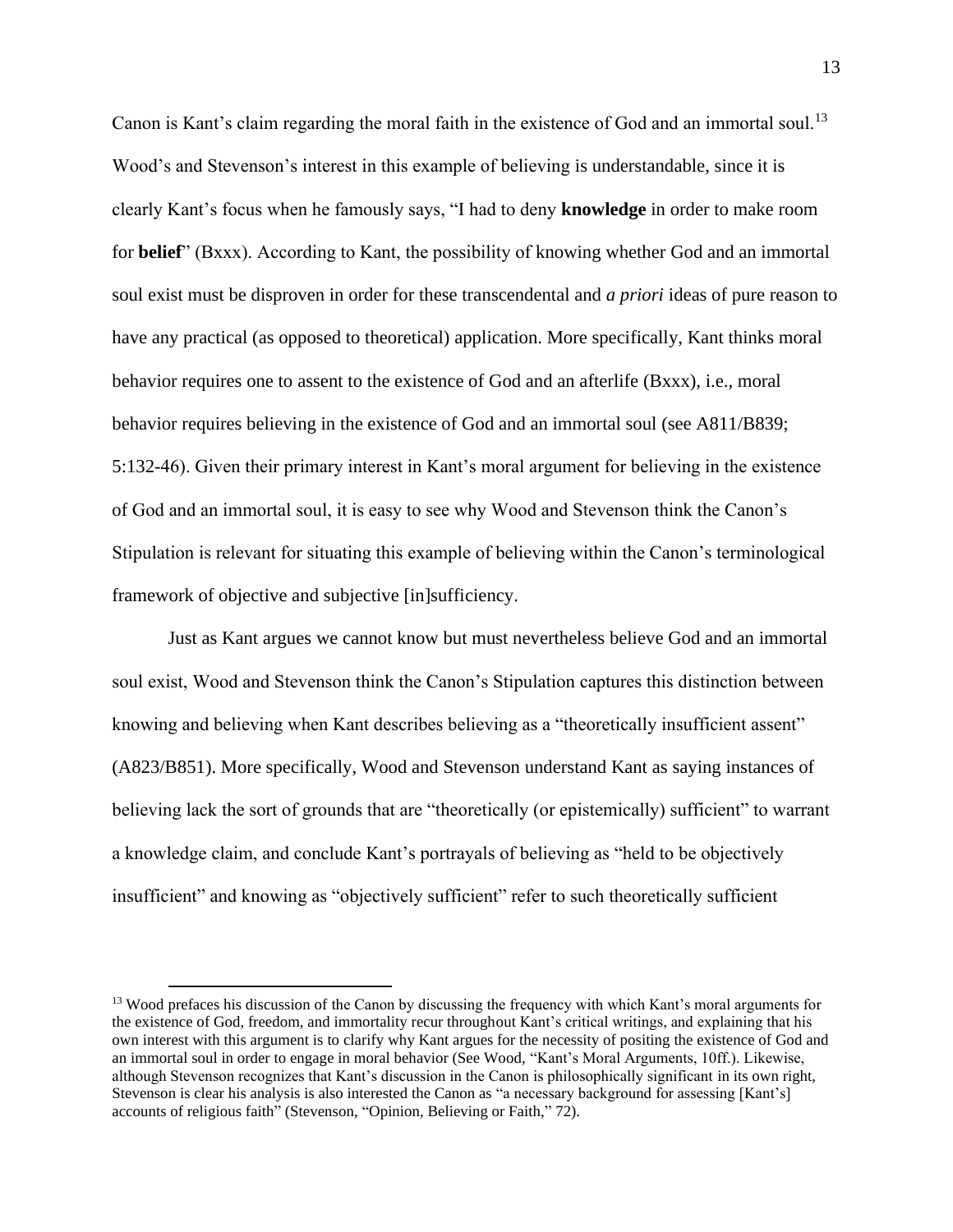grounds (A822/B850).<sup>14</sup> Likewise, Wood and Stevenson interpret the practical relation in which believing occurs as reflecting Kant's claim that a theoretically insufficient assent can be justified on the basis of practical considerations, just as believing God and an afterlife exist is allegedly necessary for engaging in moral behavior.<sup>15</sup> Toward this end, Wood and Stevenson argue that the sufficiency of belief is "subjective" in the sense that the grounds for believing "ultimately depend on personal commitment" to engage in a given behavior,  $16$  and are therefore "a personal and 'subjective' matter."<sup>17</sup> And just as Kant thinks moral law is binding for all rational subjects, Wood and Stevenson conclude subjective grounds for assent can be valid for everyone<sup>18</sup> and therefore justify conviction.

Wood and Stevenson draw upon the Canon's Stipulation to support their claim that

instances of believing are held to be objectively insufficient insofar as the basis of one's

believing is not theoretically sufficient for (i.e., does not epistemically warrant) legitimate claims

to know. Moreover, Wood and Stevenson conclude that instances of believing qualify as

 $14$  According to Wood, an assent is thereby objectively sufficient if "the grounds for holding that judgment consist in knowledge of, evidence concerning, or reasoning about the *object* (or objects) with which the judgments deal" ("Kant's Moral Arguments, 16). Likewise, Stevenson says "*Wissen* must be based either on logical proof (deduction) or such strong empirical evidence (induction) as to amount to knowledge beyond all reasonable doubt" ("Opinion, Belief or Faith," 85).

<sup>&</sup>lt;sup>15</sup> Hence, Wood concludes "...on the basis of practical considerations holding for each man personally as a moral agent, Kant proposes to justify and even rationally to require of each man the personal conviction that there exist a God and future life" ("Kant's Moral Arguments," 17). According to Stevenson, "the grounds of *glauben*, although universal, are not 'objective' in the sense of being about the object(s) that the judgments refer to, but subjective in the sense that people's responses to them ultimately depend on personal commitment" ("Opinion, Belief or Faith," 85).

<sup>&</sup>lt;sup>16</sup> Stevenson, "Opinion, Believing or Faith," 85.

<sup>17</sup> Wood, "Kant's Moral Argument," 16.

<sup>18</sup> In agreement with Wood, Stevenson says, "Kant holds that both *wissen* and *glauben* are based on grounds that are *universally* valid – that is reasons that appeal to the judgment of any rational person" ("Opinion, Belief or Faith," 85). However, Stevenson does not address whether the universal validity of believing means it is also somehow objectively sufficient. Wood argues the Canon's Stipulation confirms the presence of two distinct meanings of objectively sufficient in the Canon – one corresponding to the way only instances of knowing are theoretically sufficient, and another that merely reflects the fact than an assent is valid for everyone (See "Kant's Moral Arguments," 15-6). Chignell also argues Kant's discussion in the Canon requires two distinct notions of "objectively," i.e., a narrow concept that refers to epistemic warrants, and a broad conception of object that merely reflects the intersubjective communicability of an assent (see "Kant's Concept of Justification," 42; "Belief in Kant," 336f.)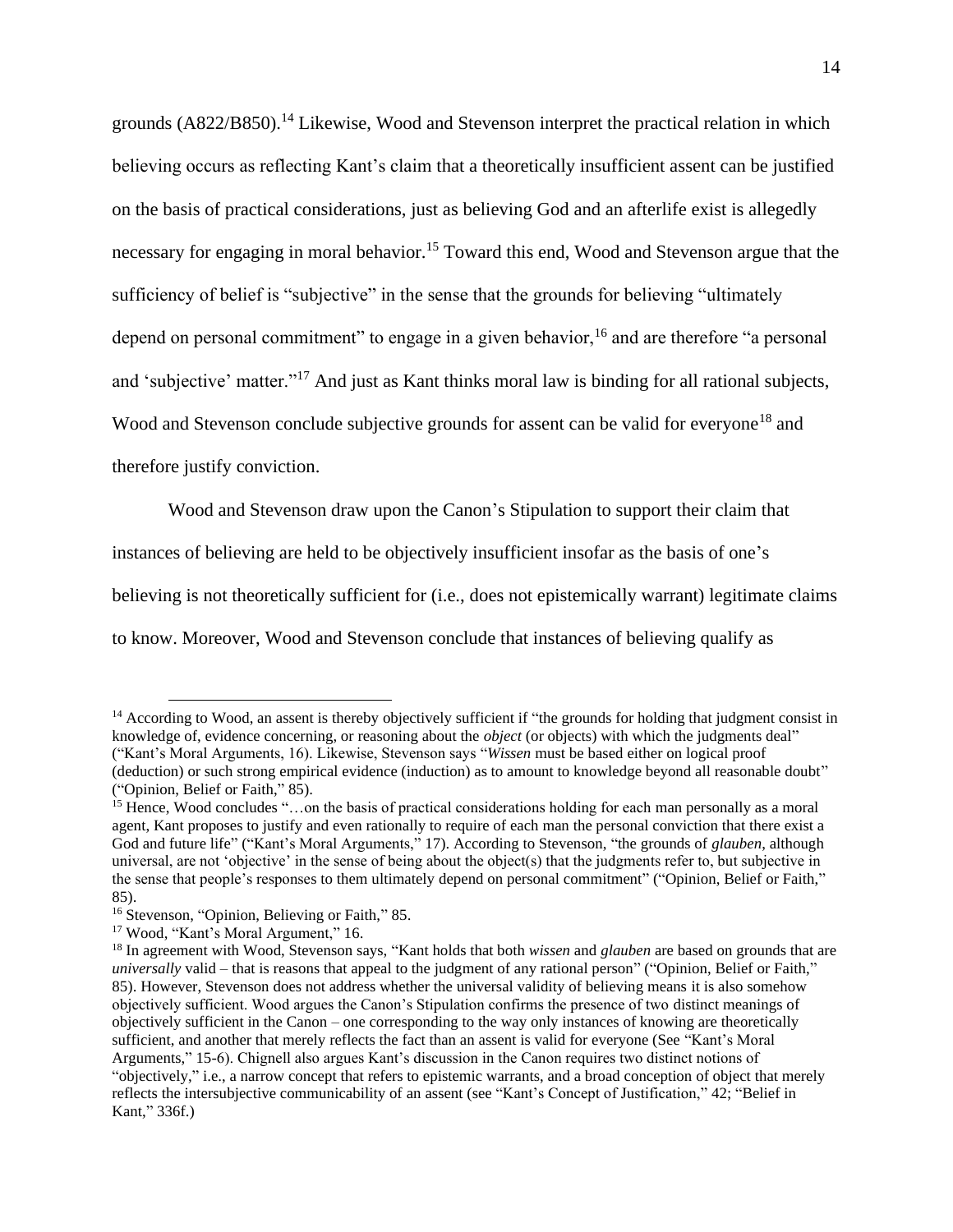conviction and are valid for everyone by virtue of subjectively sufficient practical considerations for which a believing subject renders her assent.

In the Canon, Kant provides examples for what he says are three different types of believing: pragmatic (A824-5/B852-3), doctrinal (A825-7/B853-5), and moral believing (A828- 30/B856-58). If Wood and Stevenson are correct about the relevance of the Canon's Stipulation for explaining the Canon's terminology, there is little reason to doubt that their account of this terminology explains how the Canon's other examples of believing are also subjectively sufficient and held to be objectively insufficient. Presumably, each of the Canon's examples of believing involves taking something to be true on the basis of grounds that are theoretically insufficient for knowing, but which are nevertheless subjectively sufficient for everyone on the basis of practical considerations.

#### <span id="page-23-0"></span>**2.3 An Apparent Exception to the Canon's Stipulation**

My purpose in this paper is not to evaluate Wood's and Stevenson's respective explanations of the Canon's pivotal terminology. Nor do I intend to evaluate whether the Canon's Stipulation provides the degree of insight Wood and Stevenson think it gives us about how to explain the Canon's terminology. My only purpose in this paper is to explain what Kant says in the Canon's Stipulation, i.e., to explain what the practical relation [*praktischer Beziehung*] is to which the Canon's Stipulation refers, as well as what Kant means by saying an assent occurs in practical relation. Neither Wood nor Stevenson fully explains what the practical relation is to which Kant refers in the Canon's Stipulation, or what it means for an assent to occur in a practical relation. As a result, Wood's and Stevenson's respective explanations of the Canon's terminology are vulnerable to Andrew Chignell's and Lawrence Pasternack's claims that at least one of the Canon's examples of believing does not occur in a practical relation. If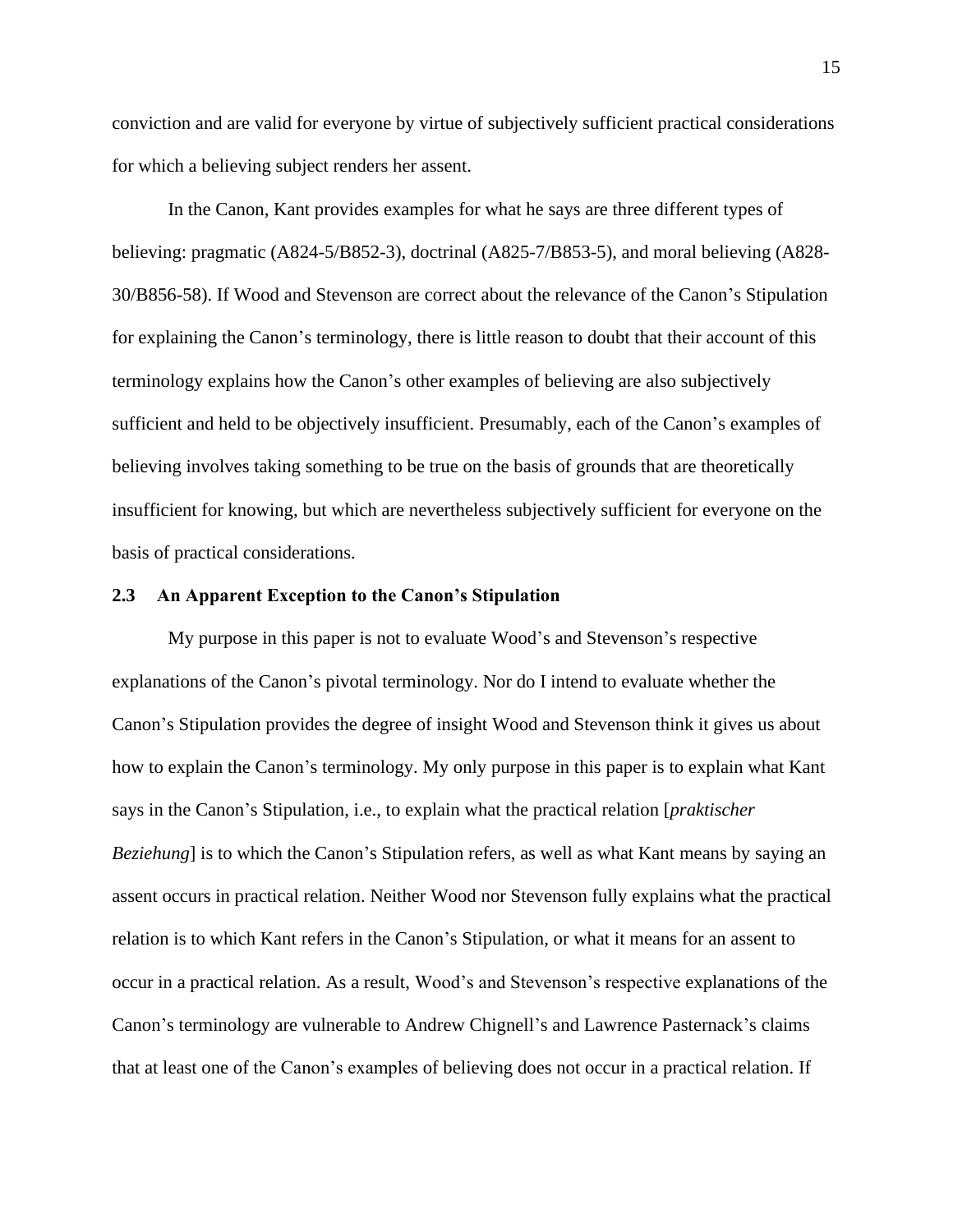Chignell and Pasternack are correct, it follows that Wood and Stevenson would be forced to acknowledge such an example lacks whatever practical grounds are supposedly necessary to render that instance of believing subjectively sufficient. And in that case, we would have reason to doubt whether instances of believing are subjectively sufficient on the basis of such practical grounds in the first place.

Although my paper does not venture to weigh in on what it means for believing to be subjectively sufficient, my explanation of the Canon's Stipulation shows how each of the Canon's examples of believing occurs in a practical relation – including Kant's example of doctrinally believing that extraterrestrial lifeforms exist. I show that the practical relation Kant mentions in the Canon's Stipulation refers to the way practical cognition is supposed to relate to its cognized object, i.e., by making actual and realizing that object as the result of an activity in which the cognizing subject engages. And as each of the Canon's examples of believing confirms, an assent occurs in a practical relation merely insofar as a subject is taking to be true "something" she regards as a sufficient condition for satisfying or achieving a purpose or goal she has – all while making actual and realizing that purpose or goal as the result of an activity in which the subject engages.<sup>19</sup>

 $19$  At this preliminary stage of explaining what it means for an assent to occur in a practical relation, it can be helpful to clarify the distinction between (1) that which the subject regards (on grounds that are supposedly theoretically insufficient) as a sufficient condition for satisfying goal, and (2) the activity in which a subject engages in order make actual and realize that goal. As my paper explains: in each of the Canon's examples of believing (except the example of doctrinally believing that extraterrestrial lifeforms exist), the activity that makes actual and realizes the subject's goal differs from that which the subject regards as a sufficient condition for satisfying her goal. The importance of this distinction is most clear in the Canon's examples of doctrinally believing that God exists and morally believing that God exists. In both these examples, the existence of an object corresponding to God is taken to be a sufficient condition for satisfying a goal that the believing subject has: the existence of God justifies my supposition that nature is purposive (which is supposedly necessary to investigate nature), and the existence of God justifies the rationality of my hope that the Highest Good is realizable. But for reasons central to Kant's critical philosophy, no object corresponding to the idea of God could ever be actual or real. Hence, the mere positing of a condition that is supposedly sufficient for satisfying my goal is not *itself* sufficient to make actual and realize that goal – assuming the actualization of that goal is contingent on the actualization of something that the subject regards as a sufficient condition for satisfying that goal. These considerations raise questions as to why (except in the example of doctrinally believing that extraterrestrial lifeforms exist) the subject bothers herself with taking to be true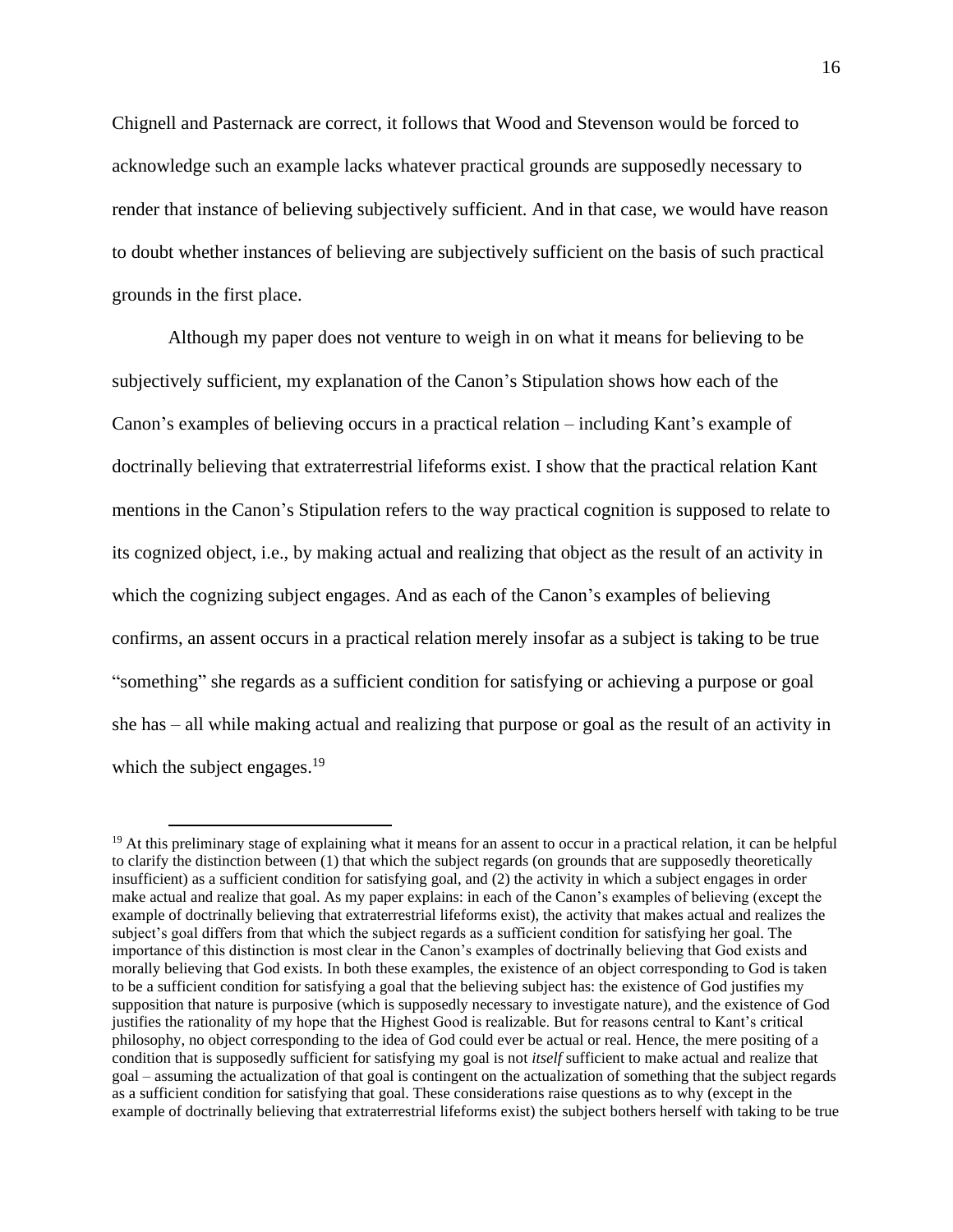In the Canon, Kant insists "it is not merely an opinion but a strong belief (on the correctness of which I would wager many advantages in life) that there are also inhabitants of other worlds" (A825/B853). And although Chignell and Pasternack acknowledge the assent in this case is theoretically insufficient,  $2^{0}$  (from which it follows that this example of believing occurs in a practical relation), since Kant claims this example of doctrinal believing is appropriate only in situations where "we might not be able to undertake anything in relation [*in Beziehung*] to the object, and taking something to be true is merely theoretical" (A825/B853), Chignell and Pasternack conclude the example is ultimately an exception to the Canon's Stipulation and does not occur in a practical relation. According to Pasternack, we should take Kant's description of this example to mean that doctrinally believing that extraterrestrial lifeforms exist differs from the Canon's other examples of believing in that the former is typified by its apparent failure to be the goal of any action.<sup>21</sup> Likewise, Chignell reads this feature in Kant's portrayal of doctrinal believing to mean there is nothing we can do that would result in furnishing theoretically sufficient grounds for knowing whether extraterrestrial lifeforms exist.<sup>22</sup>

The rest of my paper develops an explanation of the Canon's Stipulation that casts doubt on Chignell's and Pasternack's assertion that this example of doctrinal believing does not occur

<sup>&</sup>quot;a sufficient condition" that differs from the activity that seems to be responsible for making actual and realizing her goal. On this topic, I agree with Wood's argument that "[the] importance of the relation between belief and action for Kant is […] that a finite rational being acting purposively in a situation always 'presupposes,' 'implies,' or 'commits himself to' certain beliefs about his situation which form the 'ground for the employment of means' to the end which he has set himself" (Wood, "Kant's Moral Arguments," 20). Hence, while the realization of a subject's goal is due to her deliberate activity, that which the subject regards as a sufficient condition for satisfying her goal allows her to explain why it is rational to pursue that goal, given the state of affairs in which she understands herself to be operating.

 $20$  Referring to doctrinal believing as "theoretical belief," Chignell says this species of believing "involves a subject firmly assenting to a proposition for which he or she has insufficient objective grounds," and that the existence of extraterrestrial lifeforms is something that could not "be known on the basis of empirical observation or theorizing" ("Belief in Kant," 345). And according to Pasternack, the reason Kant believes the proposition "extraterrestrial lifeforms exist" is true is due to the "absence of existing 'means for arriving at certainty about the matter' (A825/B853)," (Kant's Doctrinal Belief," (208).

<sup>&</sup>lt;sup>21</sup> Pasternack, "Doctrinal Belief in God," 208n17f.

<sup>22</sup> Chignell, "Belief in Kant," 345f.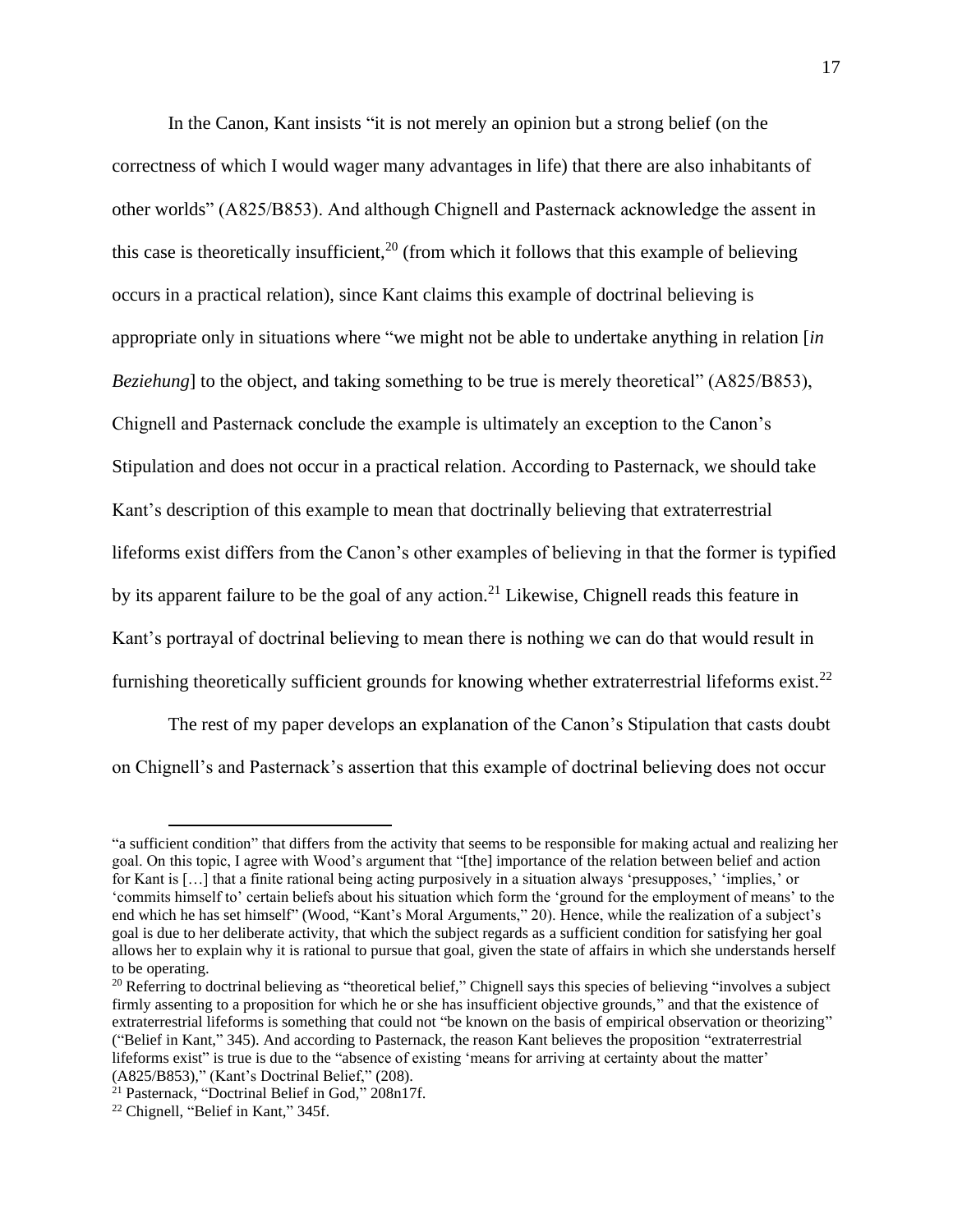in a practical relation. On the one hand, Pasternack and Chignell are correct that a key point Kant is making in this example of doctrinal believing is that our ability to have theoretically sufficient grounds for knowing requires that we engage in activities that secure those grounds. For example, most people would probably have to engage in a few activities in order to know the name of the person who works as the general manager at the oldest restaurant in Atlanta: not only would we have to engage in the activity of research in order to determine which restaurant in Atlanta is the oldest, and how to contact that restaurant. Moreover, we might have to engage in the actually activity of contacting that restaurant, speaking to an employee, and so on… *ad indefinitum*. <sup>23</sup> Toward that end, Chignell and Pasternack are also correct that, in this example of doctrinal believing, we are seemingly unable to engage in any activity that would allow us to secure theoretically sufficient grounds for knowing whether extraterrestrial lifeforms exist.

However, insofar as Kant says we might only be able to "conceive and imagine an undertaking for which we would suppose ourselves to have sufficient grounds if there were a means for arriving at certainty about the matter" (A825/B853), my explanation of the Canon's Stipulation shows that, by imagining and conceiving of such an undertaking, that undertaking is likewise an object of doctrinal believing. For example, we can conceive and imagine a technology that might allow us to engage in faster-than-light interstellar travel, which might allow us to determine whether or not extraterrestrial lifeforms exist. But yet again, we seemingly do not know how to engage in an activity that would bring such advanced technology into

<sup>&</sup>lt;sup>23</sup> My only point with this example is to show how activities can become necessary to secure grounds that are theoretically sufficient for knowing, e.g., the name of the general manager at Atlanta's oldest restaurant. I am not suggesting anything about this example involves doctrinally believing. As my paper explains, the reason this example would not involve doctrinally believing is due to the apparent ease with which someone could point out and engage in activities that are likely to secure grounds theoretically sufficient for knowing the name of this general manager. By contrast, instances of doctrinal believing are typified by the fact that the means for such activities are seemingly non-existent, i.e., either we do not know how to engage in such an activity, or we are not in a position to know whether a given activity is a means for securing grounds theoretically sufficient for knowing, e.g., whether extraterrestrial lifeforms exist.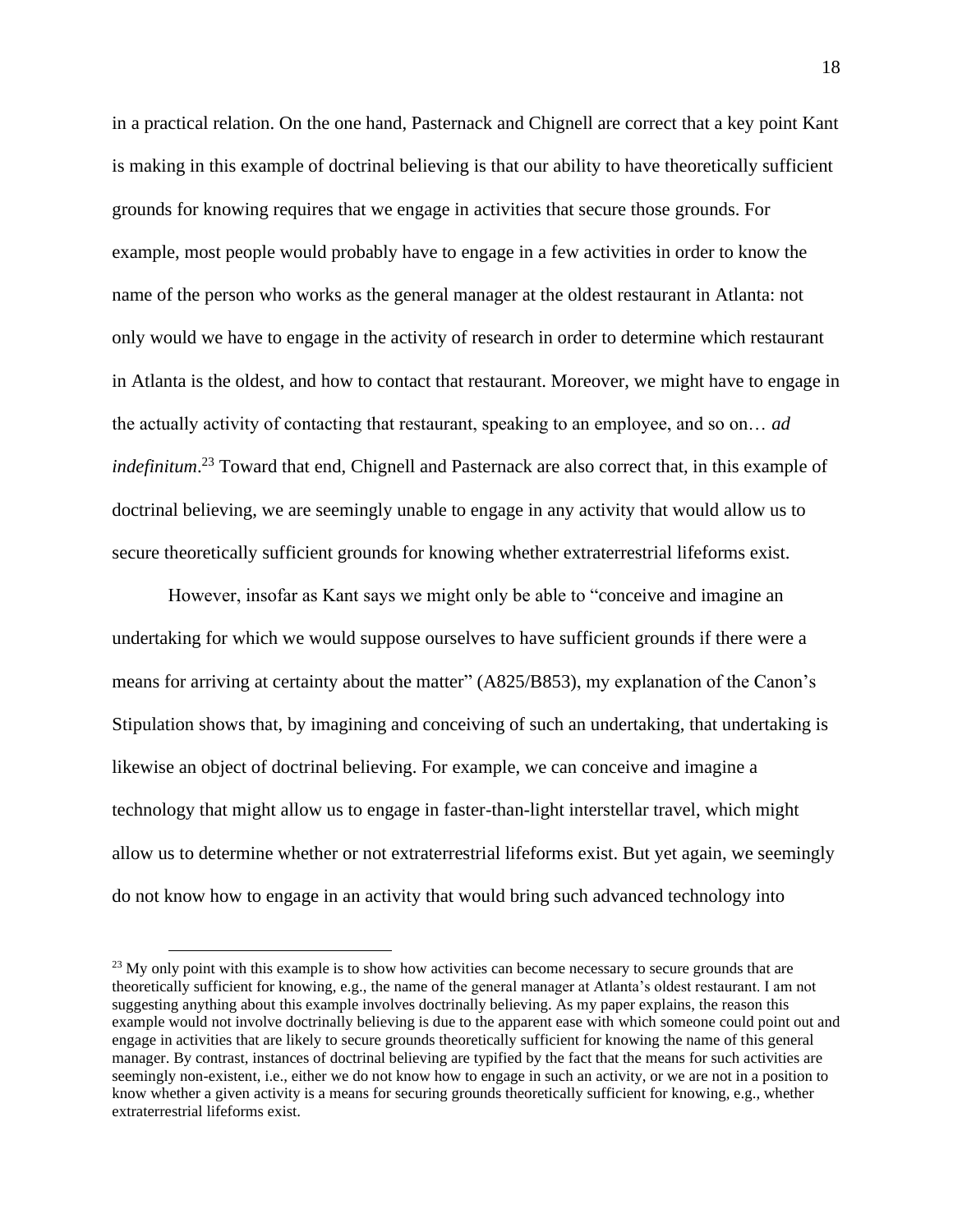existence – which is not to say that we are not currently engaging in an activity that would eventually make faster-than-light interstellar travel possible. Indeed, we can conceive and imagine how, e.g., our current efforts to develop quantum computing and artificial intelligence might one day allow us to develop that technology.<sup>24</sup> The point about doctrinally believing still stands: we cannot know that such an activity (e.g., quantum computing research) is means for making faster-than-light interstellar travel a reality.

In short, a candidate for doctrinal believing is any object to which we are seemingly unable to comport ourselves by means of an activity that would allow us to secure grounds that are theoretically sufficient for knowing (rather than merely believing) whether a proposition about that object is true. But as my previous example about quantum computing research points out, just because we have yet to secure grounds that are theoretically sufficient for knowing whether extraterrestrial lifeforms exist, that does not necessarily mean we have not already been engaged in an activity that will allow us to secure those grounds. For example, it is quite conceivable that we currently are engaged in an activity that will allow us to determine whether extraterrestrial lifeforms exist (e.g., one of the various projects that comprise Search for Extraterrestrial Intelligence, or SETI), and this activity has merely yet to confirm the existence of extraterrestrial lifeforms. The main point being, however, that we cannot know whether a current

<sup>&</sup>lt;sup>24</sup> One might object that the example explicitly involves believing in the existence of extraterrestrial lifeforms, rather than believing (i.e., imagining and conceiving) that a particular undertaking is a means for determining whether extraterrestrial lifeforms exist. But as my explanation of the Canon's Stipulation shows, an assent occurs in a practical relation upon taking to be true "something" that the subject regards as a sufficient condition for satisfying a goal or purpose that the subject adopts. Within this framework, believing "extraterrestrial lifeforms exist" is equivalent to regarding their existence as a sufficient condition for satisfying and achieving a goal. This way of fitting the example into my framework of taking something to be true in a practical relation is not at all incoherent: just as we can only conceive and imagine the sort of activity that would allow us to know whether extraterrestrial lifeforms exist, we can only conceive and imagine what sort of possibilities would be made available to humans if we were to confirm that extraterrestrial lifeforms exist, insofar as their existence might be a sufficient condition for making those possibilities into a reality. But in that case, the question becomes how their mere existence qualifies as an activity that would make actual and realize such a possibilities.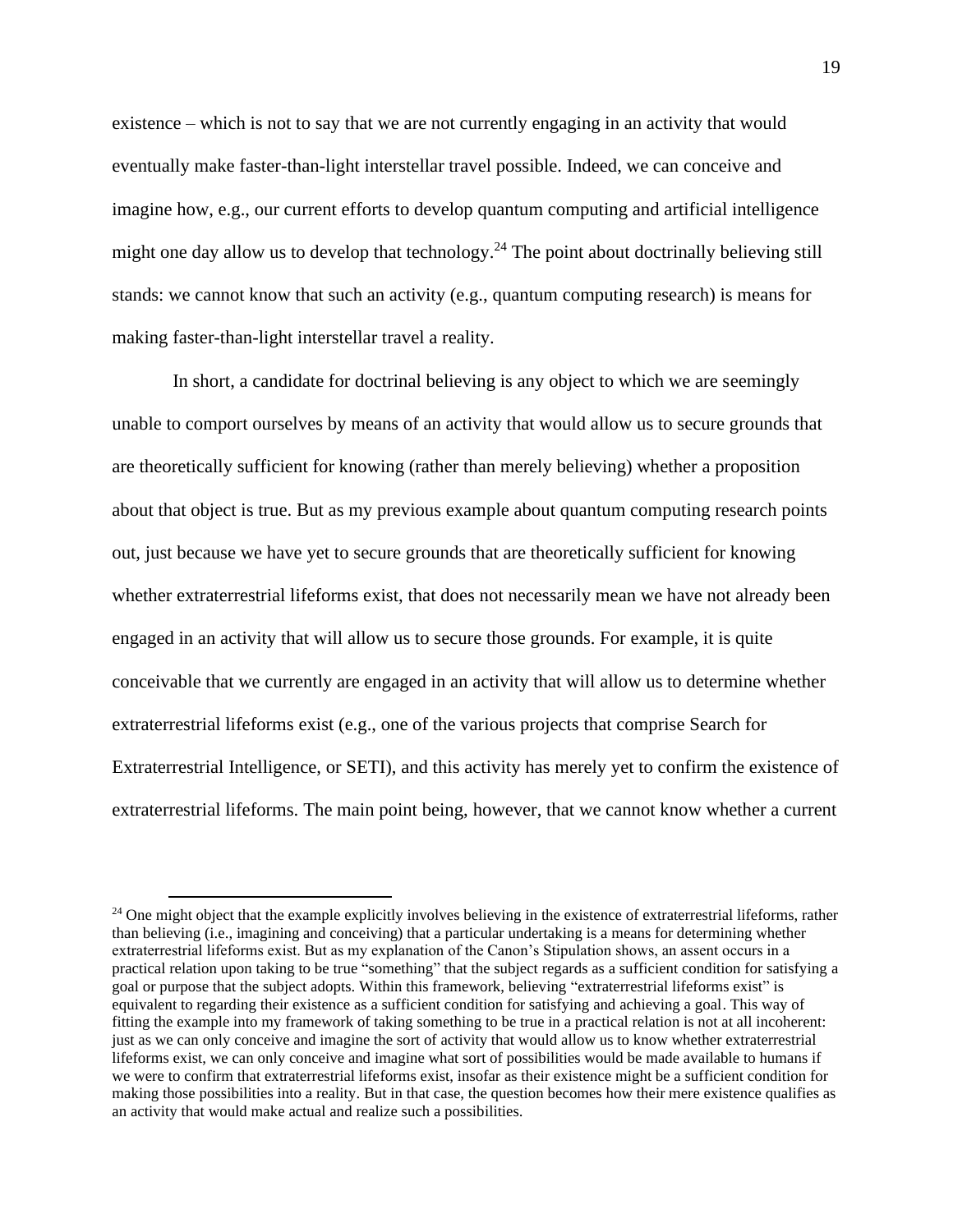activity will allow us to know whether extraterrestrial lifeforms exist – we cannot know as much until we know whether or not extraterrestrial lifeforms exist. In this respect, an actual activity *qua* "a means for knowing about something hitherto unknowable" likewise qualifies as an example of doctrinal believing. Indeed, the same grounds that would epistemically warrant a claim about knowing whether extraterrestrial lifeforms exist are necessary in order to warrant any claim to know whether any of the projects comprising SETI are a means for knowing whether extraterrestrial lifeforms exist.

As my explanation of the Canon's Stipulation will confirm, the Canon's example of doctrinally believing that extraterrestrial lifeforms exist occurs in a practical relation only insofar as we are unable to determine whether it occurs in a practical relation *qua* an instance of doctrinal believing. On the contrary, upon knowing whether an example of doctrinal believing occurs in a practical relation, we would know that it has satisfied and realized its goal of securing grounds that are theoretically sufficient for knowing, e.g., whether extraterrestrial lifeforms exist. In short, by knowing whether an example of doctrinal believing occurs in a practical relation, it would cease to be an example of believing and would become an instance of knowing. As a result, Chignell and Pasternack are not in an epistemic position to know whether or not the example of doctrinally believing that extraterrestrial lifeforms exist occurs in a practical relation – unless they know whether extraterrestrial lifeforms exist, and moreover know how to know as much.

#### **3 BELIEVING** *QUA* **THEORETICALLY INSUFFICIENT ASSENT**

#### <span id="page-28-1"></span><span id="page-28-0"></span>**3.1 Must Instances of Believing Occur in a Practical Relation?**

Both Andrew Chignell and Lawrence Pasternack claim the example of doctrinally believing "there are inhabitants of at least some of the planets that we see" (A825/B853) does not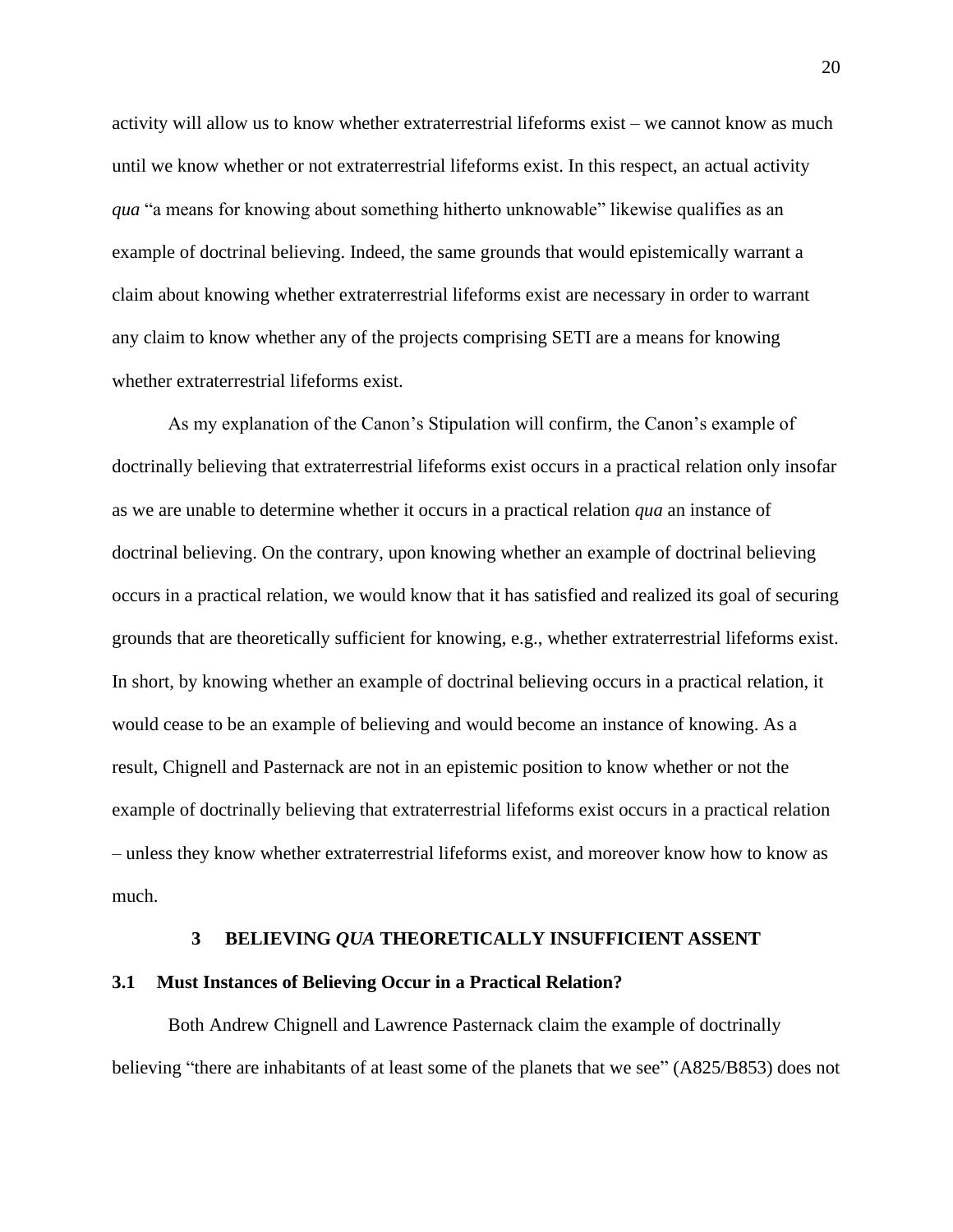occur in a practical relation. My purpose in this paper is to provide an explanation of the Canon's Stipulation that shows how all the Canon's examples of believing similarly occur in a practical relation. However, insofar as my purpose is to support my argument by showing how all the Canon's examples of believing adhere to my explanation of what it means for assent to occur in a practical relation, this assumes each of the Canon's examples of believing are supposed to occur in a practical relation.

Nothing from Kant's discussion in the Canon explicitly says any of his examples of believing is supposed to occur in a practical relation. The Canon's Stipulation does not require that all instances of believing occur in a practical relation; it requires only that theoretically insufficient assents occur in a practical relation in order to qualify as instances of believing. Indeed, nothing in the Canon explicitly precludes an instance of believing from being a theoretically sufficient assent, and the Canon's Stipulation would not require a theoretically sufficient assent occur in a practical relation in order to qualify as believing. The only reason the Canon gives us for thinking an instance of believing occurs in a practical relation is the Canon's Stipulation itself: only if an instance of believing is a theoretically insufficient assent should we expect that it occurs in a practical relation.

#### <span id="page-29-0"></span>**3.2 The Theoretical Insufficiency of Assent**

My attempt to show how each of the Canon's examples of believing occurs in a practical relation makes sense only if we should expect each to occur in a practical relation in the first place, and the only reason the Canon gives us for thinking each example of believing occurs in a practical relation is if each is a theoretically insufficient assent. Interestingly, however, nowhere in the Canon does Kant ever explicitly say any of the Canon's examples of believing is a theoretically sufficient assent. Rather, the Canon gives us only indirect textual support for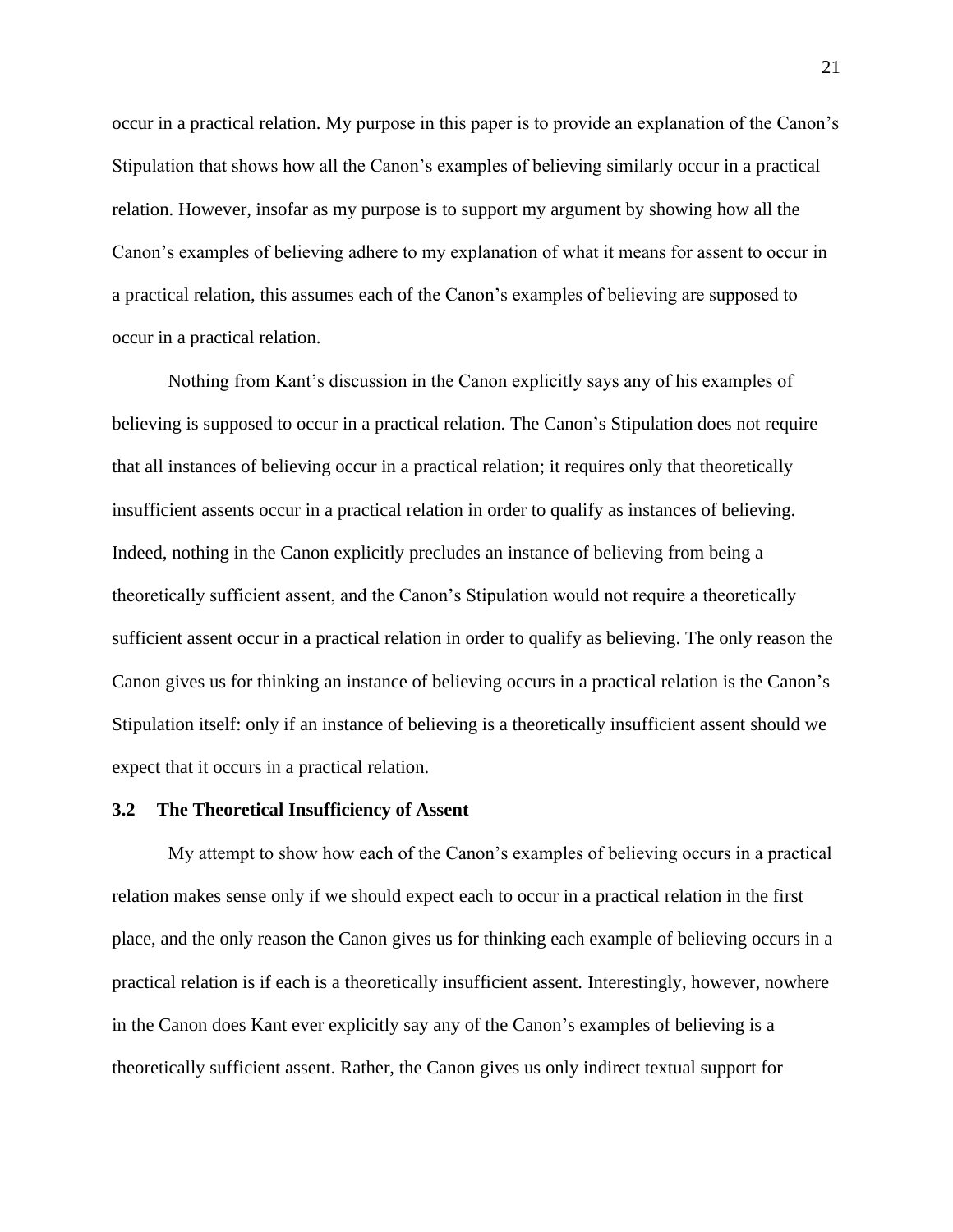concluding any of its examples of believing are theoretically insufficient assents: an assent is theoretically insufficient only if it involves not knowing that which is taken to be true, or else the assent lacks certainty about that which is taken to be true.

In the Canon's example of pragmatic believing, Kant tells us the physician "does not know the illness" he eventually believes to be typhoid (A824/B852). In the example of doctrinal believing God exists, Kant says our "theoretical knowledge of the world" does not justify rendering this assent (A826/B854). Finally, in the example of morally believing that God and an Afterlife exist, Kant says, "no one will be able to boast that he **knows** that there is a God and a future life" (A828-9/B856-7). Several commentaries agree we may conclude each of these examples of believing is a theoretically insufficient assent in light of the fact that each involves not knowing that which is taken to be true.

Hence, if an assent involves not knowing that which is taken to be true, then the assent is theoretically insufficient and, conversely, if an assent is theoretically sufficient, then the assent is an instance of knowing. Provisionally, it seems Kant has already hinted at this correlation between theoretical [in]sufficiency and knowing when he says only instances of knowing are objectively sufficient, in contrast to the way instances of opining and believing are both held to be objectively insufficient (cf. A822/B850). Indeed, most commentaries would agree opening and believing are held to be objectively insufficient with regard to theoretically sufficient grounds that account for the way knowing is objectively sufficient.

However, in the example of doctrinal believing "there are also inhabitant of other worlds" (A825/B853), Kant never says we do not know whether extraterrestrial lifeforms exist. Rather, he says only that we do not "have sufficient grounds [for…] arriving at certainty about the matter" (A825/B853). Presumably, I cannot have certainty about the matter unless the grounds of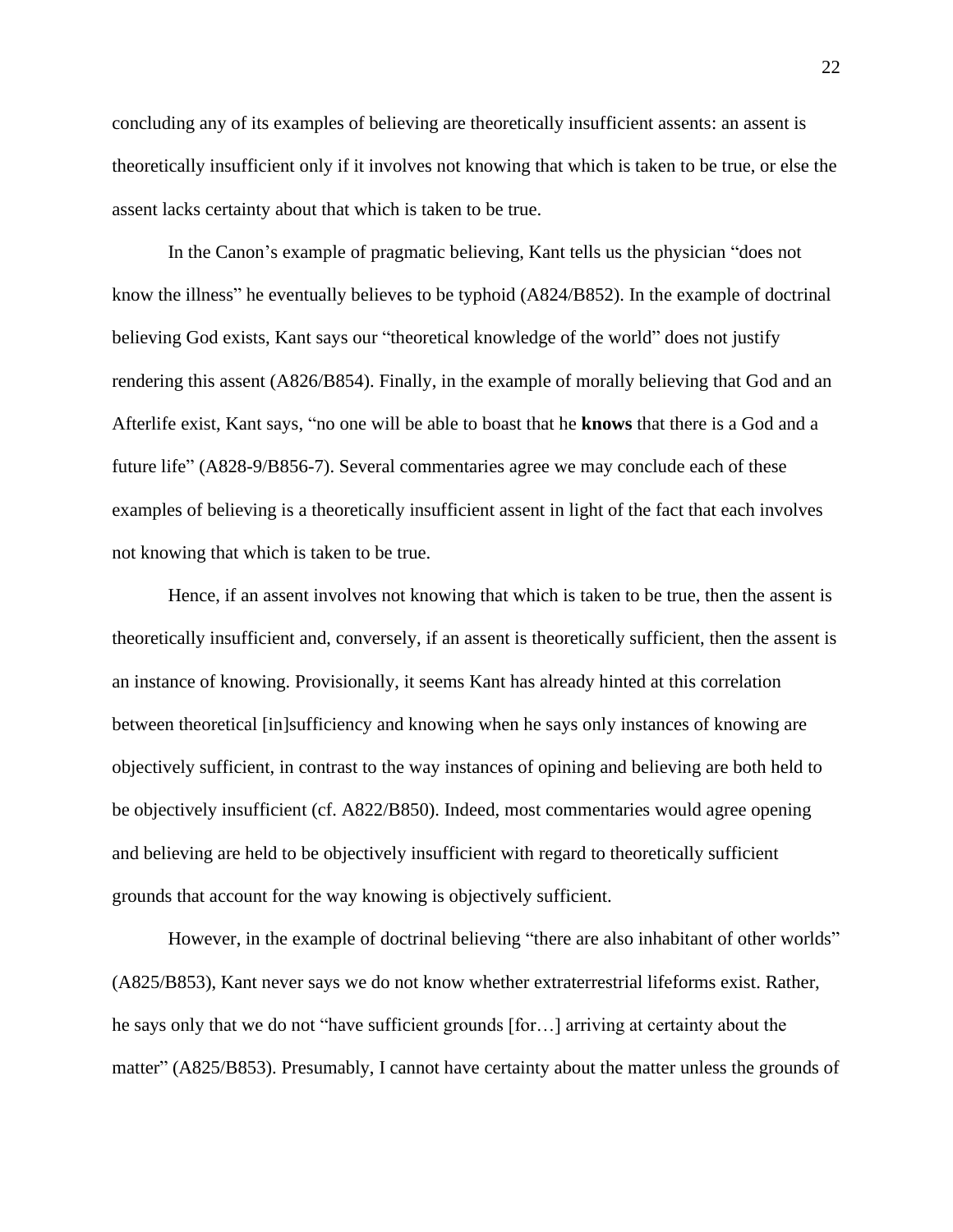my assent are theoretically sufficient, i.e., the certainty with which something is taken to be true is a consequence of having grounds that render an assent theoretically sufficient. Additional confirmation of this construction comes by way of its correlation with the provisional suggestion that theoretical sufficiency of an assent correspond to the way believing is held to be objectively insufficient and knowing is objectively sufficient: immediately after Kant distinguishes believing and knowing in terms of their objective [in]sufficiency, he says "objective sufficiency [is called] **certainty** (for everyone)" (A822/B850).

On the one hand, it may seem that I am articulating an *ad hoc* and circumstantial correlation among the Canon's notions of objective sufficiency, theoretical sufficiency, knowing, and certainty. But my main concern here is to show that, unless the proposed correspondence among this terminology is correct, the Canon offers no textual basis for concluding any of its examples of believing is a theoretically insufficient assent which, in turn, means we have no reason to think any of its examples occurs in a practical relation. However, and for reasons that will become clear, this proposed terminological correspondence is pivotal for seeing how doctrinally believing that extraterrestrial lifeforms exist occurs in a practical relation – despite Chignell's and Pasternack's claims to the contrary. Hence, the same terminological correspondence that requires each the Canon's examples of believing to occur in a practical relation ultimately allows us to see how all these examples occur in a practical relation. This alone ought to be seen as giving additional support to the veracity of this terminological correspondence.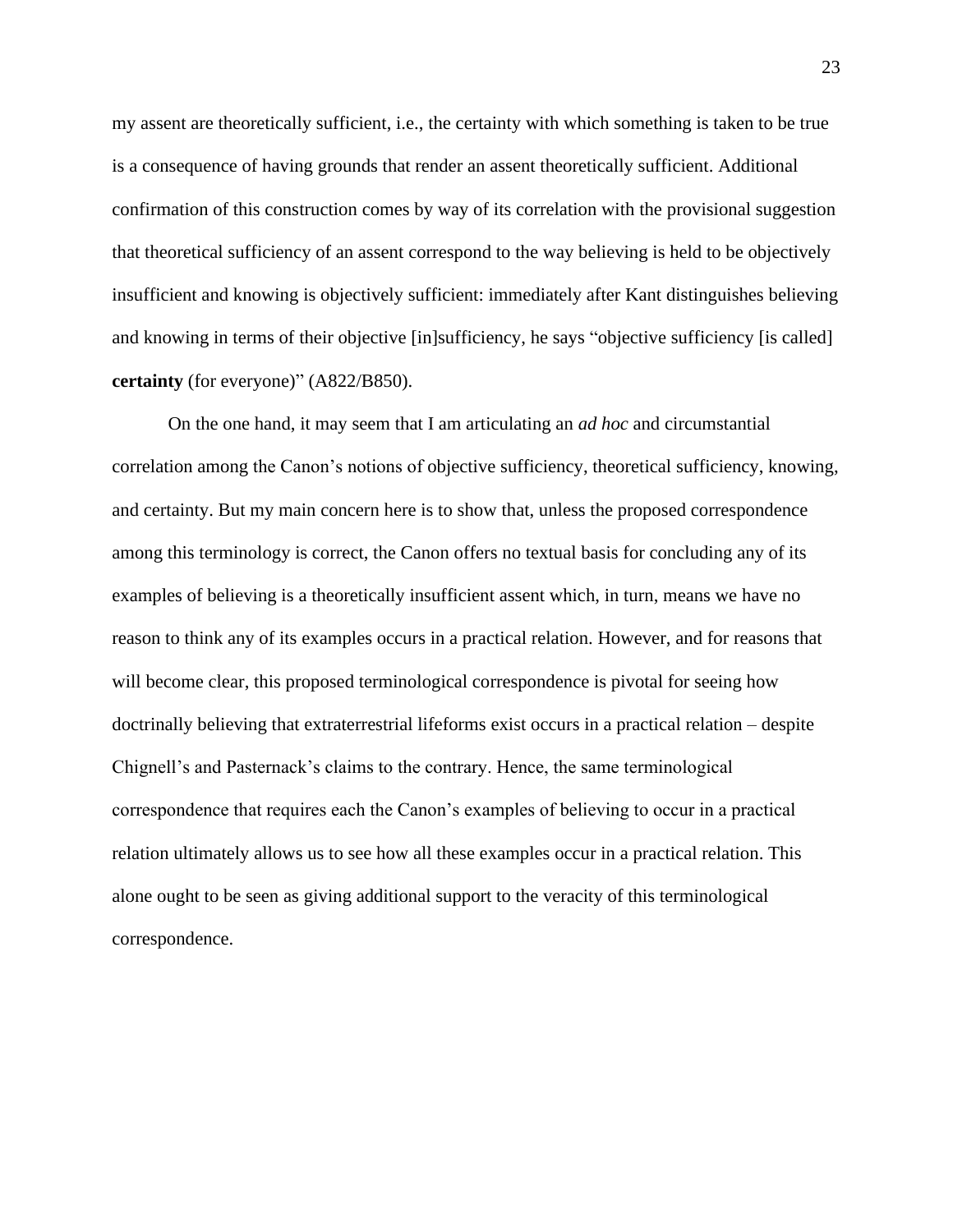#### **4 THE PRACTICAL RELATION IN WHICH AN ASSENT OCCURS**

#### <span id="page-32-1"></span><span id="page-32-0"></span>**4.1 A Relation between Practical Cognition and Practically Cognized Objects**

In order to decipher what it means for an assent to occur in a practical relation, it is worth considering the context of Canon's Stipulation within the chapter Kant calls "The Canon of Pure Reason" (A795-831/B823-859). In his introductory remarks to the chapter, Kant defines a "canon" as "the sum total of the *a priori* principles of the correct use of certain cognitive faculties in general" (A796/B824). For the purposes of my paper, what Kant means by "a priori principles" is less important than what he regards as "the correct use" of pure reason *qua* a cognitive faculty. According to Kant, the correct use of pure reason concerns "not the speculative use but rather the **practical use of reason**" (A797/B825). Hence, insofar as there is a "*canon* of pure reason," Kant argues that these *a priori* principles concern only pure reason's capacity for practical cognition.

Much as the Canon of Pure Reason focuses on pure reason's capacity for practical cognition, I argue that the "practical relation" [*praktischer Beziehung*] to which the Canon's Stipulation refers is merely a description of practical cognition itself. Support for this reading begins with a few early remarks Kant makes in the Preface to the second edition *Critique of Pure Reason*:

Insofar as there is to be reason in these sciences, something in them must be cognized *a priori*, and this cognition can relate [*kann bezogen werden*] to its object in either of two ways, either merely **determining** [*bestimmen*] the object and its concept (which must be given from elsewhere), or else also **making** the object **actual** [*wirklich zu machen*]. The former is **theoretical**, the latter **practical**  cognition of reason. (Bix-Bx)

In this passage, Kant says that the faculty of reason cognizes an object in either one of two ways, and that we may differentiate these two forms of cognition solely in terms of the unique way each "relates" to the cognized object. Accordingly, practical cognition of an object relates to its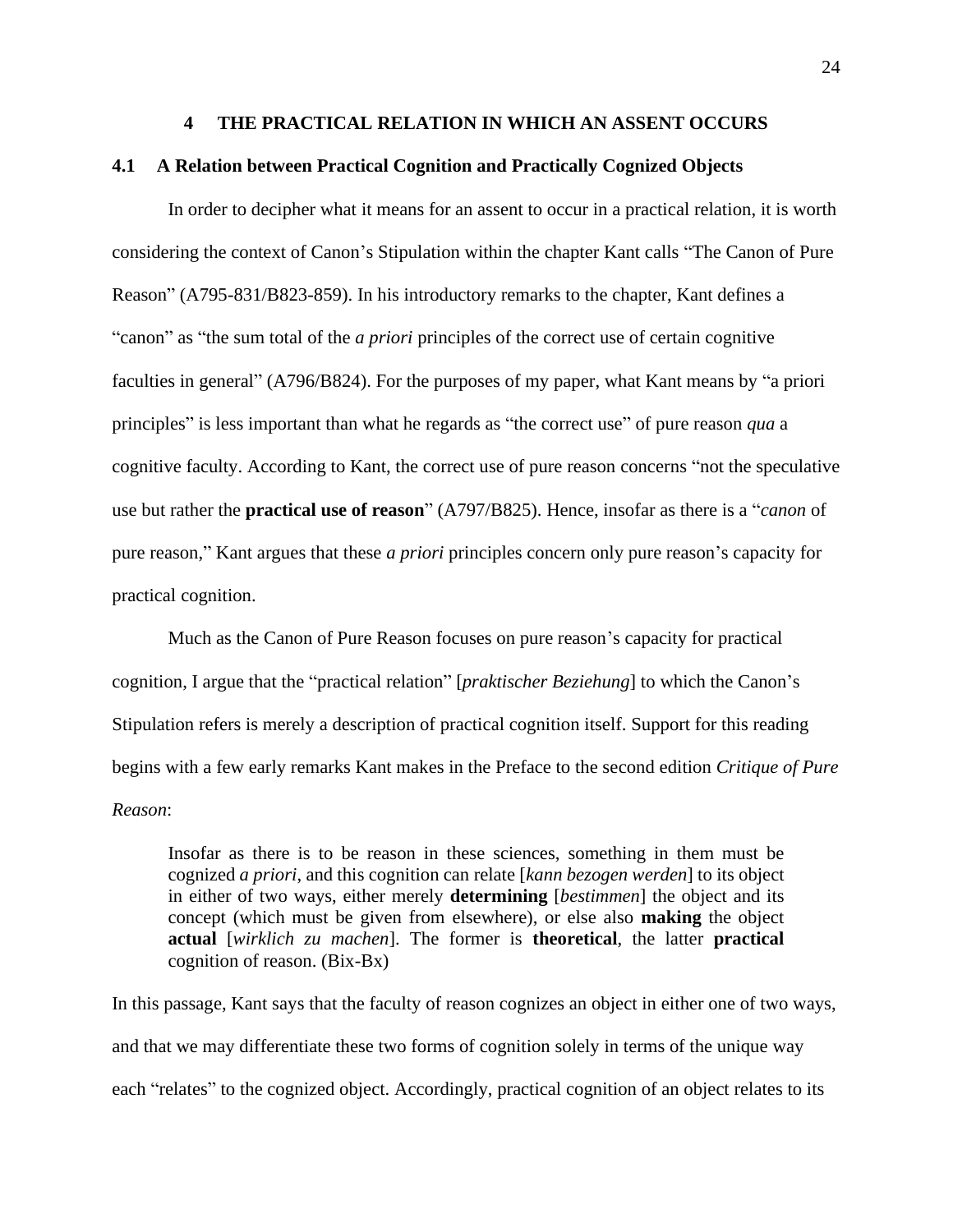object by "making actual" (or "realizing") that object. Preliminarily, I want to suggest we may grasp the practical cognition of an object solely in terms of this relation of making actual and realizing the object being cognized, just as a practically cognized object may be grasped solely in terms of the fact that it something which is made actual and realized.

In the Canon of Pure Reason, Kant's concern is pure reason's capacity for practical cognition, and we may grasp practical cognition solely in terms of how it relates to its object, i.e., by making the object actual. I am arguing that the Canon's Stipulation refers to the latter when Kant says, "[only] in a **practical relation** […] can taking something that is theoretically insufficient to be true be called believing" (A823/B851). In other words, the practical relation to which Kant refers is none other than the way practical cognition relates to its object by making an object actual. If this is correct, then the Canon's Stipulation merely says that a theoretically insufficient assent does not qualify as believing unless the assent occurs while practically cognizing an object. I will support this interpretation in two steps. First, I will refer to a few passages in the *Critique of Practical Reason* that show this portrayal of "making actual" an object is central to the Kantian notion of practical cognition. These same passages moreover explain what Kant means by "making actual" (or "realizing") a practically cognized object. Secondly, the Canon provides examples for three different species of believing: pragmatic, doctrinal, and moral believing. Insofar as each of these examples is a theoretically insufficient assent, the Canon's Stipulation requires that each also occurs in a practical relation. Hence, I support my interpretation of this practical relation by showing how each example involves making actual and realizing an object.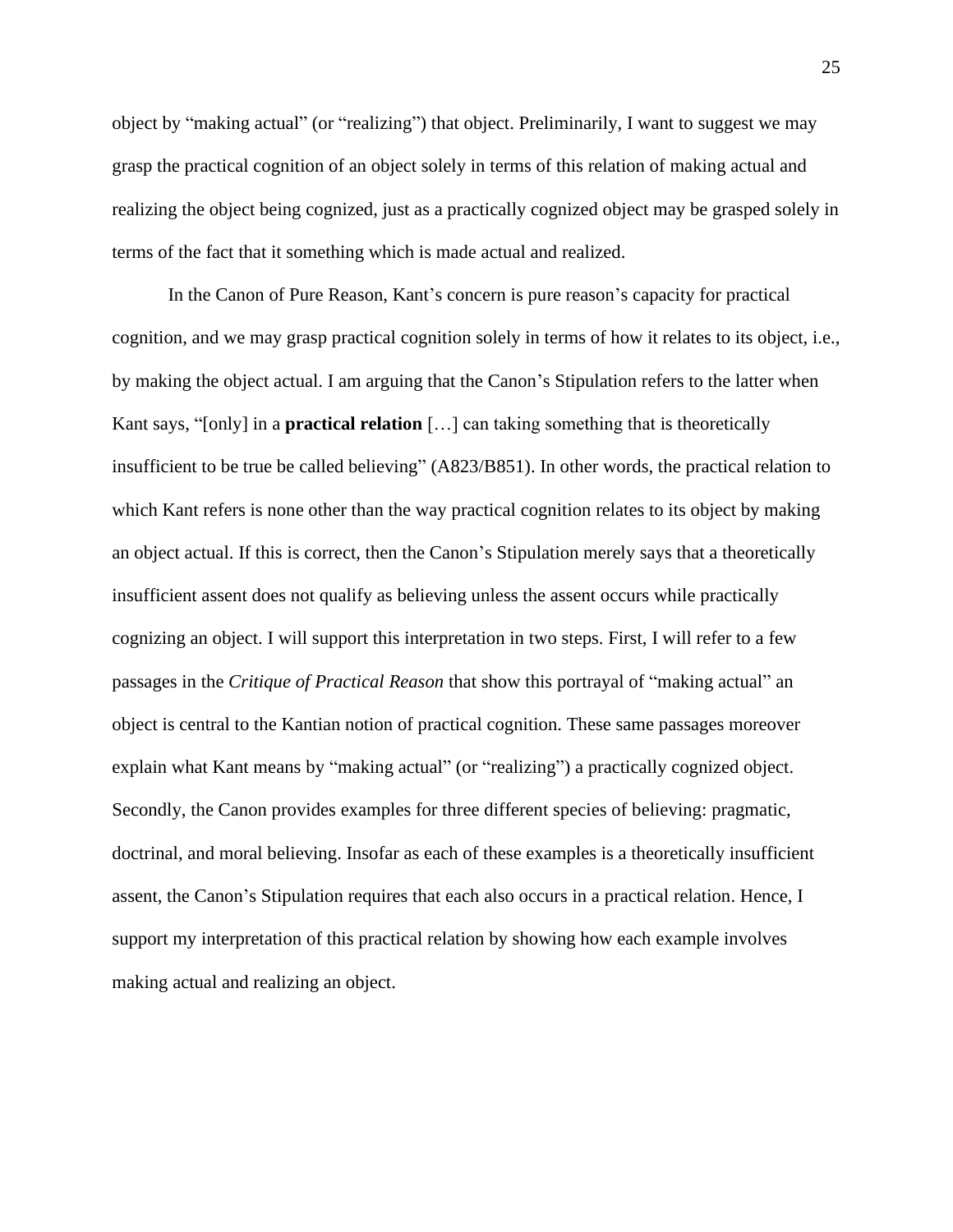#### <span id="page-34-0"></span>**4.2 Making Actual an Object as the Result of a Cognizing Subject's Activity**

Regarding the first point just mentioned, there are a few passages from the *Critique of Practical Reason* where Kant uses the same locution of "*wirklich zu machen*" to explain practical cognition and practically cognized objects: Kant differentiates practical from theoretical reason in terms of the former's sole concern with "its own ability to make [objects] real [*wirklich zu machen*]" (5:89). Moreover, he says that "to be an object of practical cognition so understood signifies […] only the **relation** of the will to the action [*die Beziehung des Willens auf die Handlung*] by which [the object] or its opposite would be made real [*wirklich gemacht würde*]…" (5:57, bold emphasis mine). This description of a *Beziehung* applies even to what Kant regards as the "*necessary* object of practical reason," i.e., the Highest Good (5:135), which Kant says is "practical for us" for no other reason than that the Highest Good is supposed to be "made real through our will […*für uns praktischen, d.i. durch unsern Willen wirklich zu machenden*]" (5:113).

These passages from the *Critique of Practical Reason* confirm a few things. Most importantly, the portrayal of a relation in which practical cognition makes actual and realizes the cognized object recurs throughout Kant's thought on practical cognition and practically cognized objects. Moreover, these passages confirm that practically cognizing an object is seemingly equivalent to making actual and realizing that object. Hence, and insofar as the Canon of Pure Reason focuses on pure reason's practical cognition of objects, Kant would agree that its theme is a relation whereby pure reason realizes and makes actual objects thus cognized. Finally, these passages confirm that we may grasp this relation as obtaining between the will and an action that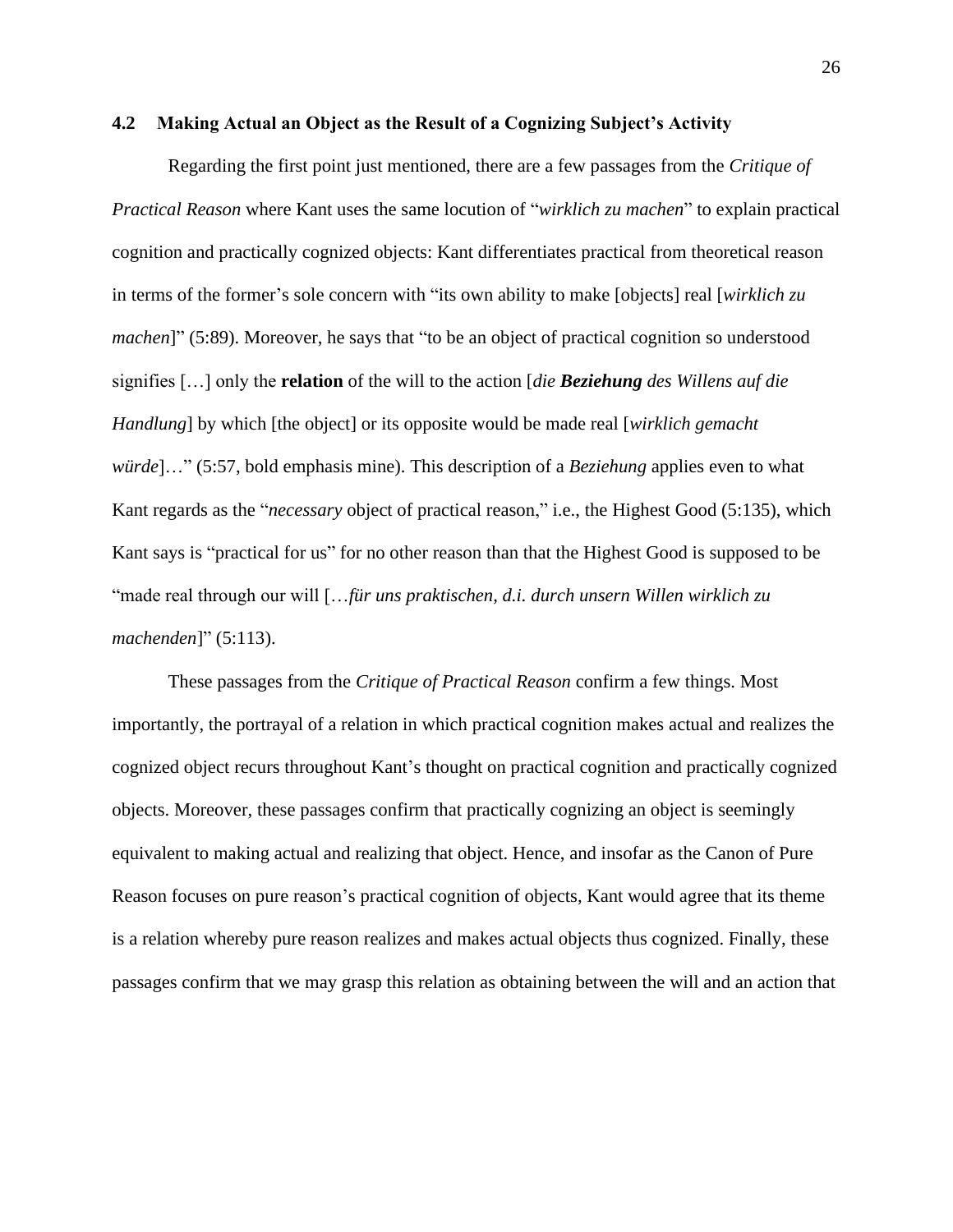makes actual and realizes the object.<sup>25</sup> Hence, the example of the Highest Good qualifies as an object of practical cognition because it is supposed to be made real as the result of a relation between one's will and the actions (e.g., moral behavior) that would realize this object.

Given the significance of what Kant says is a relation whereby practical cognition makes actual a practically cognized object, it remains to be seen whether this is the same practical relation to which the Canon's Stipulation refers. The remainder of my analysis will focus on showing that, according to Kant's discussion in the Canon, it follows that the Canon's Stipulation is referring to the practical relation I have just articulated in terms of practically cognizing an object. As I have already mentioned, the Canon provides examples of what Kant says are three different types of believing: pragmatic, doctrinal, and moral believing. Insofar as each of these examples is supposed to be a theoretically insufficient assent, the Canon's Stipulation requires that each example occurs in a practical relation in order to be called an instance of believing. If my explanation of this practical relation is correct, then we may paraphrase the Canon's Stipulation and say each of the Canon's examples of believing involves making actual and realizing an object as the result of an activity in which a subject engages. Therefore, we can confirm my explanation of the practical relation to which the Canon's Stipulation refers by showing how each of the Canon's examples of believing involves a subject engaging in an activity that results in making actual and realizing an object.

<sup>&</sup>lt;sup>25</sup> As Federica Basaglia argues, whether or not something is "an object of practical reason hinges on the relation of the will to the action by which the object or its opposite would be realized: the action is the means by which the purpose can be produced" (See "The Highest Good," 23f.).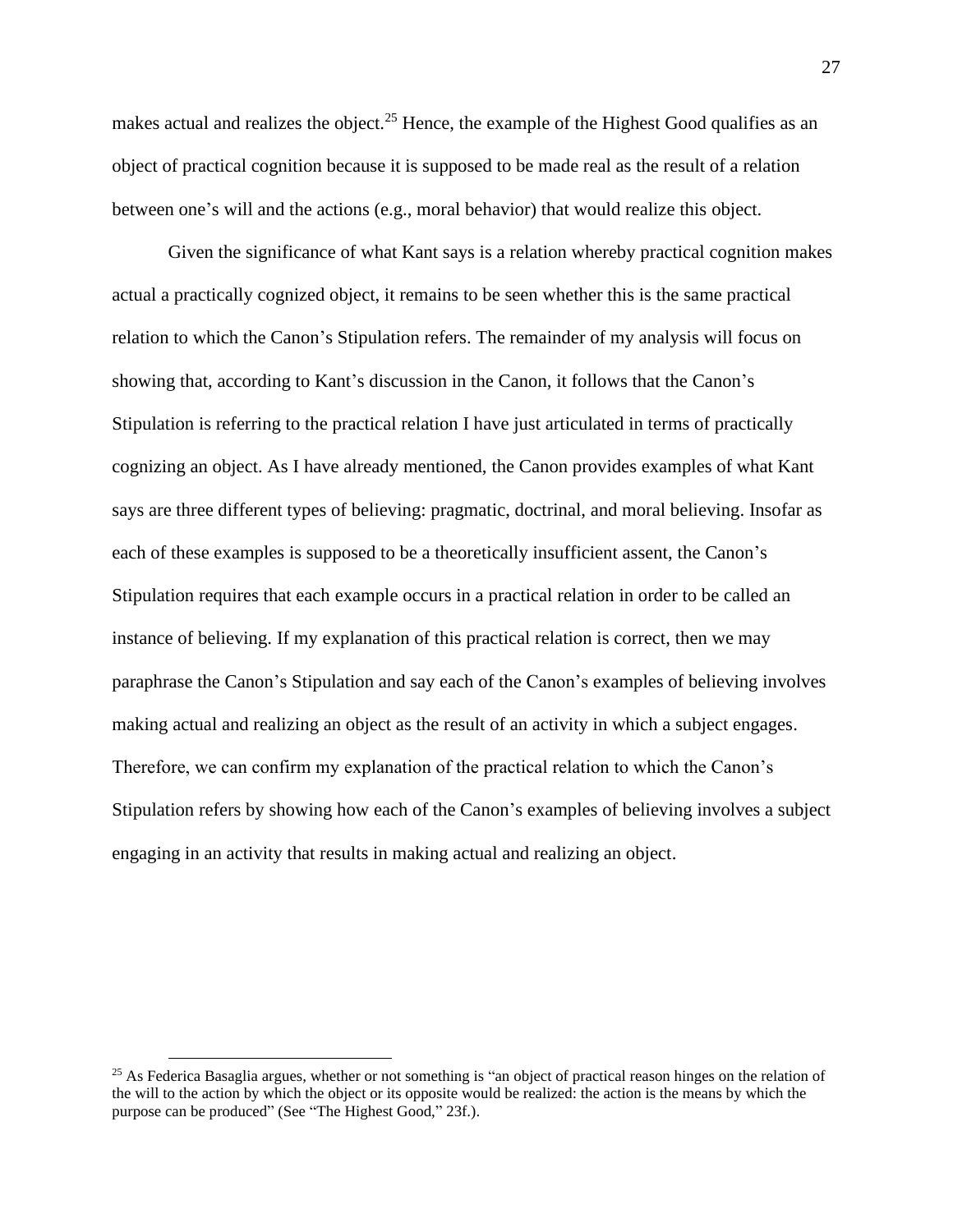#### **5 HOW AN ASSENT OCCURS IN A PRACTICAL RELATION**

#### <span id="page-36-1"></span><span id="page-36-0"></span>**5.1 The Assent Refers to a Subject's Aim or Goal**

Immediately after the Canon's Stipulation, Kant lays out two features constitutive of any assent that occurs in a practical relation. First, the Canon points out that one's practical relation has an "aim" [*Absicht*] or "end" [Zweck, also "goal" or "purpose"] with regard to which something is taken to be true. The Canon distinguishes between two types of aims and ends, and the basis of this distinction concerns only the "necessity" of the aim or end. According to Kant, either one's aim is "arbitrary and contingent" [*beliebegen und zufälligen*] and concerns matters of skill [*Geschicklichkeit*], or else one's purpose is "absolutely necessary" [*schleckthin notwendigen*] and concerns matters of morality [*Sittlichkeit*] (A823/B851).

One way to make sense of this distinction between aims of skill or moral ends comes from the First Book of the Transcendental Dialectic, where Kant says only something "whose opposite is internally impossible, that whose opposite is clearly also impossible in all respects, is therefore itself absolutely necessary [*absolut notwendig*]" (A325/B381-2). In the Canon's example of a pragmatic belief, for example, a physician does not know but only believes his patient suffers from typhoid, and the purpose of his diagnosis is to provide treatment for the patient (A824/B852). We can deduce that the physician's goal is an arbitrary and contingent aim of skill since its opposite (e.g., a failure to provide treatment) is not impossible, i.e., this goal not absolutely necessary and therefore is not a moral end. Likewise, the example of doctrinally believing that extraterrestrial lifeforms has for its aim the securing of grounds that epistemically warrant our claim to know something hitherto unknowable, e.g., whether or extraterrestrials exist, or whether a given activity is means for determining their existence. Such an aim is obviously not absolutely necessary, since its opposite is clearly not impossible, insofar as we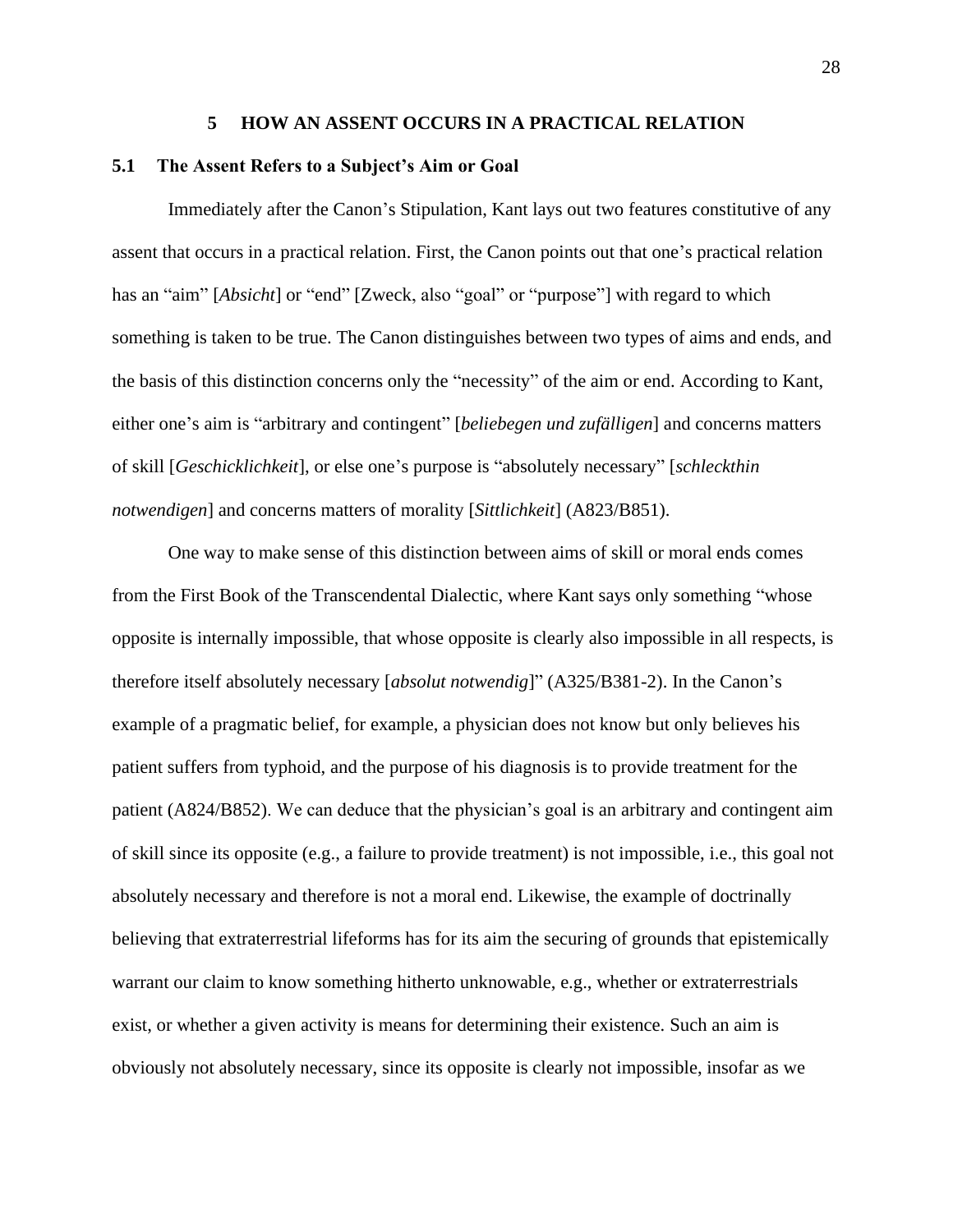seemingly lack such epistemic grounds. Indeed, only the Canon's example of moral believing involves an absolutely necessary end of morality, much as Kant says, "it is absolutely necessary [*schlechterdings notwendig*] that something must happen, namely, that I fulfill the moral law in all points" (A828/857).

## <span id="page-37-0"></span>**5.2 "A Necessary Condition for Satisfying One's Goal" is Taken to Be True**

In addition to the aim or goal regarding which something is taken to be true, the Canon provides another feature constitutive of any assent that occurs in a practical relation: a condition that is sufficient for achieving or satisfying the aim or goal of one's practical relation. And just as Kant distinguishes the aims and goals of practical relation in terms of their necessity, he distinguishes between two types of necessary conditions for satisfying the goal of one's practical relation, and the basis of this distinction concerns the necessity of the condition as well:

This necessity is subjectively but still only *comparatively sufficient* if I do not know [*weiß*] of any other conditions at all under which the end [*Zweck*] could be attained; but it is *sufficient absolutely* and for everyone if I know [*weiß*] with certainty [*gewiß*] that no one else can know [*kennen*] of any other conditions that lead to the proposed end [*Zweck*]. In the first case my presupposition and taking certain [*gewißer*] conditions to be true is a merely contingent belief, in the second case, however, it is a necessary belief. (A823-4/B851-2, italics mine)

Each of the Canon's examples of believing confirms that that which is taken to be true in a practical relation is none other than the sufficient condition for satisfying or achieving the purpose of one's practical relation. In other words, that which is taken to be true in a practical relation is either comparatively sufficient or absolutely sufficient for satisfying either an arbitrary and contingent or else an absolutely necessary aim, such that either "I do not know…," or else "I know with certainty that no one else can know…" of any other conditions that satisfy the aim and goal of my practical relation. <sup>26</sup>

<sup>&</sup>lt;sup>26</sup> A complete account of what it means for a sufficient condition to be either comparatively and absolutely sufficient seemingly requires a full explanation of *knowing* [*wissen*] (i.e., either "I do not know…" or else "I know that no one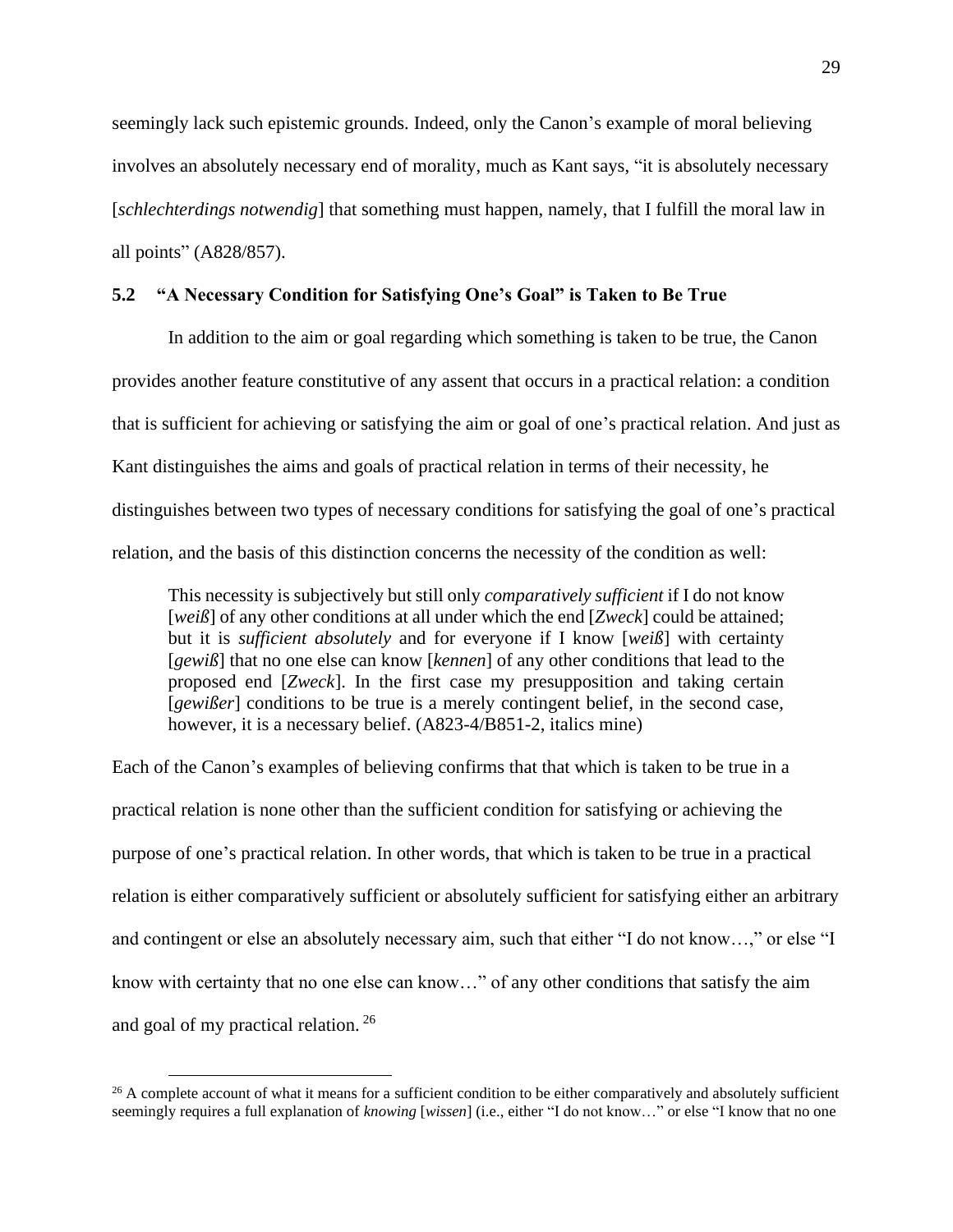A key difference between Kant's notions of comparatively and absolutely sufficient can be gleaned from his definition of "contingent beliefs" and "necessary beliefs" as those which assent to comparatively and absolutely sufficient conditions, respectively  $(A824/B852).^{27}$  The notion that a comparatively sufficient condition is the object of a contingent belief suggests that, while I do not know of other condition than that which I am currently taking to be true, an alternative condition is presumably knowable. This account follows from Kant's example of pragmatic believing, which involves a doctor who merely believes his patient is suffering from typhoid, but freely admits someone else might do better at developing a diagnosis (A824/B852). In that case, the doctor's belief is contingent on the fact no one else knows what the illness. Were that to change, the doctor would cease believing his diagnosis is correct. By contrast, in the Canon's examples of doctrinal believing and moral believing, someone else might propose an alternative to the condition that is absolutely sufficient for achieving the believing subject's aim. But for reasons I explain, the aims of doctrinal and moral believing are always such that any

else can know…," A823-4/B851-2), which we have already seen Kant define as an assent that is both subjectively and objectively sufficient (A822/B850). Although it is beyond the scope of my paper to fully explain what subjective sufficiency and objective sufficiency mean for Kant, my paper nevertheless shows how all the Canon's examples of believing occurs in a practical relation (i.e., by virtue taking to be true something that the subject regards as either comparatively or absolutely sufficient for achieving her aim), thereby revealing additional nuances that any explanation of subjective and objective sufficiency should accommodate in order to differentiate and explain believing and knowing. In other words, an explanation of this terminology cannot merely stop at an account of why it that an instance of believing fails to qualify as an instance of knowing, but moreover needs to accommodate an explanation of why it is that the believing subject does not know *any condition other than* that which she believes. Hence, an explanation of subjective and objective sufficiency needs to explain how and why it is that, in the case of a comparatively sufficient condition, I take that condition to be true in such a way that I do not know (in a manner that is both subjectively and objectively sufficient) that any other condition is sufficient to achieve my goal. Likewise, the same explanation of subjective and objective sufficiency must explain how and why it is that an absolutely sufficient condition is taken to be true such a way I know (in a manner that is both subjectively and objectively sufficient) that no one else can know (in a manner that is both subjectively and objectively sufficient) that any other condition is sufficient to achieve my purpose.

<sup>27</sup> As the Canon's examples of doctrinal believing confirm, a belief is "contingent" [*zufälligen*] by virtue of taking to be true a comparatively sufficient condition, which is independent of whether the goal of one's belief is "arbitrary and contingent" [*beliebigen und zufälligen*]. Both examples of doctrinal believing have arbitrary and contingent goals of skill, but nevertheless involve taking to be true something the subject regards as a condition that is "sufficient absolutely and for everyone," which means each example of doctrinally believing qualify as a "necessary belief" (A824/B852).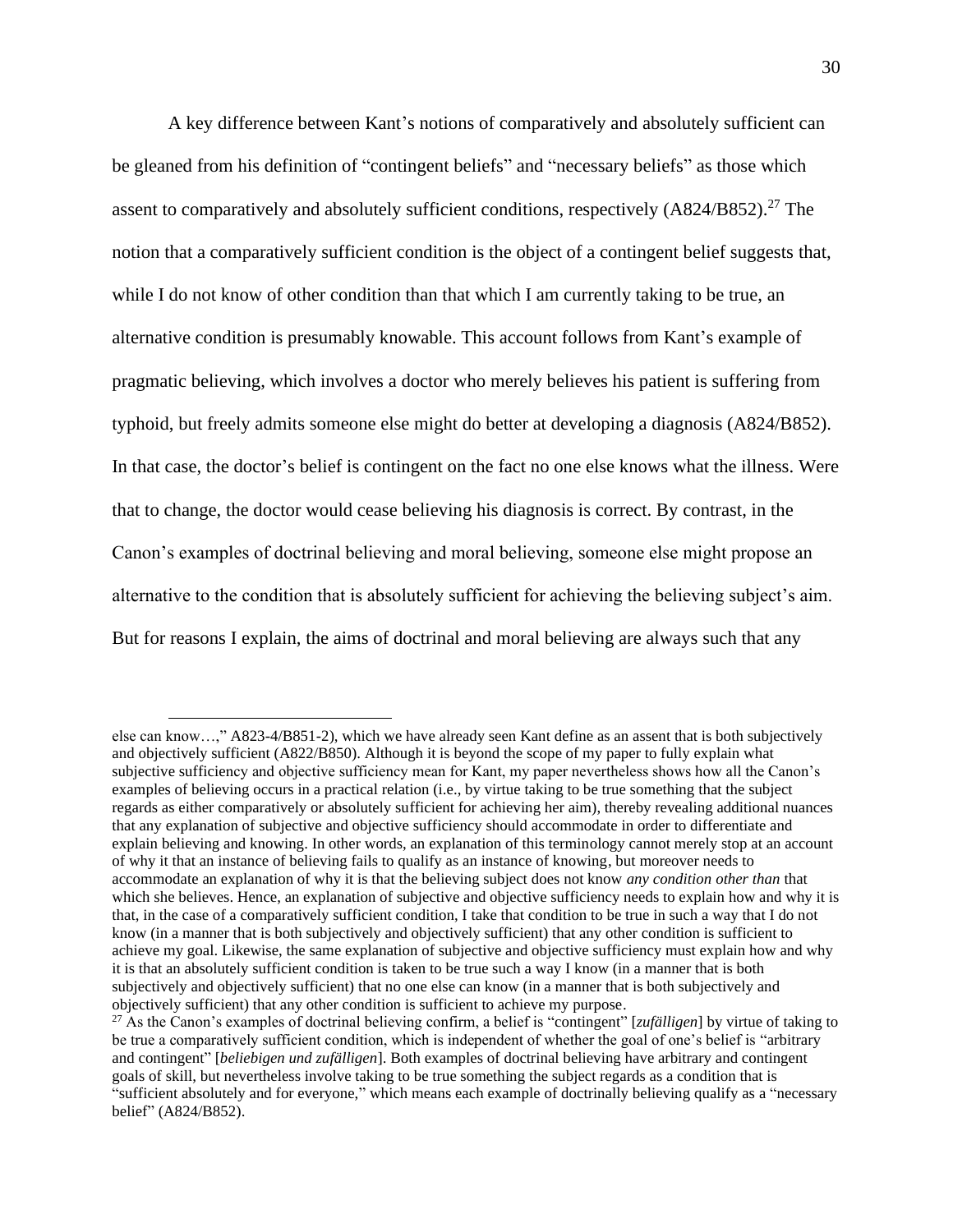condition that satisfies that aim is unknowable, at least in the sense that any such condition will correspond to an object that we cannot encounter in an experience. Since any proposed condition for satisfying the aims of doctrinal and moral believing will correspond to objects that are unknowable, the believing subject can say "I know that no one else can know of any other conditions that lead to the proposed end" of either doctrinal or moral believing (A824/B852).

### <span id="page-39-0"></span>**5.3 Making Actual and Realizing the Aim or Goal as the Result of an Activity**

Now that I have articulated all the features Kant uses to describe an assent that occurs in a practical relation, we are ready to return to my previous claim that the practical relation to which Kant refers in the Canon's Stipulation consists in making actual and realizing an object as the result of an activity in which someone engages. We are now in a position to see that the object that is made actual and realized as the result of an activity is none other the aforesaid aim or goal for which something is taken to be true. Indeed, as each of the Canon's examples of believing confirms, Kant's notion of taking something to be true in a practical relation means taking to be true "something" that one regards as either comparatively sufficient or else absolutely sufficient for satisfying either an aim of skill or else an aim morality, all while making actual this aim or end as the result of an activity in which one engages.<sup>28</sup> I will now confirm this rubric in the examples of pragmatic believing (A824/B852), morally believing that God and an Afterlife exist (A828-31/B856-59), and doctrinally believing that God exists. My purpose in this analysis is not to evaluate these examples of believing, but merely to show that these examples conform to my account of what Kant means by taking something to be true in a practical relation.

 $28$  Hence, my account of the Canon's Stipulation and what it means for an assent to occur in a practical relation lends support to Federica Basaglia's claims that "the object of practical reason is to be understood as the possible purpose [i.e., *Zweck*] of an action […,] that something's being an object of practical reason hinges on the relation of the will to the action by which the object or its opposite would be realized: the action is the means by which the purpose can be produced" ("The Highest Good," 23).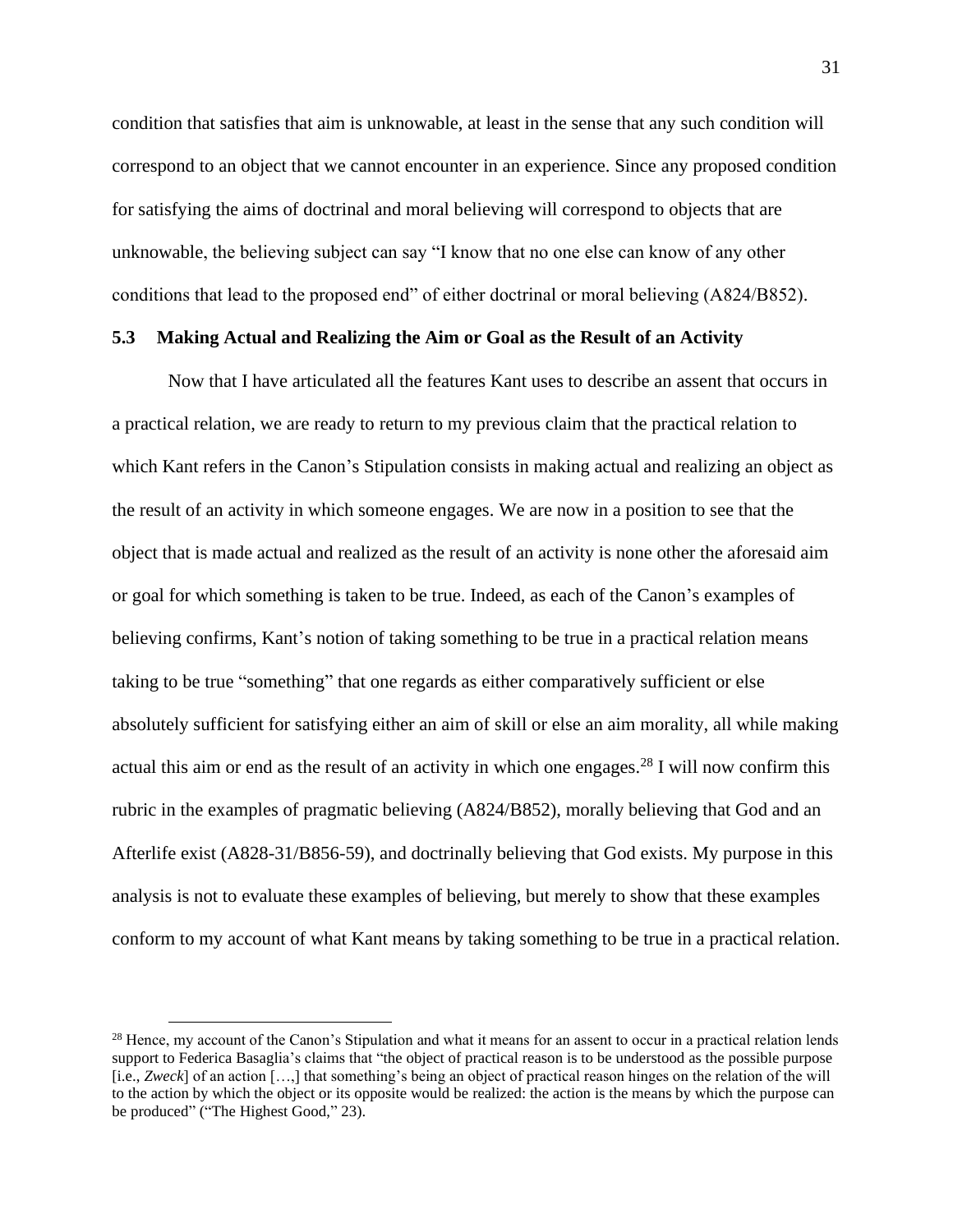# <span id="page-40-1"></span><span id="page-40-0"></span>**5.4 How Each of the Canon's Examples of Believing Occurs in a Practical Relation** *5.4.1 Pragmatic Believing, Moral Believing, and Doctrinally Believing that God Exists*

In the example of pragmatic believing (A824/B852), a physician admits he does not know his patient's illness upon inspecting her symptoms. However, because the physician "must do something" (i.e., treat the patient), his diagnosis that the illness is typhoid is "comparatively sufficient" for achieving his "arbitrary and contingent" aim of skill (treating the patient). Kant says this is an example of a "contingent belief," so we can be sure the doctor's diagnosis is "comparatively sufficient," which is why Kant says the physician would admit "someone else might do better" at developing a diagnosis – i.e., the doctor does not claim to "know that no one else can know of any other conditions that lead to the proposed end" of treating his sick patient (A824/B852). Finally, Kant says the doctor's contingent belief serves as the ground for "actual use of the means to certain actions," i.e., the actions in which the doctor engages in order to make actual and realize his goal of treating his patient.

In the example of moral believing, Kant says, "it is absolutely necessary that something happen, namely, that I fulfill the moral law in all points" (A828/B856), which would result from engaging in behavior motivated by nothing other than the morality of that behavior. Kant says we "can know with complete certainty that no one else knows of any other conditions that lead to this same unity of ends under the moral law" (A828/B856). Hence, upon morally believing that God and an Afterlife exist, Kant says the subject takes to be true something she regards as sufficient absolutely for achieving an absolutely necessary end of morality. To clarify Kant's claim in this example of moral believing, elsewhere he argues our ability to engage in behavior we regard as moral behavior must coincide with one's hope that such behavior will result in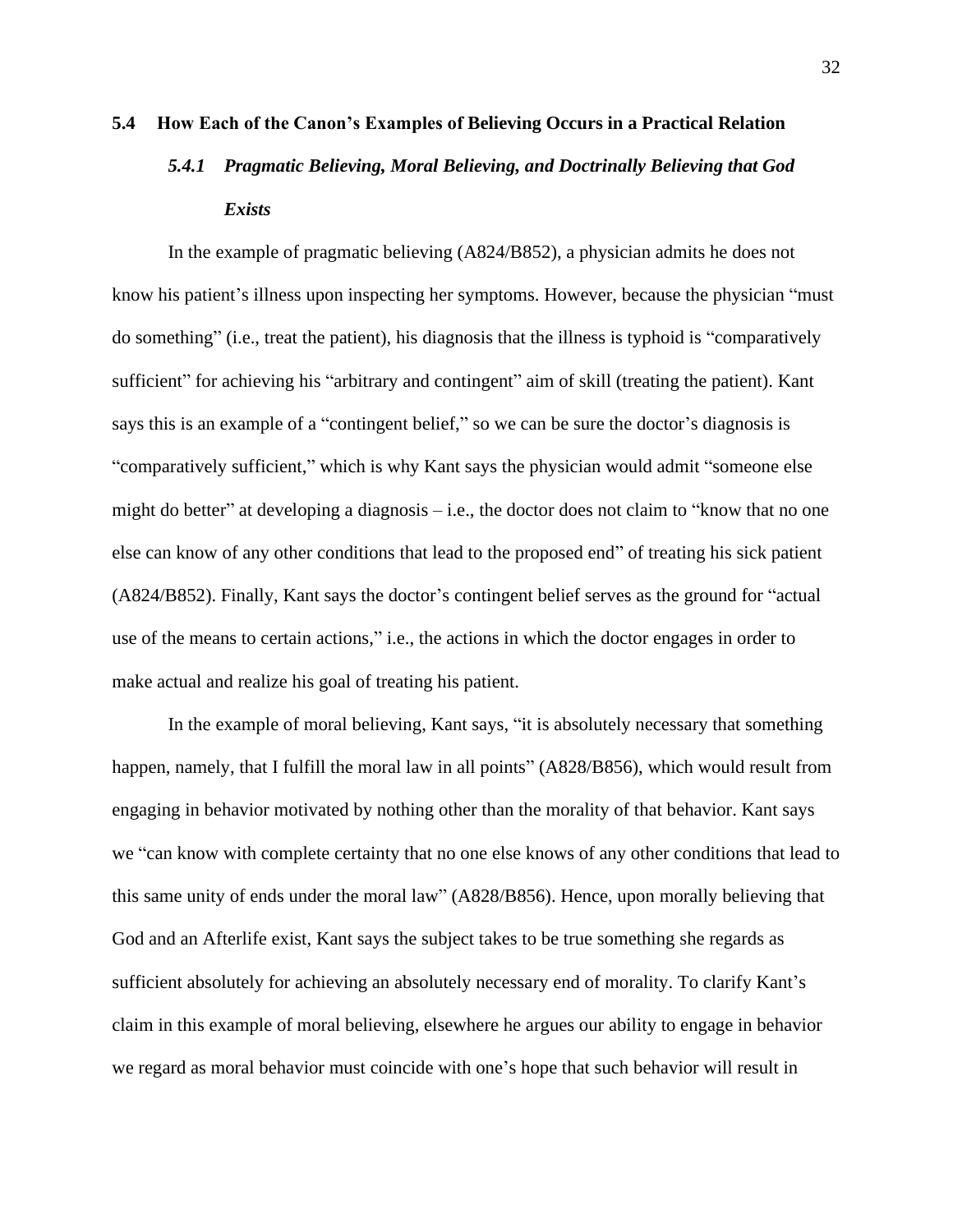happiness that is perfectly proportionate to one's worthiness of being happy. As Kant goes on to argue, the possibility of such happiness requires the existence of a God who can bring about such happiness in a future world (A810/B838). Without this hope, Kant argues, "the majestic ideas of morality would be objects merely of approbation and admiration but not incentives for resolve and realization [*Ausübung*]" (A812-3/B840-1). And insofar as the ideas of morality would cease to be objects of incentives for resolves and realization, we would be unable to engage in moral behavior.

In the example of doctrinally believing that God exists, Kant says the "presupposition of a wise author of the world is a *condition* of an *aim* which is, to be sure, *contingent* but yet not inconsiderable, namely that of having a guide for the investigation of nature" (A826/B854, my italics). Hence, Kant regards our having a guide for the investigation of nature as an aim of skill. Although nothing in our "theoretical knowledge of the world" supports this claim (A826/B854), Kant says the assent qualifies as a "belief" because of "the subjective influence on *the advancement of my actions reason* that hold me fast to" this idea (A827/B855, my italics). Hence, an assent that a wise author of nature exists proclaims the existence of a supposedly necessary condition for satisfying one's aim of investigating nature, much as this investigation is supposedly realized and made actual by the actions of pure reason that supposedly result from this assent.

I agree with Pasternack's assessment that this example of doctrinal believing harkens to Kant's discussion in the Appendix to the Transcendental Dialectic.<sup>29</sup> In the Appendix, Kant argues that each of pure reason's ideas functions as a *focus imaginarius*, i.e., an object towards which the activity of reason naturally devotes its activity in an effort to systematize the

<sup>&</sup>lt;sup>29</sup> Pasternack devotes an entire chapter to the Canon's example of doctrinally believing that God exists in "Kant's Doctrinal Belief in God" in *Rethinking Kant* Vol 2.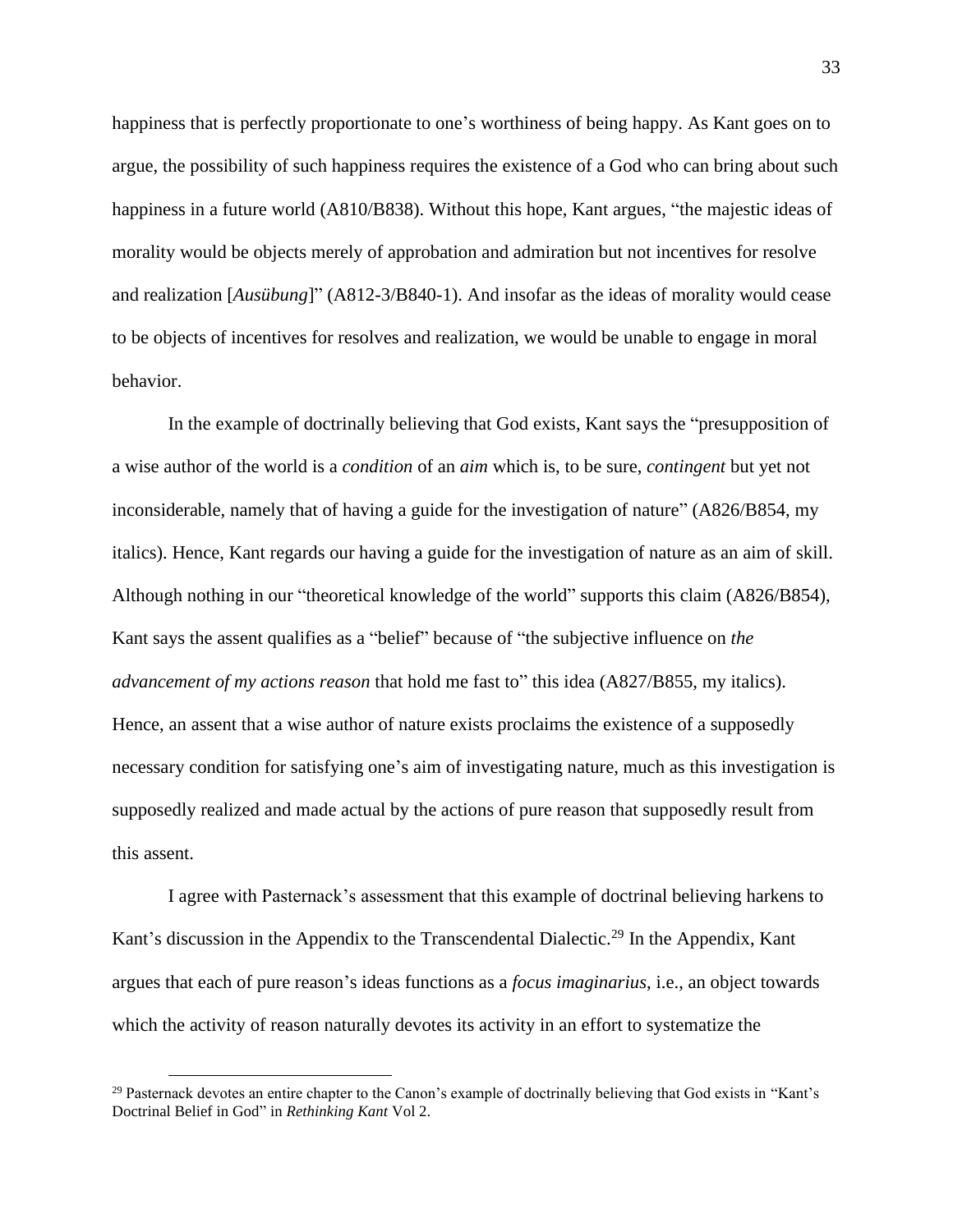cognitions provided by understanding (A644/B672). By *focus imaginarius*, Kant means an object that "lies entirely outside the bounds of possible experience" and unknowable (A644/B672, cf. A695-8/B723-6). Therefore, if only an object corresponding to a *focus imaginarius* (e.g., a wise author of nature) is sufficient for achieving the aim in this example of doctrinal believing, then such an object must be unknowable. And because such an object must be unknowable, "I can know with certainty that no one else can know of any other conditions that lead to the proposed end" in this example of doctrinal believing (A823-4/B851-2). In other words, the sufficient condition taken to be true in this example is sufficient absolutely and for everyone: no one else can know of any other condition that would satisfy this aim because the only thing that can serve as such a condition is an unknowable object.

#### *5.4.2 Doctrinally Believing that Extraterrestrial Lifeforms Exist*

<span id="page-42-0"></span>Each of the Canon's examples of believing so far confirms my explanation of taking something to be true in a practical relation: each involves taking to be true "something" that the believing subject regards as a sufficient condition for satisfying and achieving the aim or end of a practical relation, all while making actual and realizing that aim as the result of an activity in which the believing subject engages. Having so far confirmed the accuracy of this framework for explaining what Kant means by "taking something to be true in a practical relation," we are now in a position to show how the example of doctrinal believing extraterrestrial lifeforms exist occurs in practical relation accordingly. To facilitate my explanation of this example, I will cite Kant's discussion of it in its entirety:

Since, however, even though we might not be able to undertake anything in relation [*Beziehung*] to an object, and taking something to be true is therefore merely theoretical, in many cases we can still conceive and imagine an undertaking for which we would suppose ourselves to have sufficient grounds if there were a means for arriving at certainty about the matter; thus there is in merely theoretical judgments an **analogue** of practical judgments, where taking them to be true is aptly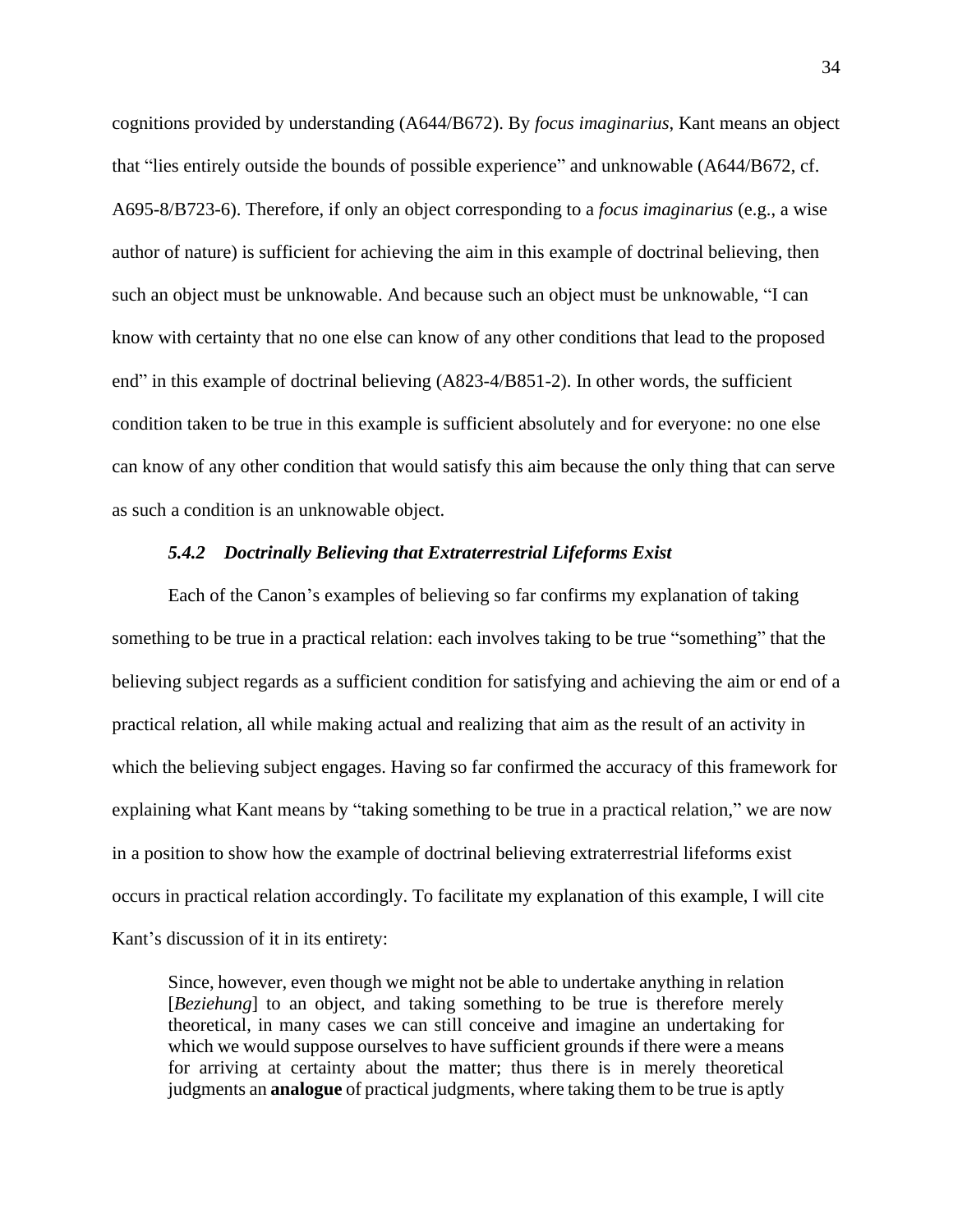described by the word **believing**, and which we can call **doctrinal believing**. If it were possible to settle by any sort of experience whether there are inhabitants of at least some of the planets that we see, I might well bet everything that I have on it. Hence I say that it is not merely an opinion but a strong belief (on the correctness of which I would wager many advantages in life) that there are also inhabitants of other worlds. (A825/B853)

Notice that it is the apparent inability to "undertake anything in relation" to an object of doctrinal believing that implicates the assent's theoretical insufficiency that is thereby taken to be true. At the very least, the theoretical insufficiency of the assent indicates our apparent inability to engage in an activity that would secure theoretically sufficient grounds for knowing whether extraterrestrial lifeforms exist. In terms of my explanation of what Kant means by "taking something to be true in a practical relation," we would say engaging in such an activity makes actual and realizes *knowledge* about "whether there are inhabitants of at least some of the planets that we see" (A825/B853).

I will now argue that such knowledge is the object that is supposedly being made actual and realized in this example of doctrinal believing. But I will also show that just because this object has yet to be made actual and realized, this does not mean we have not been and are not currently engaging in the activity that would make actual and realize knowledge about whether extraterrestrial lifeforms exist. Instead, one of the critical points in this example of doctrinal believing seems to be that no one can know whether or not we have been and are currently engaged in such an activity until we know whether or not extraterrestrial lifeforms exist.

On my account of taking something to be true in a practical relation, the object being made actual and realized as the result of an activity is none other than the aim or end of the practical relation for which something is taken to be true. In order to confirm that this example of doctrinal believing is supposed to be making actual and realizing knowledge of extraterrestrial lifeforms, we may begin by showing that such knowledge is the aim of this practical relation. In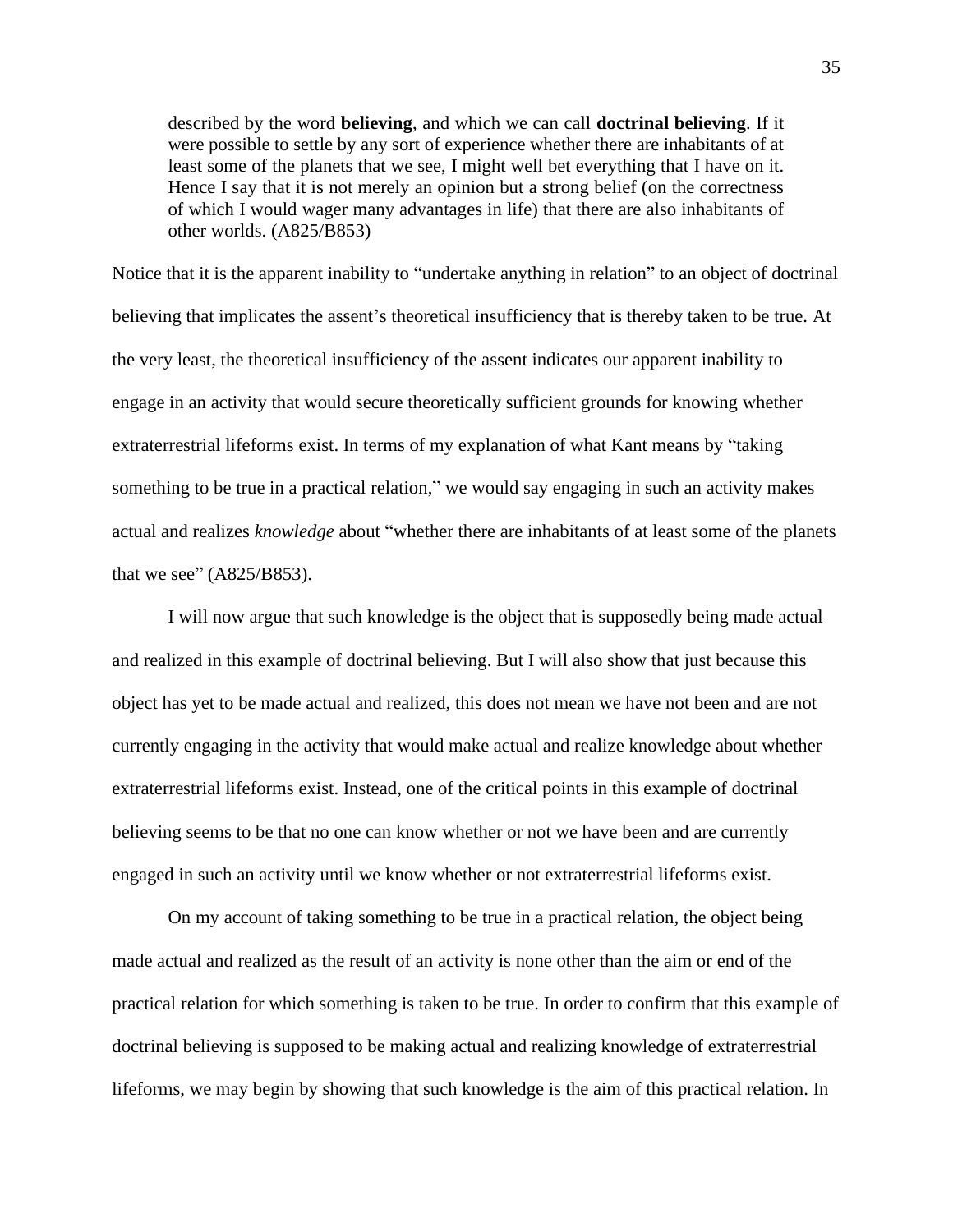that case, my account of taking something to be true in a practical relation requires that that which is taken to be true in a practical relation is something one regards as a condition that is sufficient for satisfying and achieving one's aim. Hence, we can confirm that knowledge of extraterrestrial lifeforms is the aim in this example of doctrinal believing by showing that this example involves taking to be true something that one regards as a sufficient condition for satisfying and achieving such an aim.

With these considerations in mind, the following excerpt confirms that this example of doctrinal believing is an instance of taking to be true something that one regards as a sufficient condition achieving knowledge about the otherwise unknowable existence of extraterrestrial lifeforms:

[We] can still *conceive* [*Gedanken fassen*] and *imagine* [*einbilden*] an *undertaking* [*Unternehmung*] for which we would *suppose* [*vermeinen*] ourselves to have sufficient grounds [*hinreichende Gründe*] if there were a means [*Mittel*] for arriving at certainty [*Gewiβheit*] about the matter. (A825/B853, italics mine)

By conceiving and imagining that a given activity would allow us "to settle by any sort of experience whether there are inhabitants of at least some of the planets that we see" (A825/B853), Kant is saying we are nevertheless taking it to be true that such an undertaking is a sufficient condition for knowing something that would be hitherto unknowable. Similarly, and just as "we would suppose ourselves to have sufficient grounds" for knowing whether extraterrestrial lifeforms exist "if it were possible to settle by any sort of experience" whether or not they do exist, much as we can only conceive and imagine what that "sort of experience" would be, we nevertheless regard such an experience as "a means for arriving at certainty about the matter" (A825/B853).

As I pointed out earlier, an aim is "absolutely necessary" only if its opposite is impossible in all respects. Having so far demonstrated that the aim in this example of doctrinal believing is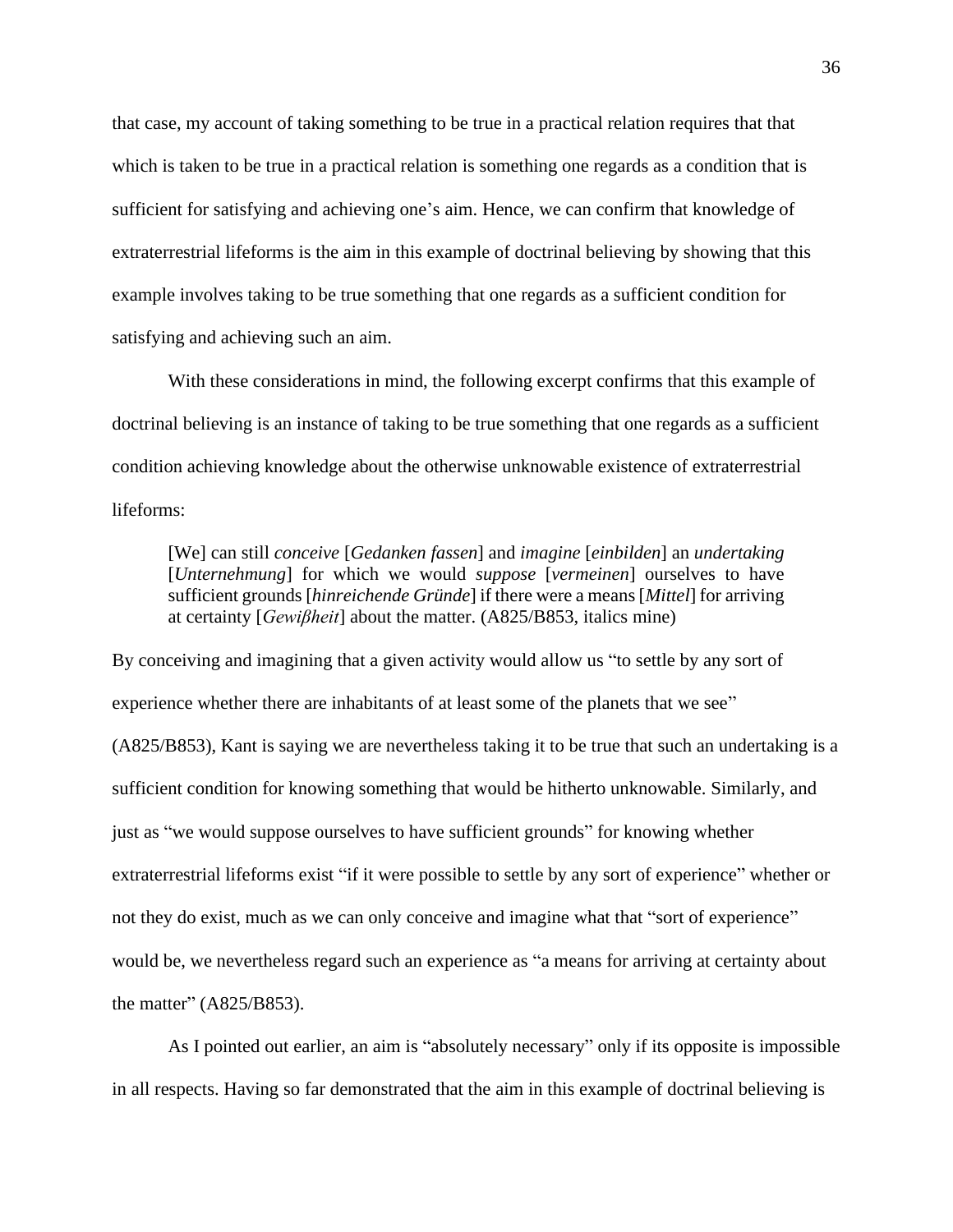knowledge of whether extraterrestrial lifeforms exist, this would be an absolutely necessary aim only if it were impossible to know whether they exist. Clearly, we do not know whether extraterrestrial lifeforms exist, and this confirms that knowledge of extraterrestrial lifeforms is not "absolutely necessary" but an arbitrary and contingent aim of skill. Indeed, this aim of doctrinal believing has yet to be made actual and realized as the result of an activity.

However, the fact that we have yet to make actual and realize our knowledge about whether extraterrestrial lifeforms exist does not necessarily entail the nonexistence of the activity that will make actual and realize such knowledge. It might be that humans already have been and currently are engaging in such an activity. It is simply the case that that activity has yet to make actual and realize our knowledge of whether extraterrestrial lifeforms exist. The first indication that Kant would have us grasp this example of doctrinal believing accordingly is a peculiar feature that distinguishes it from the Canon's other examples of believing. In each of the Canon's other examples of believing, that which is taken to be true and regarded as a sufficient condition for achieving one's aim differs from the activity that is responsible for making actual and realizing that aim or end. In the example of doctrinal believing, however, that which is taken to be true and regarded as a sufficient condition for satisfying one's aim is identical to the very activity that is supposed to make actual and realize one's aim.

Since the aim in this example of doctrinal believing is to have sufficient grounds [for] arriving at certainty about the matter, the fact that this example is taking to be true the very means for arriving at certainty about the matter has important implications regarding the epistemic status of any activity that purports to make actual and realize these sufficient grounds. These implications explain why such activity appears to be as nonexistent as extraterrestrial lifeforms. We need only see why it is Kant would say any proposed activity for realizing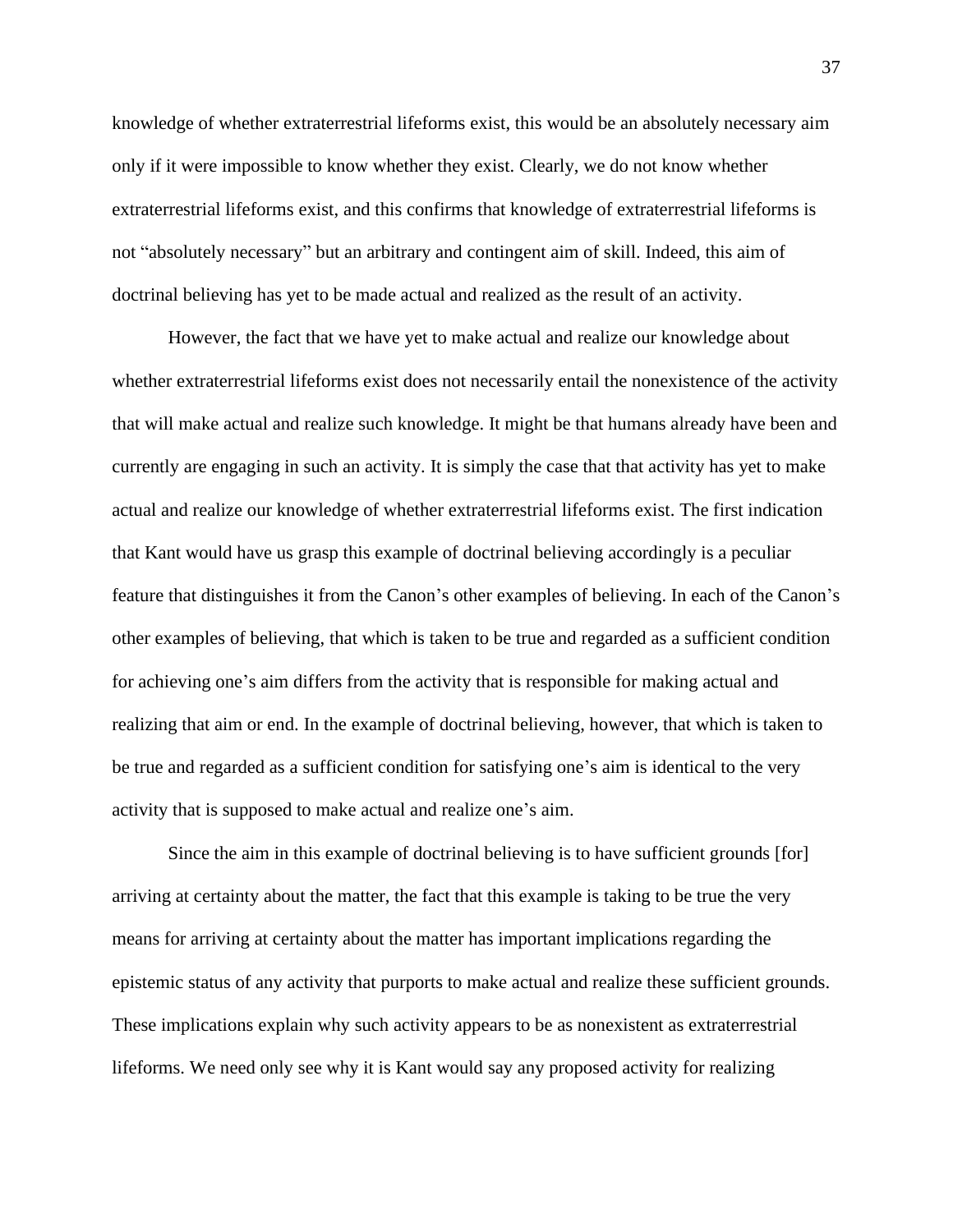knowledge about whether extraterrestrial lifeforms exist is "absolutely sufficient" for satisfying this aim, i.e., "I can know with certainty that no one else can know of any other… means for arriving at certainty about the matter" (A824/B852, A825/B853). In other words, we need only see why no one is in any position to know whether or not a given activity or experience is "a means for arriving at certainty about" something as unknowable as extraterrestrial lifeforms (A825/B853), or whether or not such activities and experiences even exist.

As established at the outset of this discussion, Canon's Stipulation suggests one of the critical differences between instances of knowing and believing is that only the former have their basis in grounds that are theoretically sufficient for knowing. Much as I have eschewed any attempt to identify such grounds or the standard they need to satisfy in order to qualify as theoretically sufficient, I need not define these terms in order to make the following point: whatever theoretically sufficient grounds would allow some to know whether an activity is a means for knowing whether extraterrestrial lifeforms exist ought to be equally applicable for knowing whether extraterrestrial lifeforms exist. In other words, without knowing whether extraterrestrial lifeforms exist, no one is in a position to know whether or not a given activity is a means for knowing whether or not extraterrestrial lifeforms exist. Indeed, our ability to know that an activity is a means for arriving at certainty about the existence of extraterrestrial lifeforms presupposes that we know what would really constitute having "certainty about whether extraterrestrial lifeforms exist" in the first place. Along these lines, I now want to return to Kant's claim that an experience would be able to settle whether extraterrestrial lifeforms exist, and my suggestion that we can only conceive and imagine (i.e., form doctrinal beliefs about) what sort experiences would settle whether or not extraterrestrial lifeforms exist.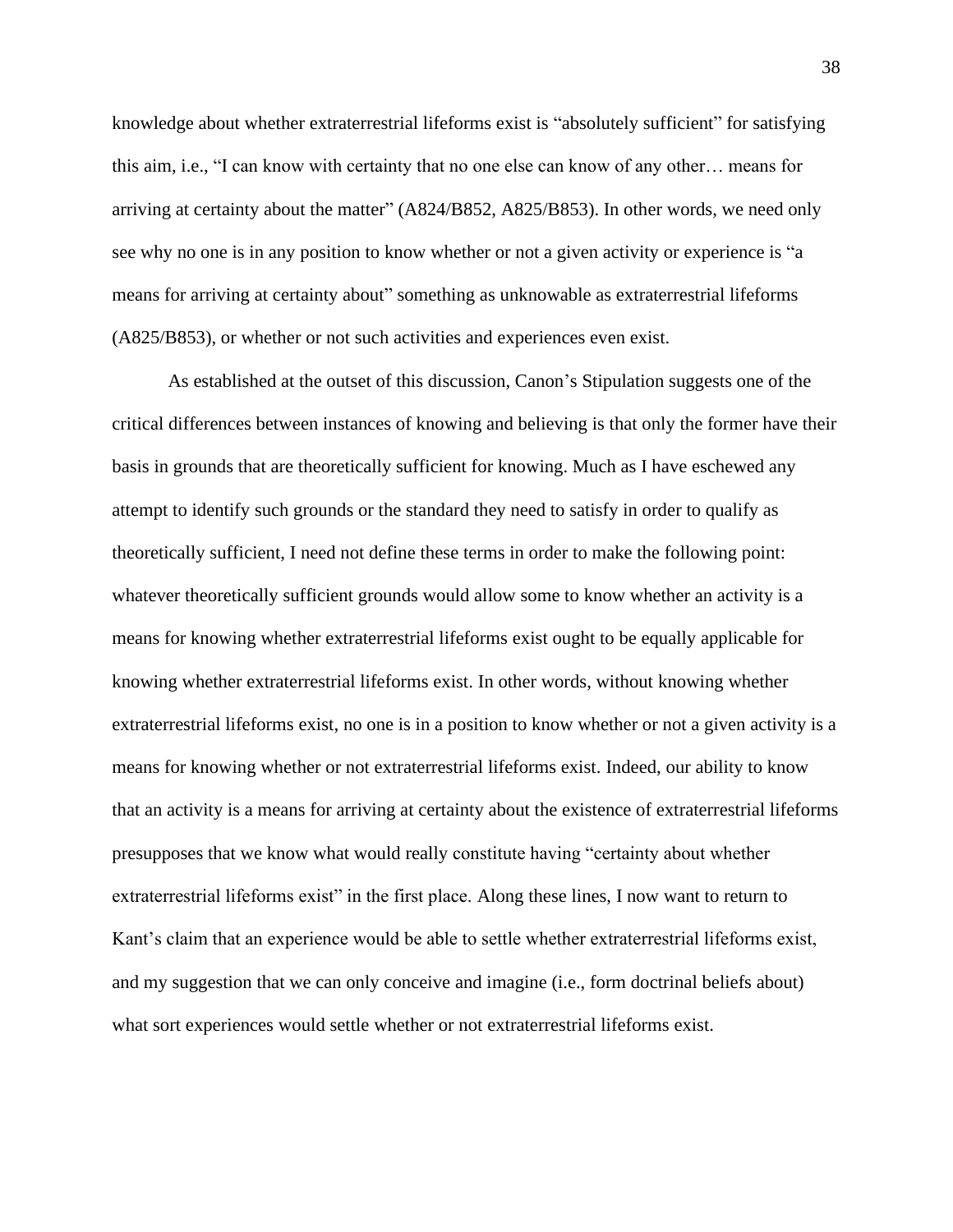Although we can imagine and conceive an experience that might allow us to know whether extraterrestrial lifeforms exist, absent the actuality of that experience, we do not know if such an experience is one which really would afford us knowledge about whether extraterrestrial lifeforms exist. In other words, and assuming an experience of some sort is necessary in order to know whether extraterrestrial lifeforms exist, we do not know what the experience is that would afford us knowledge about whether extraterrestrial lifeform exist. Indeed, one reason we do not what that experience would be like is that we do not know how make that sort of experience into a reality, i.e., we are seemingly unable to engage in the activity that would make actual and realize an experience of extraterrestrial lifeforms.. As a result, and while we can very well posit (i.e., conceive, imagine, believe) what it is in which such an experience might consist, we have no way of knowing whether or not we are correct that that experience really would allow us to know whether extraterrestrial lifeforms exist. Toward that end, and insofar as we might very well know what sort of activities would bring about that experience – insofar as we do not know that that posited experience would afford us knowledge of whether extraterrestrial lifeforms exist, we cannot know that such activities really are means for arriving at certainty about whether or not extraterrestrial lifeforms exist. We might very well know that a particular activity is a means for securing a particular experience that might afford us knowledge of whether extraterrestrial lifeforms exist. But we do not know whether that particular experience is one that would afford us knowledge of extraterrestrial lifeforms.

Since any activity *qua* "a means for arriving at certainty about [e.g., whether extraterrestrial lifeforms exist]" is unknowable, Kant would say, "I can know with certainty that no one else can know of any other conditions that lead to the proposed end" (A824-5/B852-3). Hence, the existence of such a means is itself unknowable. As a result, the example of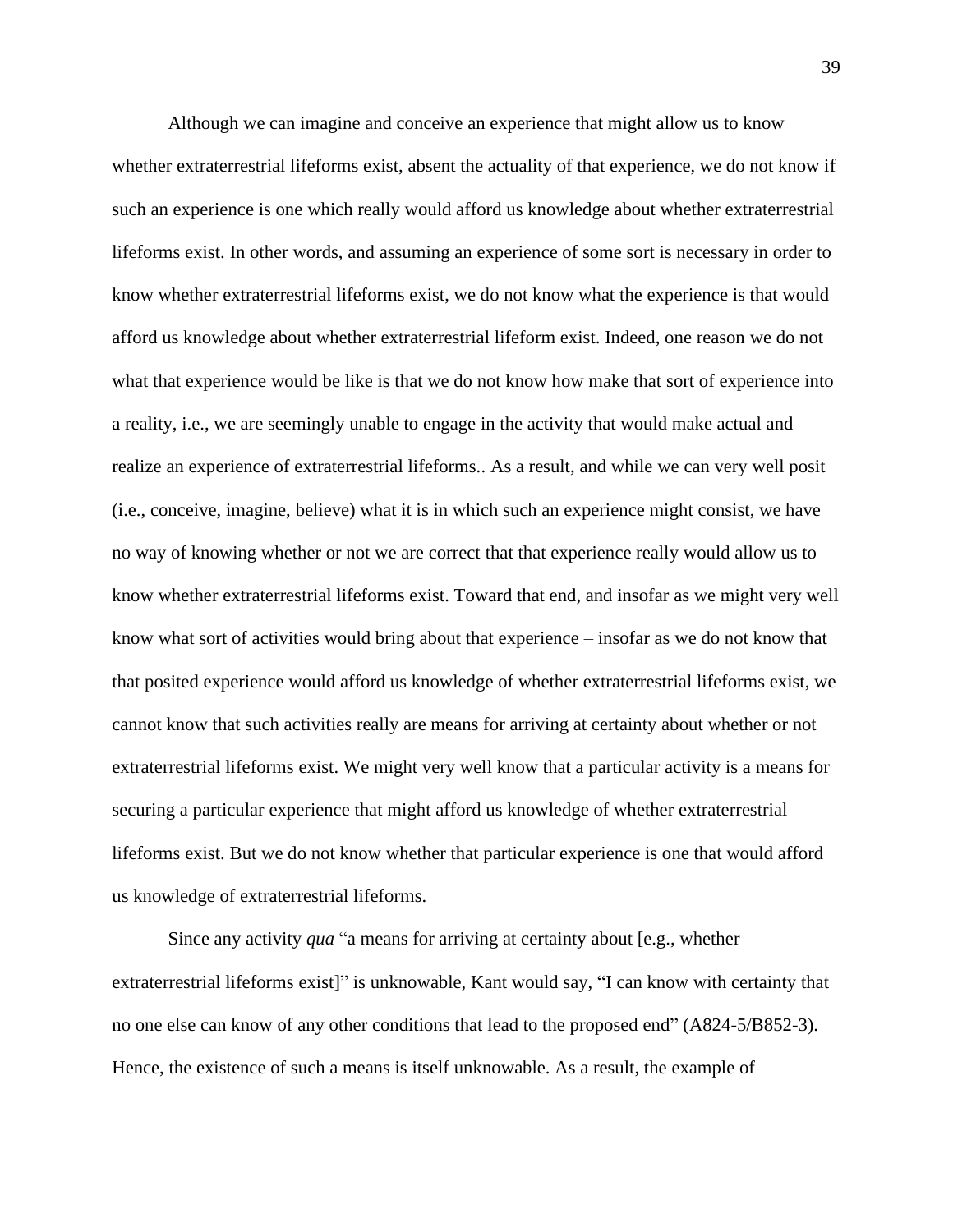doctrinally believing that extraterrestrial lifeforms exist occurs in a practical relation only insofar as no one can know whether or not it occurs in a practical relation, i.e., it occurs in a practical relation only insofar as no one can know whether or not humans already have been or else currently are engaging in an activity that will make actual or realize our knowledge of whether extraterrestrial lifeforms exist. The only way anyone can know whether or not there is such an activity is by knowing whether extraterrestrial lifeforms exist in the first place. In that case, however, this example of doctrinal believing ceases to be an example of believing and instead becomes an instance of knowing whether extraterrestrial lifeforms exist.

I have just shown how Kant's example of doctrinally believing that extraterrestrial lifeforms exist occurs in a practical relation in the same way that each of the Canon's other examples of believing has been shown to occur in a practical relation. Just like the Canon's other examples of believing, the example of doctrinally believing that extraterrestrial lifeforms exist occurs in a practical relation by taking to be true something that one regards as a necessary and sufficient condition for satisfying and achieving an aim or end, all while making actual and realizing one's aim or end as the result of an activity in which one engages. More specifically, the example of doctrinally believing that extraterrestrial lifeforms exist occurs in a practical relation as follows: it involves taking it to be true that an activity is an absolutely sufficient condition for achieving the arbitrary and contingent aim of having knowledge about an object that is otherwise unknowable prior to engaging in that activity, all while making actual and realizing such knowledge as the result of an activity in which one engages.

#### **6 CONCLUSION**

<span id="page-48-0"></span>The Canon describes doctrinally believing that extraterrestrial lifeforms exist as "an **analogue** of practical judgments" (A825/B853), which Lawrence Pasternack interprets to mean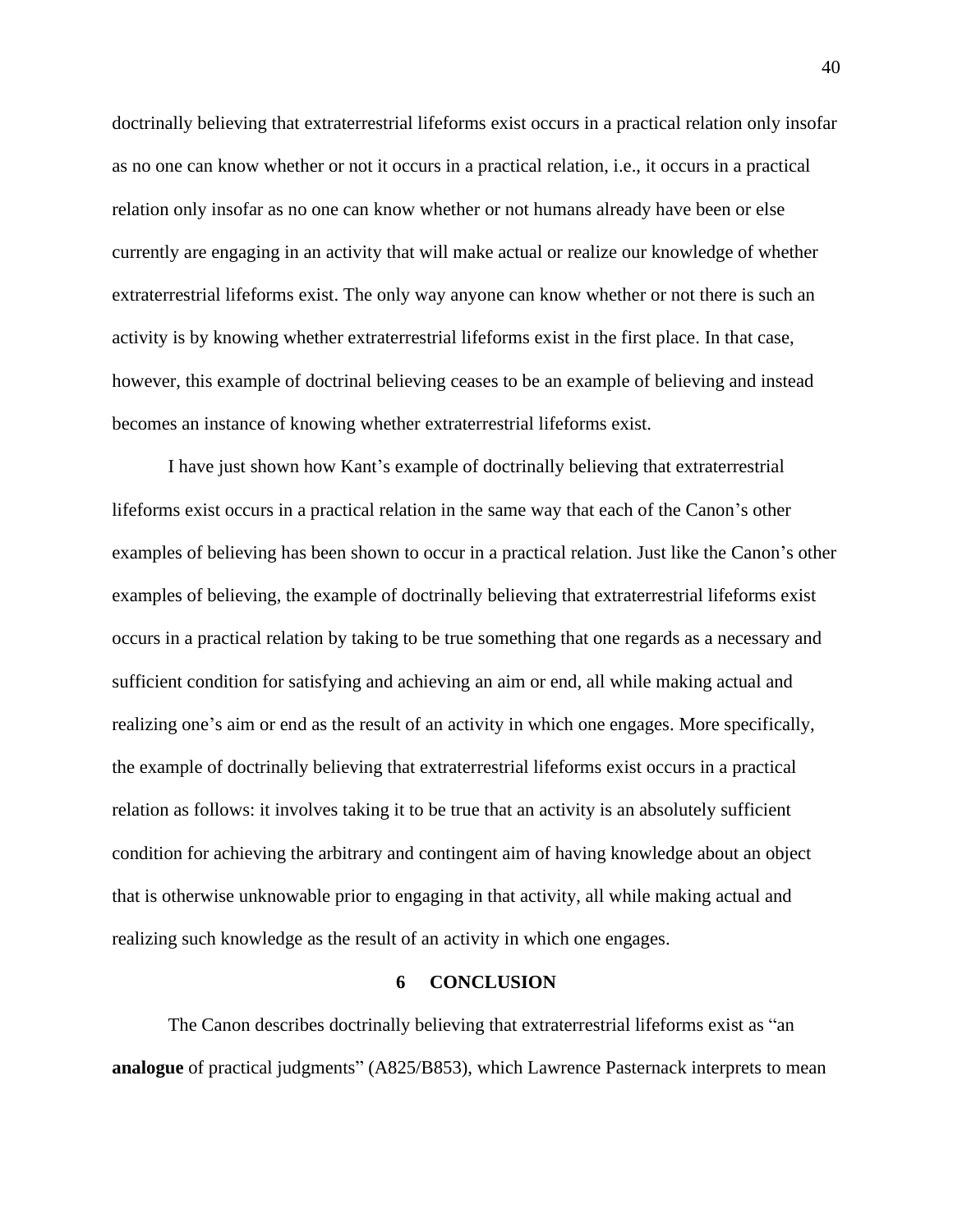that the example does not occur in a practical relation and is instead an exception to the Canon's Stipulation.<sup>30</sup> Indeed, our ability to explain what it means for this example to be an analogue of practical judgments seemingly presupposes an account of what practical judgments are in the first place, so as to explain what the features are in terms of which this example of doctrinal believing might not really a practical judgment, but nevertheless resembles one. My explanation of the Canon's Stipulation helps explain what those features are on the basis of which this example of doctrinal believing qualifies as an analogue of practical judgment.

Like all assents that occur in a practical relation, I have shown that doctrinal believing posits the veracity of that which the subject regards as a sufficient condition for achieving an aim or goal the subject adopts. Moreover, my explanation of the Canon's Stipulation requires that practical judgments exhibit the additional feature of the believing subject engaging in an activity in order to make actual and realize the goal for which the subject renders a practical judgment. Given this framework, it becomes clear that the goal of in the example of doctrinal believing is none other than to secure theoretically sufficient grounds for knowing something that remains unknowable until we engage in an activity that makes actual and realizes such grounds. Accordingly, we find that that which the doctrinally believing subject regards as a sufficient condition for satisfying and achieving this goal is none other than the very activity that would make actual and realize this goal.

My explanation of the Canon's Stipulation might help explain why Kant regards this example of doctrinal believing as an analogue of practical judgment, since I have shown why it is not possible for us to locate the activity that is necessary for this example of doctrinal believing to occur in a practical relation. Simply put, we can know that the example occurs in a

<sup>30</sup> Pasternack, "Development and Scope," 300.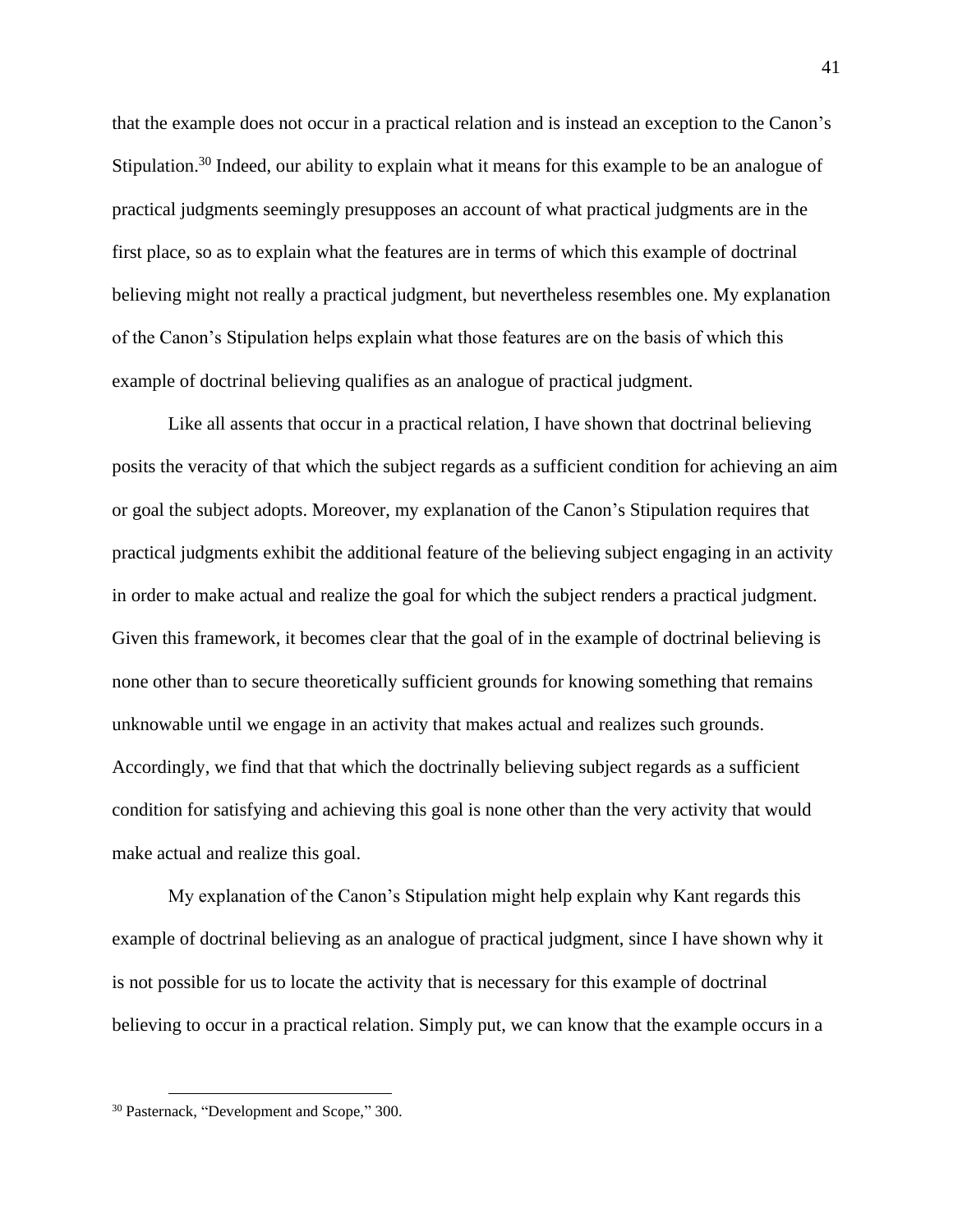practical relation only if we secure grounds that are theoretically sufficient for knowing whether extraterrestrial lifeforms exist, but in which case the assent regarding the existence of extraterrestrial lifeforms would cease to qualify as an instance of believing and would instead be an example of knowing. Hence, so long as doctrinal believing is an example of believing, we can only believe that the example occurs in a practical relation, and we cannot know as much. I think this peculiar feature of the example offers a plausible explanation for why Kant regards it is an analogue of practical judgments. Simply put, the example possesses all the features of a practical judgment only if we are unable to determine whether it actually does or not.

In this respect, I think the example of doctrinal believing helps draw attention to a philosophically interesting way in which Kant seems to think knowledge and action are mutually supporting and dependent on each other. On the one hand, the example of doctrinal believing is concerned with securing grounds that are theoretically sufficient for taking to be true a judgment that falls short of our ability to know whether it is true, i.e., a shortfall due to our apparent inability to engage in an activity that would secure grounds theoretically sufficient for knowing. Here, we see activity operating in the service of knowledge. But at the same time, it equally remains unclear why it is that we are seemingly unable to engage in such behavior. It could be the case that we already have been and currently are engaging in such behavior, but that we cannot know as much until we secure the theoretically sufficient grounds for which we are supposedly engaging in that behavior. Or it could be the case that we have yet to develop the knowledge that necessary to engage in the activity that is necessary to secure theoretically sufficient grounds for knowing something else. In both these scenarios, we see that our ability to engage in behavior relies on our ability to know what it is that we are doing in the first place.